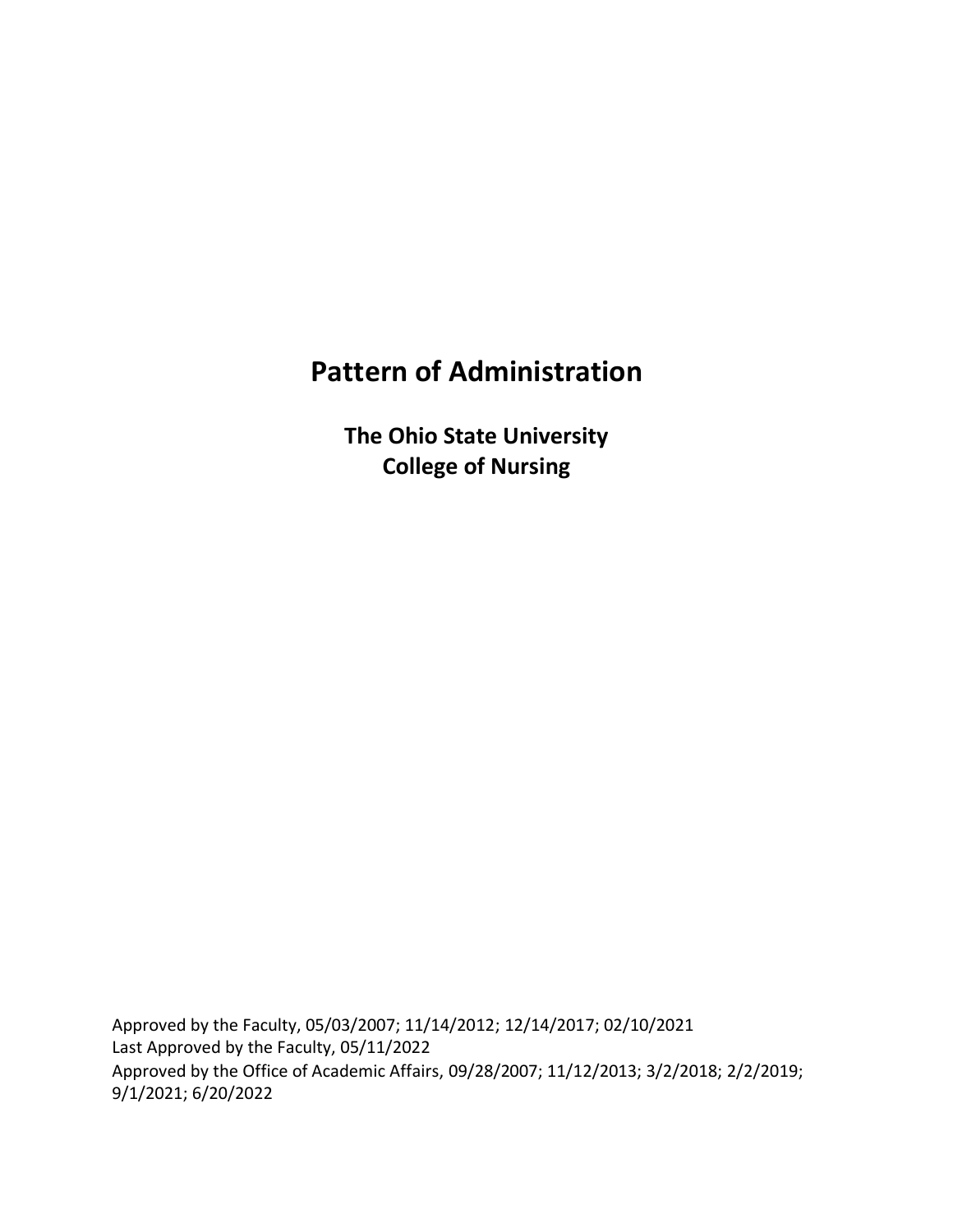# **Table of Contents**

| The Helene Fuld Health Trust National Institute for Evidence-based Practice (EBP) in Nursing and |  |
|--------------------------------------------------------------------------------------------------|--|
|                                                                                                  |  |
|                                                                                                  |  |
|                                                                                                  |  |
| 2 Page                                                                                           |  |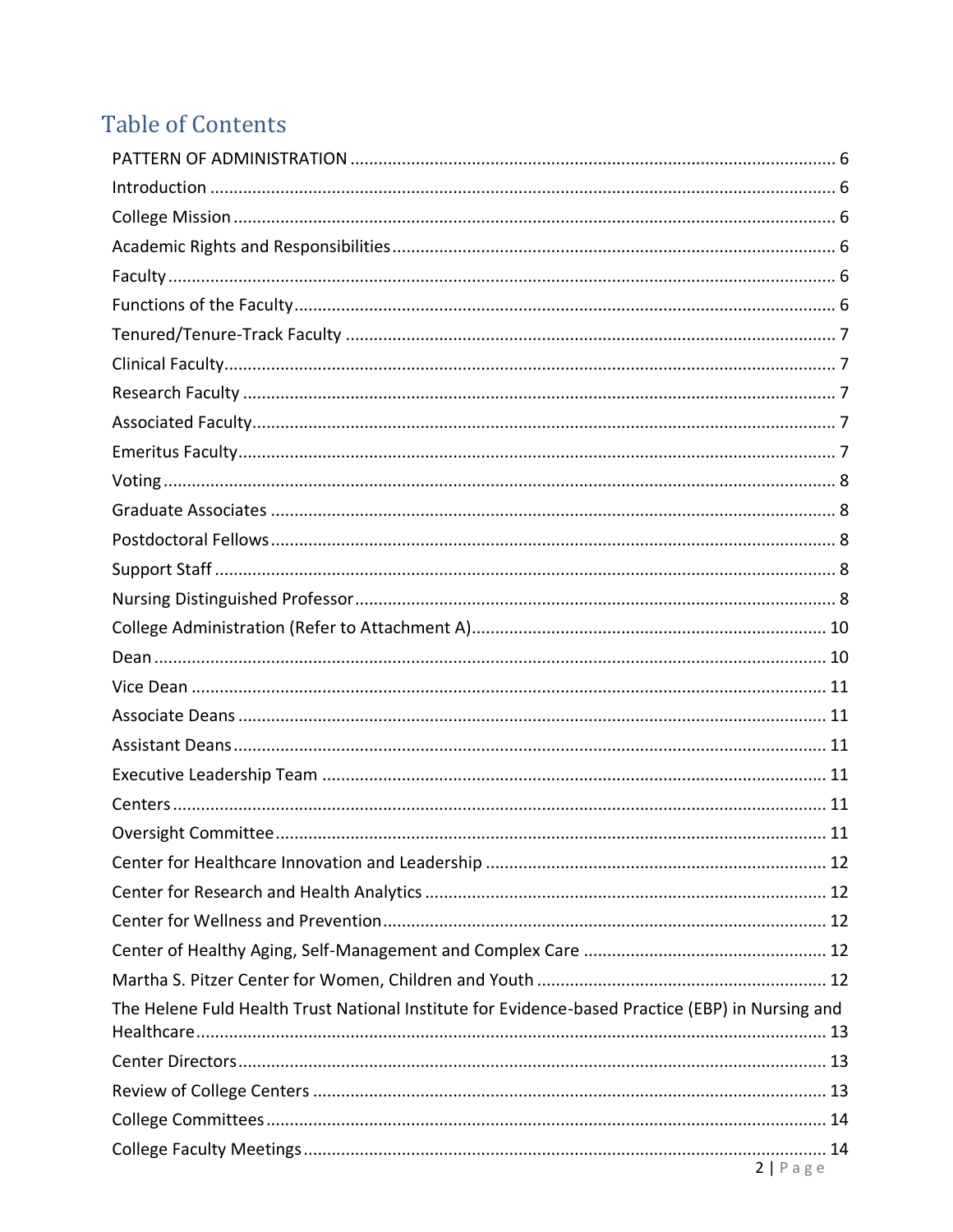| Guidelines for Determining FTE Exceptions to Faculty Appointments Policy  25 |          |
|------------------------------------------------------------------------------|----------|
|                                                                              |          |
|                                                                              |          |
|                                                                              |          |
|                                                                              |          |
|                                                                              |          |
|                                                                              |          |
|                                                                              |          |
|                                                                              |          |
|                                                                              | 3   Page |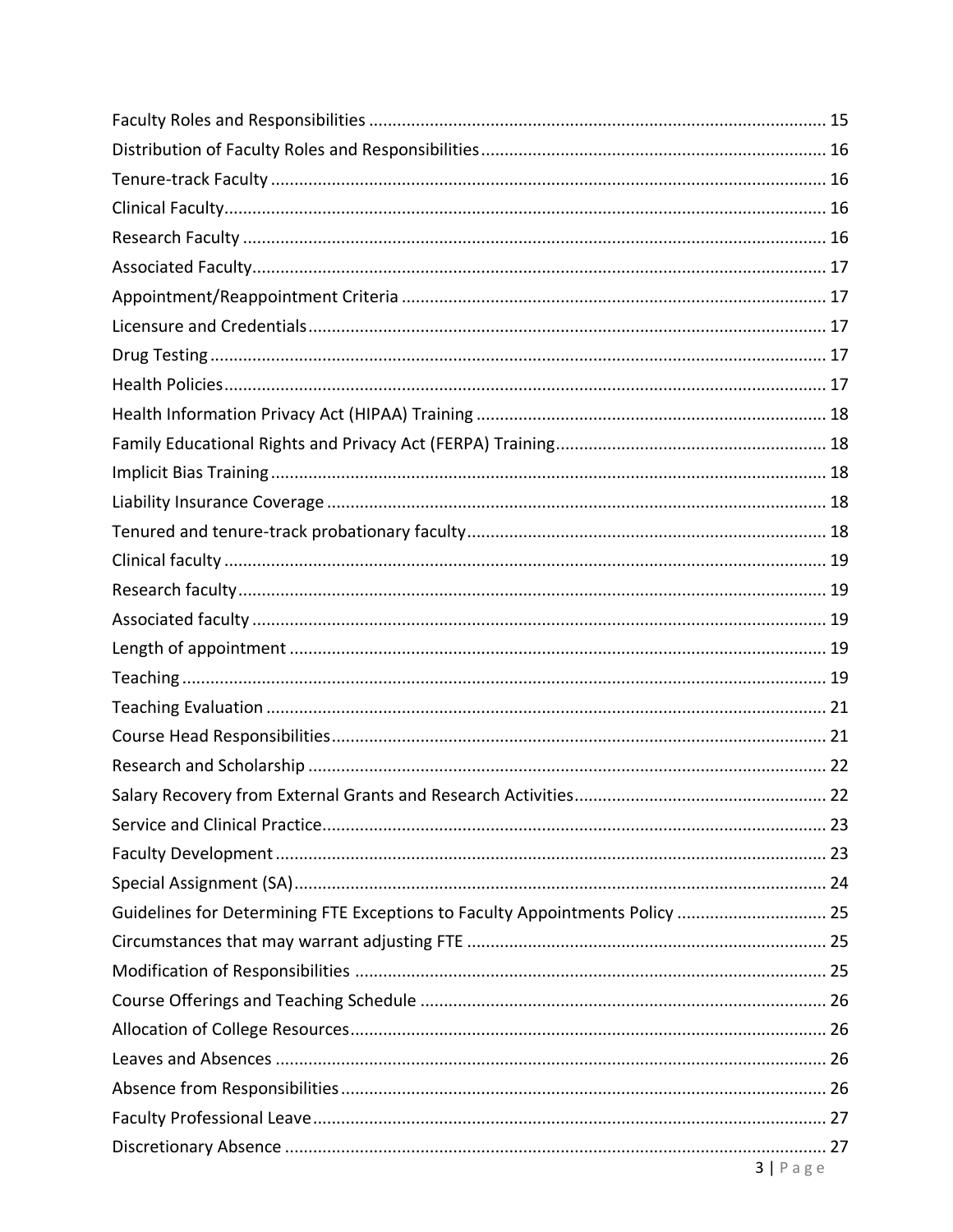| Roles and Responsibilities of the Vice Dean, Associate and Assistant Deans  33 |  |
|--------------------------------------------------------------------------------|--|
|                                                                                |  |
|                                                                                |  |
| Senior Associate Dean for Academic Affairs and Educational Innovation  33      |  |
|                                                                                |  |
|                                                                                |  |
|                                                                                |  |
|                                                                                |  |
|                                                                                |  |
|                                                                                |  |
|                                                                                |  |
|                                                                                |  |
|                                                                                |  |
|                                                                                |  |
|                                                                                |  |
|                                                                                |  |
|                                                                                |  |
| 4   Page                                                                       |  |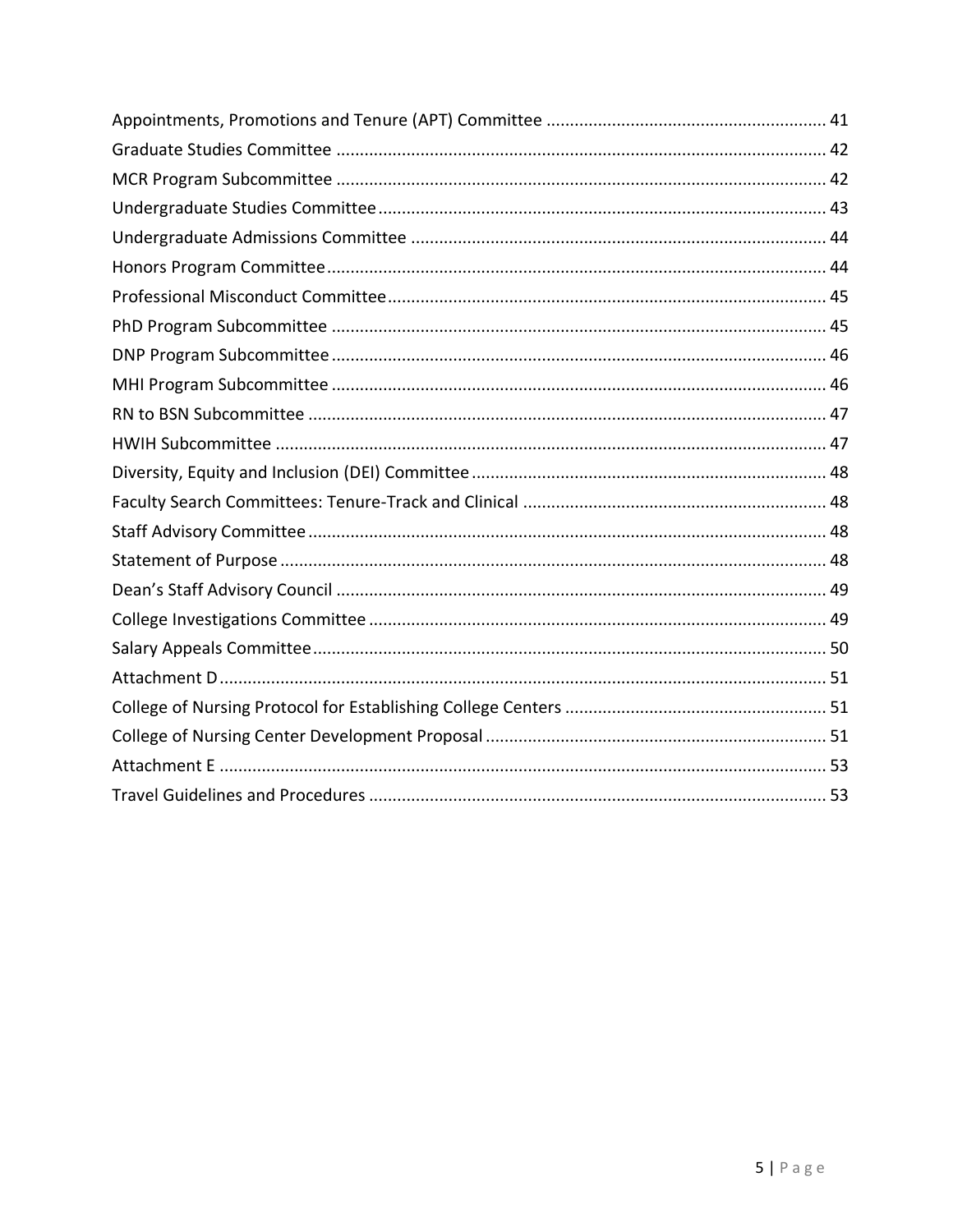## **PATTERN OF ADMINISTRATION**

## **COLLEGE OF NURSING**

#### <span id="page-5-1"></span><span id="page-5-0"></span>**Introduction**

This document, called the Pattern of Administration (POA), describes the organization, policies, and procedures of The Ohio State University College of Nursing that affect its faculty and staff. The POA is not a replacement for other rules and procedures published by the university but should be viewed as a supplement. This document is subject to continuing revision. It must be revised or reaffirmed on the appointment or reappointment of the dean. Faculty will provide an advisory vote to the dean on approving changes to the POA. The policies and procedures in this document are in accordance with the *[Rules of the University Faculty](https://trustees.osu.edu/bylaws-and-rules/university-faculty-rules)*, and changes in the rules take precedence over statements in this document. The approved and most updated version of this document will be available on the Office of Academic Affairs (OAA) [website](https://oaa.osu.edu/appointments-reappointments-promotion-and-tenure) as document of record and on the college intranet (Sharepoint).

This Pattern of Administration is subject to continuing revision. Revisions may be made at any time as needed. All revisions, as well as periodic reaffirmation, are subject to approval by the Office of Academic Affairs.

#### <span id="page-5-2"></span>**College Mission**

We exist to dream, discover, and deliver a healthier world.

## <span id="page-5-3"></span>**Academic Rights and Responsibilities**

In April 2006, the university issued a [reaffirmation](https://oaa.osu.edu/rightsandresponsibilities.html) of academic rights, responsibilities, and processes for addressing concerns.

#### <span id="page-5-4"></span>**Faculty**

Rules of the University Faculty defines "faculty" as persons appointed by the board of trustees with tenure-track, non-tenure-track, and emeritus faculty titles on full or part-time appointments, with or without salary. For purposes of governance functions, as stipulated in Rule [3335-5-19.1,](https://trustees.osu.edu/rules/university-rules/chapter-3335-5-faculty-governance-and-committees.html) members of the faculty are responsible for the governance of the college.

## <span id="page-5-5"></span>**Functions of the Faculty**

The functions of the faculty include, but are not limited to:

- a. Develop, revise and evaluate the philosophy, objectives, and the curricula for the College of Nursing.
- b. Initiate, implement, and evaluate policies for the academic programs of the college.
- c. Determine criteria for student admission, progression, and graduation.
- d. Foster an environment conducive to the professional development and well-being of students, faculty and staff.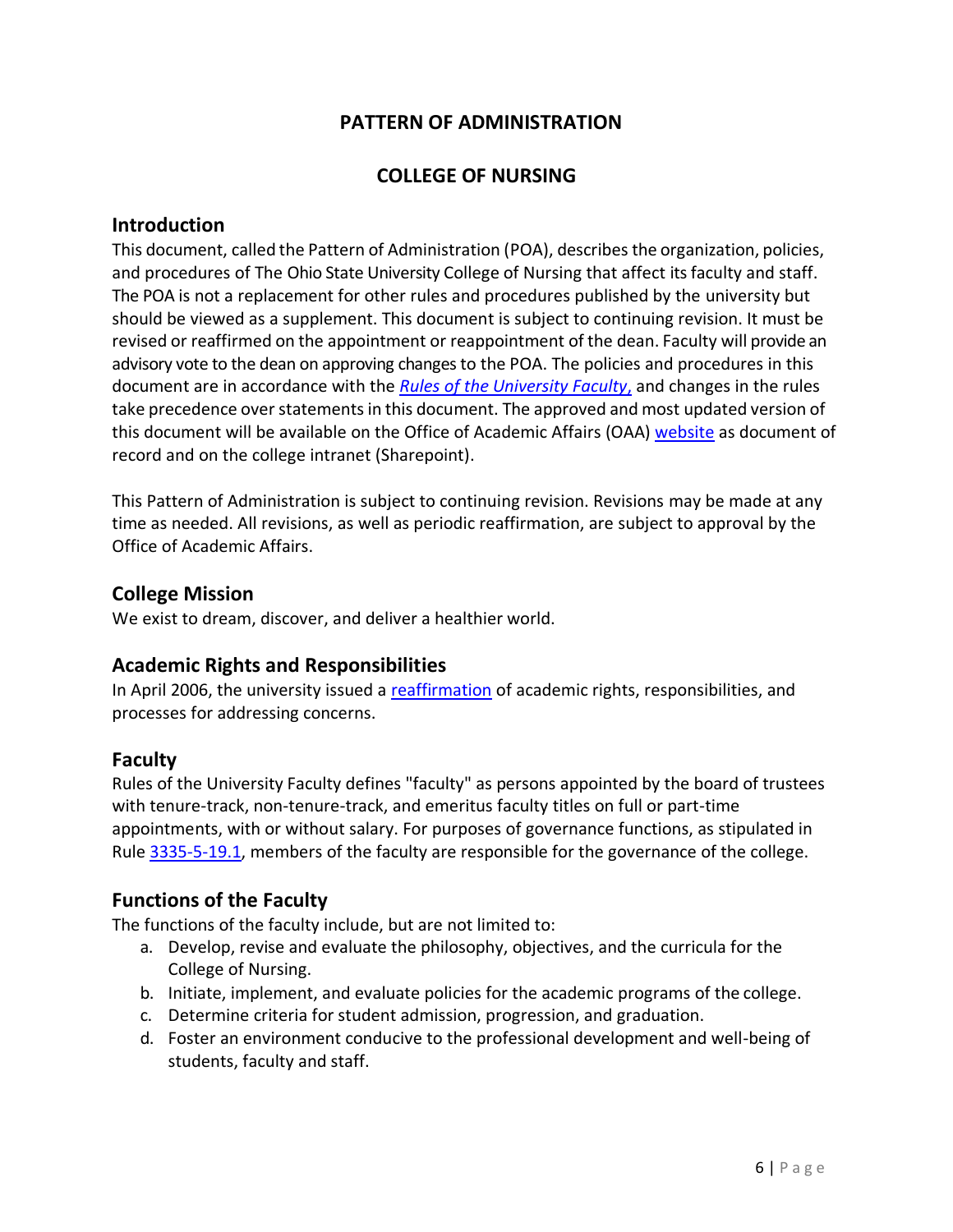e. Determine and approve criteria for appointment, promotion, and tenure, or promotion of faculty within the rules of the university. This one faculty function will be carried out by tenure-track, clinical and research faculty, as applicable, in their second term as described in the Appointments, Promotion, and Tenure document.

Detailed information about the appointment criteria and procedures for the various types of faculty appointments made in this college is provided in the [Appointments, Promotion and](https://oaa.osu.edu/appointments-reappointments-promotion-and-tenure)  [Tenure Document.](https://oaa.osu.edu/appointments-reappointments-promotion-and-tenure)

Faculty Rule [3335-5-19](https://trustees.osu.edu/rules/university-rules/chapter-3335-5-faculty-governance-and-committees.html) defines the types of faculty appointments possible at The Ohio State University and the rights and restrictions associated with each type of appointment.

## <span id="page-6-0"></span>**Tenured/Tenure-Track Faculty**

The College of Nursing makes tenured/tenure-track faculty appointments. Tenured/Tenure-Track faculty titles are: Assistant Professor, Associate Professor and Professor.

## <span id="page-6-1"></span>**Clinical Faculty**

The College of Nursing makes clinical faculty appointments. Clinical faculty titles are: assistant clinical professor, associate clinical professor, and clinical professor. The appointment cap on clinical faculty in relation to the total of tenure-track, clinical and research faculty is 75% in the College of Nursing.

#### <span id="page-6-2"></span>**Research Faculty**

The College of Nursing makes research faculty appointments. Research faculty titles are research assistant professor, research associate professor, and research professor. Research faculty can comprise no more than 20% of the tenure-track faculty.

#### <span id="page-6-3"></span>**Associated Faculty**

The College of Nursing makes associated faculty appointments. Associated faculty titles are clinical instructor of practice, clinical assistant professor of practice, clinical associate professor of practice and clinical professor of practice. Lecturers are personnel other than graduate teaching associates who are needed for teaching, usually on a part time basis. The titles of lecturer and senior lecturer shall be used for all compensated instructional appointments where other titles are not appropriate. Lecturers' Rules of the University Faculty responsibilities are limited to teaching as defined in Chapter [3335-6](https://trustees.osu.edu/rules/university-rules/chapter-3335-6-rules-of-the-university-faculty-concerning-faculty-appointments-reappointments-promotion-and-tenure.html) of the Administrative Code.

#### <span id="page-6-4"></span>**Emeritus Faculty**

Emeritus faculty status is an honor given in recognition of sustained academic contributions to the university as described in Faculty Rule [3335-5-36.](https://trustees.osu.edu/university-faculty-rules/3335-5) Full-time tenure track, clinical/teaching/practice, research, or associated faculty may request emeritus status upon retirement or resignation at the age of sixty or older with ten or more years of service or at any age with twenty-five or more years of service. See the college Appointments, Promotion, and [Tenure Document](https://oaa.osu.edu/appointments-reappointments-promotion-and-tenure) for additional detail.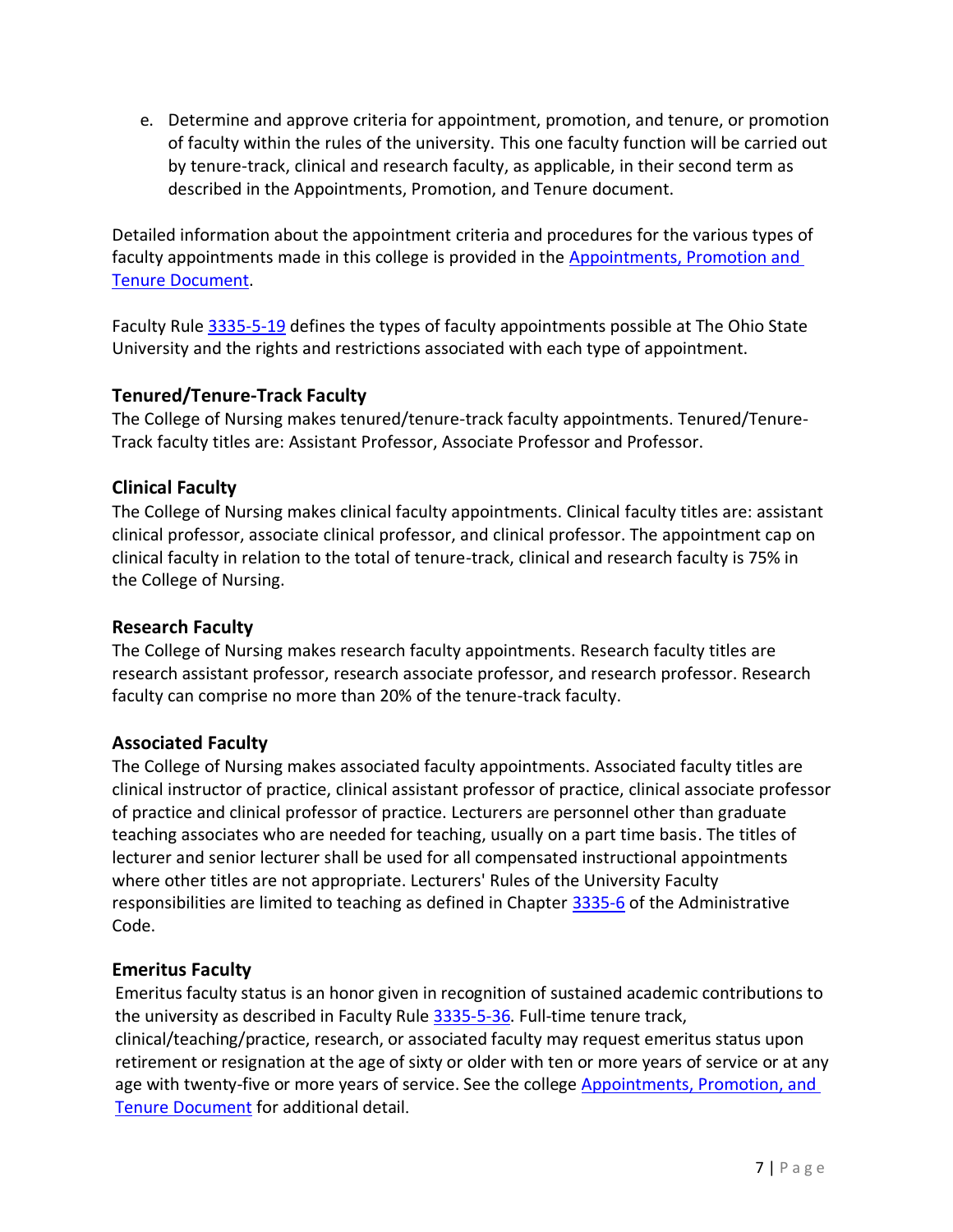## <span id="page-7-0"></span>**Voting**

Decisions that require a vote from the faculty body include new courses, course curricular revisions, new programs, academic policies, and an advisory vote on changes in the Pattern of Administration. Only the Committee of the Eligible Faculty (CEF) can vote on changes in promotion and tenure requirements. Decisions are made by majority rule (majority of voting eligible faculty who are eligible to vote in person or online). Faculty must recuse themselves from voting on matters that present a conflict of interest.

On December 6, 2017, the college faculty voted to extend governance rights to associated faculty employed at 50% or greater. Associated faculty may vote in all matters related to items a – d under Functions of the Faculty above. Associated faculty may not vote on any matters related to appointments, promotions, or tenure decisions of tenured, tenure-track, clinical or research faculty.

Clinical faculty cannot vote in promotion and tenure cases of tenure-track faculty and promotion cases of research faculty per the Rules of the University Faculty. Research faculty are not eligible to vote on the promotion and tenure of tenure-track faculty or the promotion of clinical faculty. Associated faculty and persons with non-academic appointments are eligible to vote in some committee meetings according to the guidelines for committee structure and responsibilities.

Emeritus faculty in this college are invited to participate in discussions on non-personnel matters, but may not participate in personnel matters, including promotion and tenure reviews, and may not vote on any matter.

#### <span id="page-7-1"></span>**Graduate Associates**

Graduate associates (GAs) are appointed by the dean, associate deans or assistant deans as needed.

## <span id="page-7-2"></span>**Postdoctoral Fellows**

Postdoctoral fellows also are referred to as postdoctoral associates. These positions are usually funded through a particular research, training, or program grant. Postdoctoral fellows report to the faculty member specified as their mentor.

## <span id="page-7-3"></span>**Support Staff**

The college employs a variety of highly qualified staff to assist the deans, directors and faculty to meet the varied teaching, research, and service goals of the college, and to provide support and services to students, alumni, parents, and prospective students. Staff are considered a vital part of the college.

## <span id="page-7-4"></span>**Nursing Distinguished Professor**

Distinguished faculty members within the College of Nursing may be awarded the title Nursing Distinguished Professor in recognition of excellence in teaching, research, and service, and demonstrated extra-mural funding and/or national/international impact. This honorific may be awarded to anyone currently in the college or new faculty recruited to the college.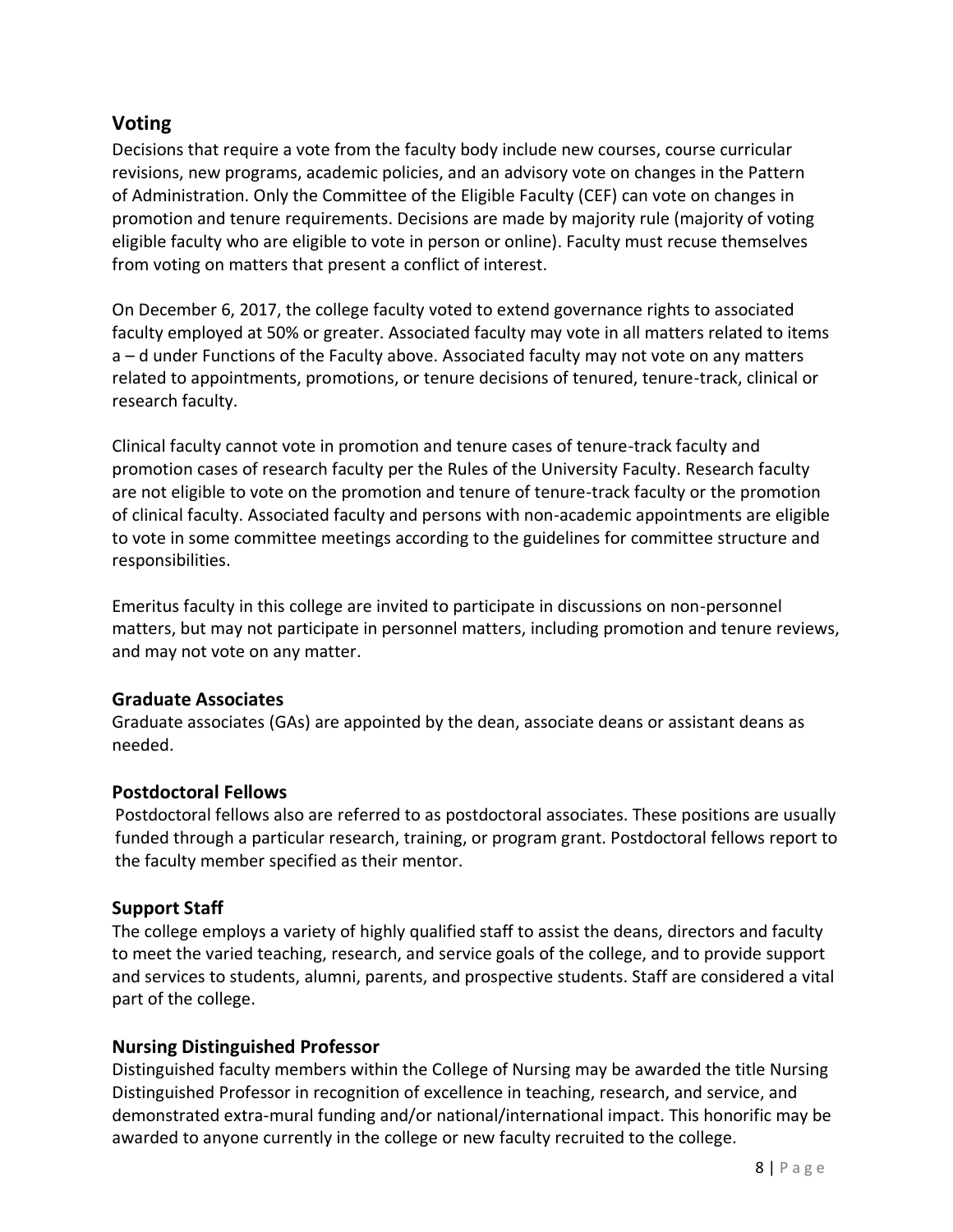Internal nominations for a College of Nursing Distinguished Professorship come from the associate deans or the vice dean. Nominations must include evidence of excellence in research, teaching, and service, extramural funding and national or international impact. The Dean with input from the Vice Dean will make nominations and appointments of external faculty recruits.

The College of Nursing Distinguished Professorship is an honorific title, not a new faculty rank. This award serves to honor senior colleagues or recruit senior faculty who have earned distinction in all three areas of professional endeavor, and whose work has earned them national and international recognition of the highest sort.

To be eligible, internal faculty must not already hold a titled position, such as Eminent Scholar, Distinguished University Professor, or an endowed chair, and must have served at professor rank for at least five years at Ohio State. External candidates recruited into this position must be eligible for professor rank at Ohio State. Eligible faculty must be truly distinguished scholars in their field of specialization, with records of sustained and significant productivity throughout their careers. They must also have a record of excellence in teaching and scholarship and outstanding service to their college, the university, and the profession. Evidence of such distinction may include but is not limited to the following: significant awards for research and creative activity; a major professional or university award; editorship of a major professional journal; or, elected position in a prominent professional association. The Dean will appoint at least a 3-member committee to review nominations. This committee will then forward their recommendation to the Dean, who will make the appointment with input from the Vice Dean.

Compensation: Successful candidates from within the college will receive at least a \$5,000 addition to their base pay and the title "College of Nursing Distinguished Professor of [area of specialization]." A full-time faculty member with this title being appointed to the college will start at a competitive salary as benchmarked with the American Association of Colleges of Nursing (AACN) salaries for colleges of nursing in an academic health sciences center.

Responsibilities and Resources: A full time faculty member with this honorific title may be assigned reduced teaching loads (that is, a re-distribution of responsibilities to allow for focus on areas of excellence) and is expected to mentor faculty and serve in a leadership capacity to assist the college in achieving strategic planning goals. Additional resources, such as research funds or graduate or research assistants commensurate with the faculty members' research trajectory and/or responsibilities in the college, may also be awarded at the discretion of the dean. A part time appointee may engage in college initiatives through activities such as public lectures, guest lectures in courses, and consultations on curriculum development or re-design.

Term: The initial appointment is up to five years. The Distinguished Professors are eligible for subsequent terms of five years based on a favorable review of the Executive Leadership Team and decision by the Dean. It is essential that such professorships be reserved for the most distinguished senior faculty. Therefore, no more than 20% of the total number of tenured/tenure-track faculty in the College of Nursing may hold this title.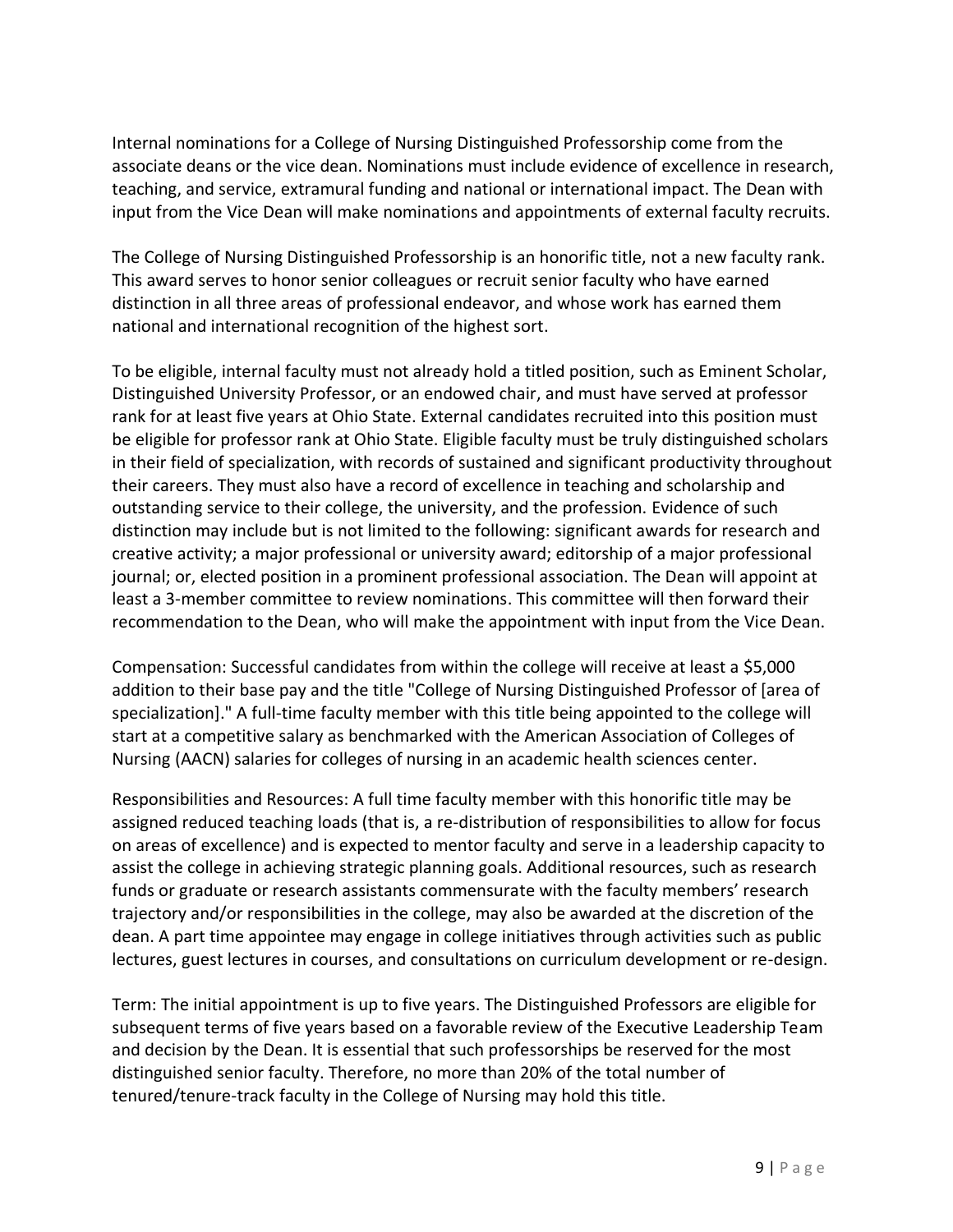## <span id="page-9-0"></span>**College Administration (Refer to Attachment A)**

## <span id="page-9-1"></span>**Dean**

The roles and function of the dean are described in Faculty Rule [3335-3-29.](https://trustees.osu.edu/rules/university-rules/chapter-3335-3-administration.html) In the absence of departments, and department chairs, according to Faculty Rule [3335-3-35,](https://trustees.osu.edu/rules/university-rules/chapter-3335-3-administration.html) the dean will also have the responsibility to:

- a. Develop, in consultation with the faculty, a *Pattern of Administration*, which will be made available to all present and prospective members of the college. A copy shall be deposited in the Office of the Dean and of the Executive Vice President and Provost.
- b. To prepare, after consultation with the faculty and in accordance with the *Pattern of Administration*, a statement setting forth the criteria and procedures according to which recommendations are made concerning appointments and/or dismissals, salary adjustments, promotions in rank, and matters affecting the tenure of the faculty (refer to College of Nursing *[Appointments,](https://oaa.osu.edu/appointments-reappointments-promotion-and-tenure) Promotion, and Tenure* document). Thisstatement shall be made available to all present and prospective members of the college, and a copy shall be deposited in the Office of the Executive Vice President and Provost. At the beginning of each five-year term of the dean, the members of the college, the Office of the Dean of the college, and the Office of the Executive Vice President and Provost shall receive either a revision or reaffirmation of the original statements.
- c. Provide a schedule of allregular college faculty meetingsto all faculty members before the start of each semester. Preside over meetings or, if necessary, appoint a designee. Maintain minutes of all faculty meetings and maintain records of all other actions covered by the *Pattern of Administration*.
- d. Consult with the faculty as a whole on all policy matters, and such consideration will, whenever practicable, be undertaken at a meeting of the faculty as a whole.
- e. Favor a majority faculty rule of voting eligible faculty on all matters covered by the *Pattern of Administration*. To enhance communication and to facilitate understanding within the college, whenever majority faculty rule is not followed, the dean will explain the reasons for the departure. Where possible, the statement of reasons shall be provided before the departure occurs, in writing or at a faculty meeting, with an opportunity provided for faculty to comment.
- f. To approve courses of study for students, to warn students who are delinquent in their studies, and to recommend appropriate student disciplinary action to the appropriate university disciplinary body or official.
- g. To present candidates for degrees to the president on behalf of the college faculty and to serve as a member of the Council of Deans (see Rule [3335-3-22](https://trustees.osu.edu/rules/university-rules/chapter-3335-3-administration.html) of the Administrative Code).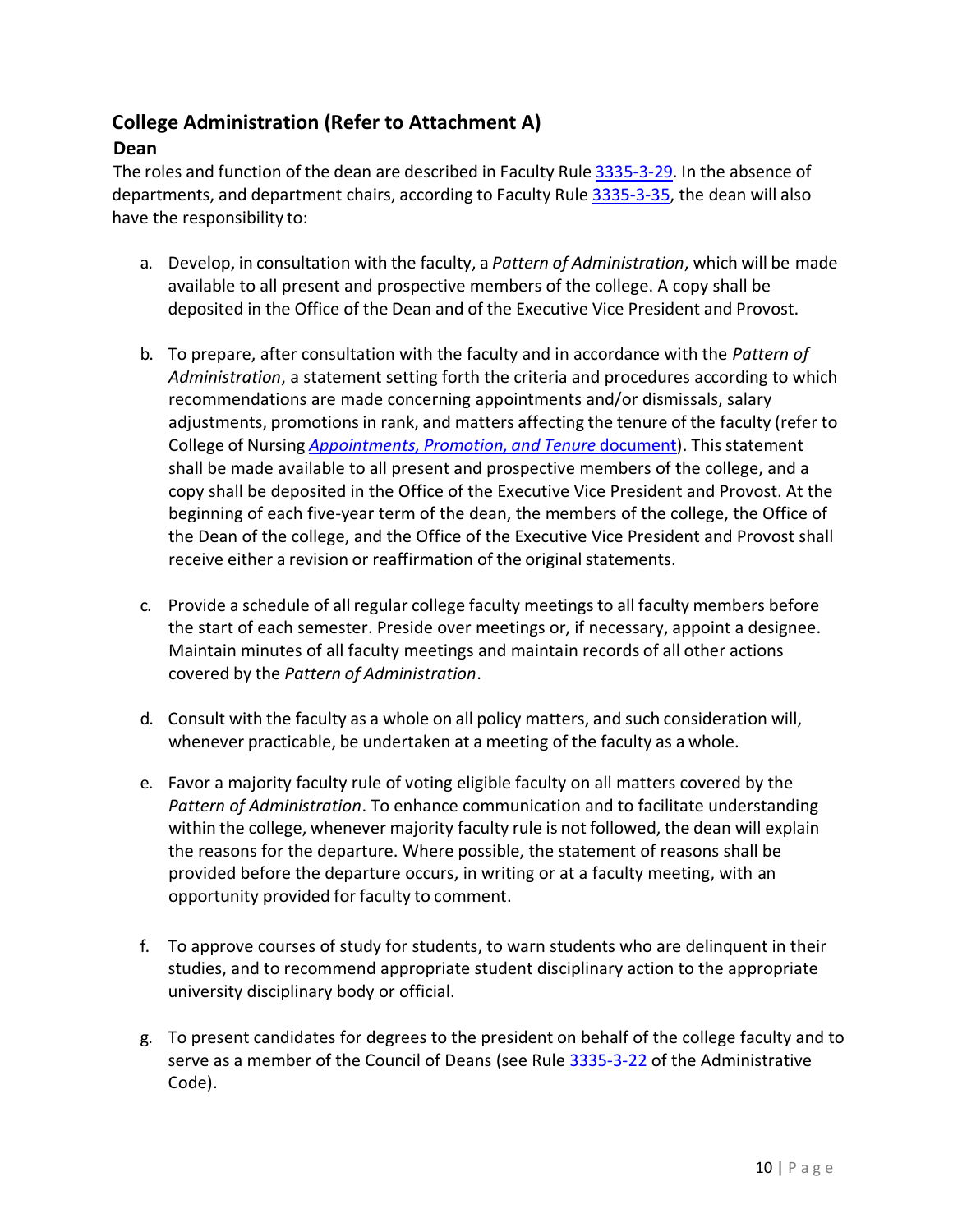- h. To make recommendations to the executive vice president and provost concerning the college budget, the appointments to, and promotions within the membership of the college faculty.
- i. To review salary appeals and other faculty issues in a professional and timely manner.
- j. To facilitate and participate in prescribed [academic program review](https://oaa.osu.edu/strategic-planning/academic-unit-review) processes, in collaboration with the Office of Academic Affairs.

Day-to-day responsibility for specific matters may be delegated to others, but the dean retains final responsibility and authority for all matters covered by this Pattern, subject when relevant to the approval of the Office of Academic Affairs and Board of Trustees.

## <span id="page-10-0"></span>**Vice Dean**

The vice dean for the college is appointed by the dean: (Refer to Attachment B)

## <span id="page-10-1"></span>**Associate Deans**

The senior associate dean for academic affairs and educational innovation and the senior associate dean for research and innovation are appointed by the dean with input from the vice dean. (Refer to Attachment B.)

## <span id="page-10-2"></span>**Assistant Deans**

The assistant deans for baccalaureate programs and graduate clinical programs are appointed by the dean with input from the vice dean and senior associate dean for academic affairs and educational innovation. (Refer to Attachment B.) Other senior associate, associate, or assistant deans may be appointed by the dean with input from the vice dean and/or senior associate dean for research and innovation as deemed necessary for the benefit of the college and its strategic plan.

#### <span id="page-10-3"></span>**Executive Leadership Team**

The Executive Leadership Team (ELT) members are appointed by the dean and convened at the discretion of the dean. The ELT consists of the vice dean, the associate and assistant deans, chief of strategic partnerships, and any other senior administrative college member appointed by the dean. (Refer to Attachment B.)

## <span id="page-10-4"></span>**Centers**

The college has centers of excellence that will further the mission of the college, raise its visibility locally and nationally/internationally, differentiate itfrom other colleges and schools of nursing throughout the nation, facilitate external funding, and propel it forward in innovation, discovery, and leadership.

## <span id="page-10-5"></span>**Oversight Committee**

Each college center will establish an oversight committee. The center director, in collaboration with the dean, will name an oversight committee, at least two-thirds of whose members are faculty from the academic units involved in the center. The director will consult regularly with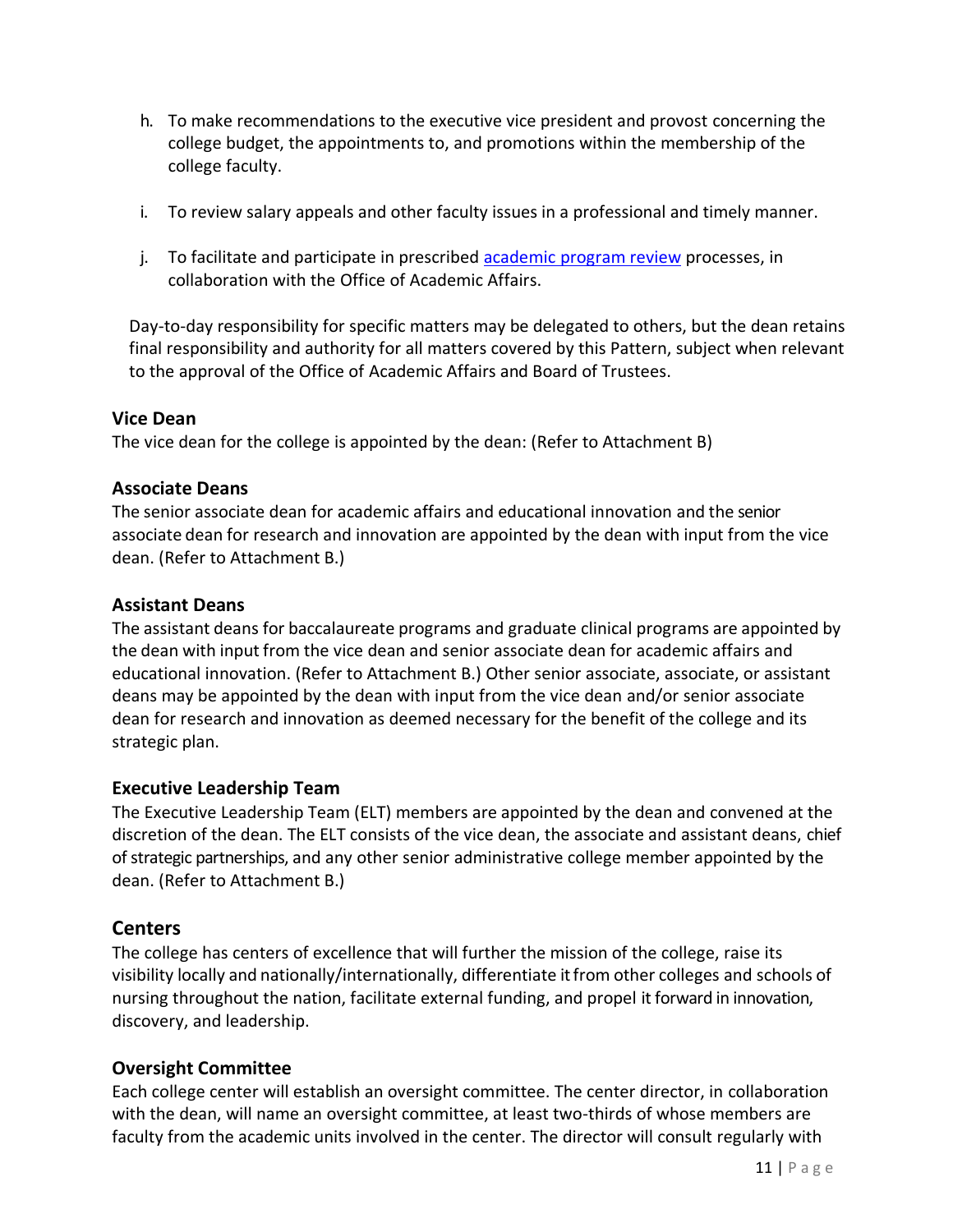the oversight committee. Proposals for new centers must be submitted to the dean. (Refer to AttachmentD.)

## <span id="page-11-0"></span>**Center for Healthcare Innovation and Leadership**

The Mission of the Center for Healthcare Innovation and Leadership is to develop innovative and entrepreneurial-minded leaders who transform systems to promote the highest level of wellbeing among individuals, organizations, and communities. This is done through innovative programming, coaching, fostering an entrepreneurial mindset, commitment to positive disruption and human centered design. The hubs of the Center include Creation, Leadership, Extended Reality Tech, Healthcare Design, and Entrepreneur. The Center is led by a Director who is appointed by the Dean.

## <span id="page-11-1"></span>**Center for Research and Health Analytics**

The Center for Research and Health Analytics provides important resources to support faculty and student research and scholarly activities, including significant grants, development support and access to statistical consultants and scientific editors. The center is under the direction of the senior associate dean for research and innovation, who reports to the dean. The center is staffed by two biostatisticians who provide statistical support and consultations on research design and methodology; grants management specialists to assist with grant submission and pre/post award management; an administrative coordinator, and a research regulatory coordinator to help with IRB applications and compliance-related functions. The assistant dean for biological health research, faculty lab director and director of the stress science lab provide oversight for biological research, supported by resources including two wet laboratories that are staffed by a fulltime research assistant, who is available to consult with faculty and students on laboratory methods and to assist with assays as needed.

#### <span id="page-11-2"></span>**Center for Wellness and Prevention**

The Mission of the Center for Wellness and Prevention is to enhance the highest levels of multiple domains of health and well-being of students, faculty, staff, alums and the community. The Center is responsible for shifting the paradigm of sick/crisis care to wellness and prevention for individuals and communities guided by interprofessional teams. This is accomplished through the rapid translation of evidence into practice, health and wellness coaching, telehealth interventions, wellness programming, research, entrepreneurial initiatives, and measurement of outcomes. The Center is led by a Director who also serves as Associate Dean for Health Promotion and Well-being and reports directly to the Dean.

#### <span id="page-11-3"></span>**Center of Healthy Aging, Self-Management and Complex Care**

The Center of Healthy Aging, Self-Management and Complex Care is a transdisciplinary center of excellence in research, education, practice and clinical scholarship that fosters the highest quality of care for adults with critical and complex illnesses. The center is led by a director who reports to the senior associate dean for research and innovation. An associate director may be appointed by the dean with input from the director.

## <span id="page-11-4"></span>**Martha S. Pitzer Center for Women, Children and Youth**

The mission of the Martha S. Pitzer Center for Women, Children and Youth is to foster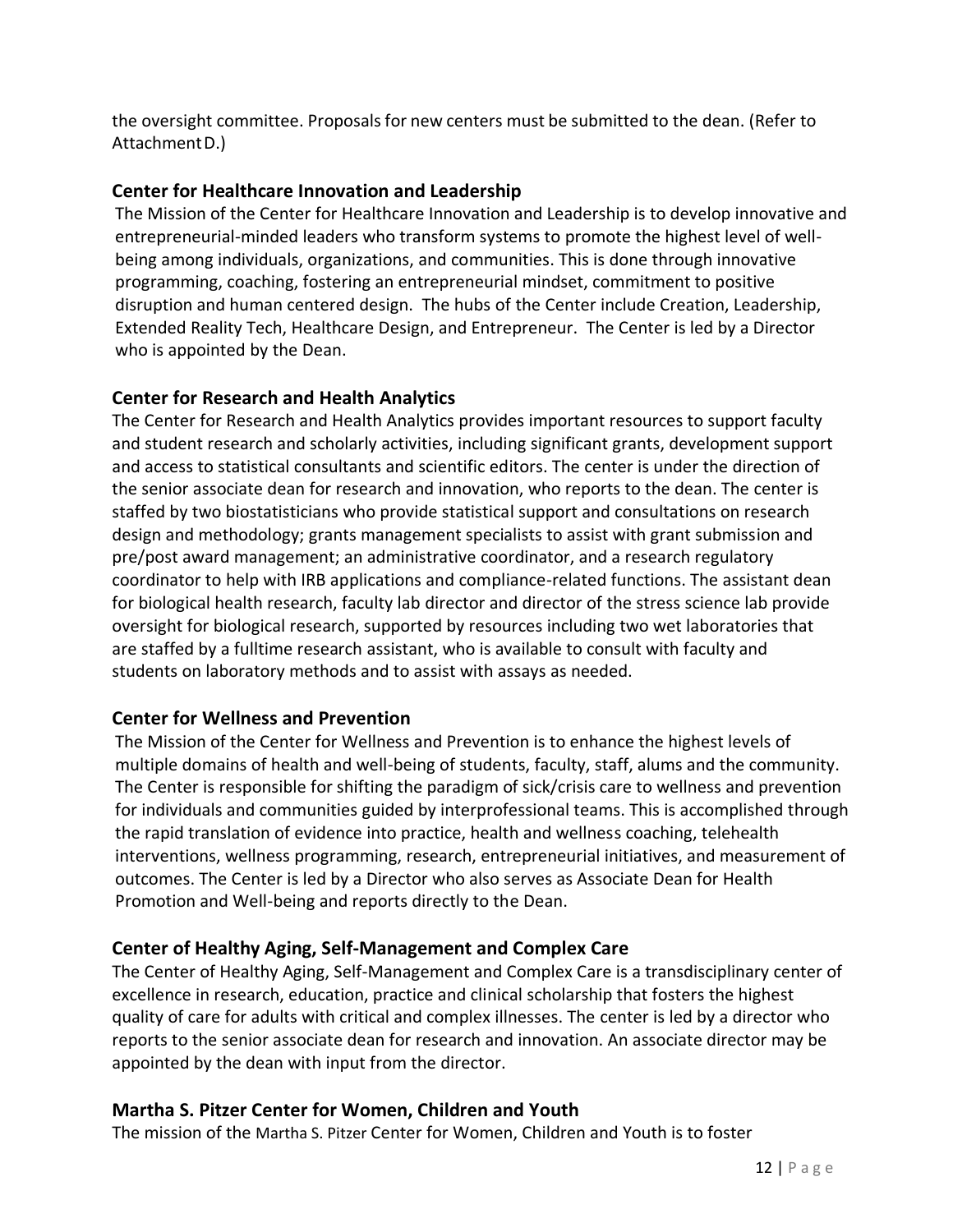collaboration, outreach, research, educational, and translational activities to optimize the highest levels of health and wellness outcomes in infants, children, adolescents, and women. The center is led by a director, who reports to the senior associate dean for research and innovation. An associate director may be appointed by the dean with input from the director.

## <span id="page-12-0"></span>**The Helene Fuld Health Trust National Institute for Evidence-based Practice (EBP) in Nursing and Healthcare**

The Helene Fuld National Institute for EBP is an innovative enterprise comprised of evidence-based Practice experts that foster EBP for the ultimate purpose of improving quality of care and patient/family health outcomes. The dean serves as executive director and appoints a senior director, who reports to the dean.

#### <span id="page-12-1"></span>**Center Directors**

The center directors are appointed by the dean for three-year terms with input from the vice dean. Every three years, faculty, students, staff and other key stakeholders will be given the opportunity to give feedback on Center Directors in a way that preserves anonymity.

#### <span id="page-12-2"></span>**Review of College Centers**

College centers will be reviewed two years after initial establishment and at three-year intervals thereafter. The Executive leadership team will review using the following information.

- 1. Mission.
	- a. Original mission statement.
	- b. Proposal establishing the center.
	- c. Annual reports.
	- d. Description or list of all center activities, events, and initiatives that have contributed to fulfilling the mission and objectives of the center. If current activities differ from those originally envisaged or articulated in themission statement, explain this evolution.
- 2. Faculty and Student Involvement and Contribution.
	- a. List of current faculty and graduate student affiliates or associates.
	- b. List of past faculty and graduate student affiliates or associates.
	- c. List of all faculty publications, lectures, grants, or other activities related to their work with the center, focusing on those that contribute most centrally to the mission of the center.
	- d. List of all student publications, lectures, grants, or other activities related to their work with the center.
- 3. Administrative Structure and Responsibilities.
	- a. Description of administrative structure.
	- b. Responsibilities and activities of all administrative staff, indicating their contributions to the mission of the center and its objectives.
	- c. Indicate the contributions made by the oversight committee to the mission of the center and its objectives.
	- d. Pattern of administration.
- 4. Budget.
	- a. Current budget.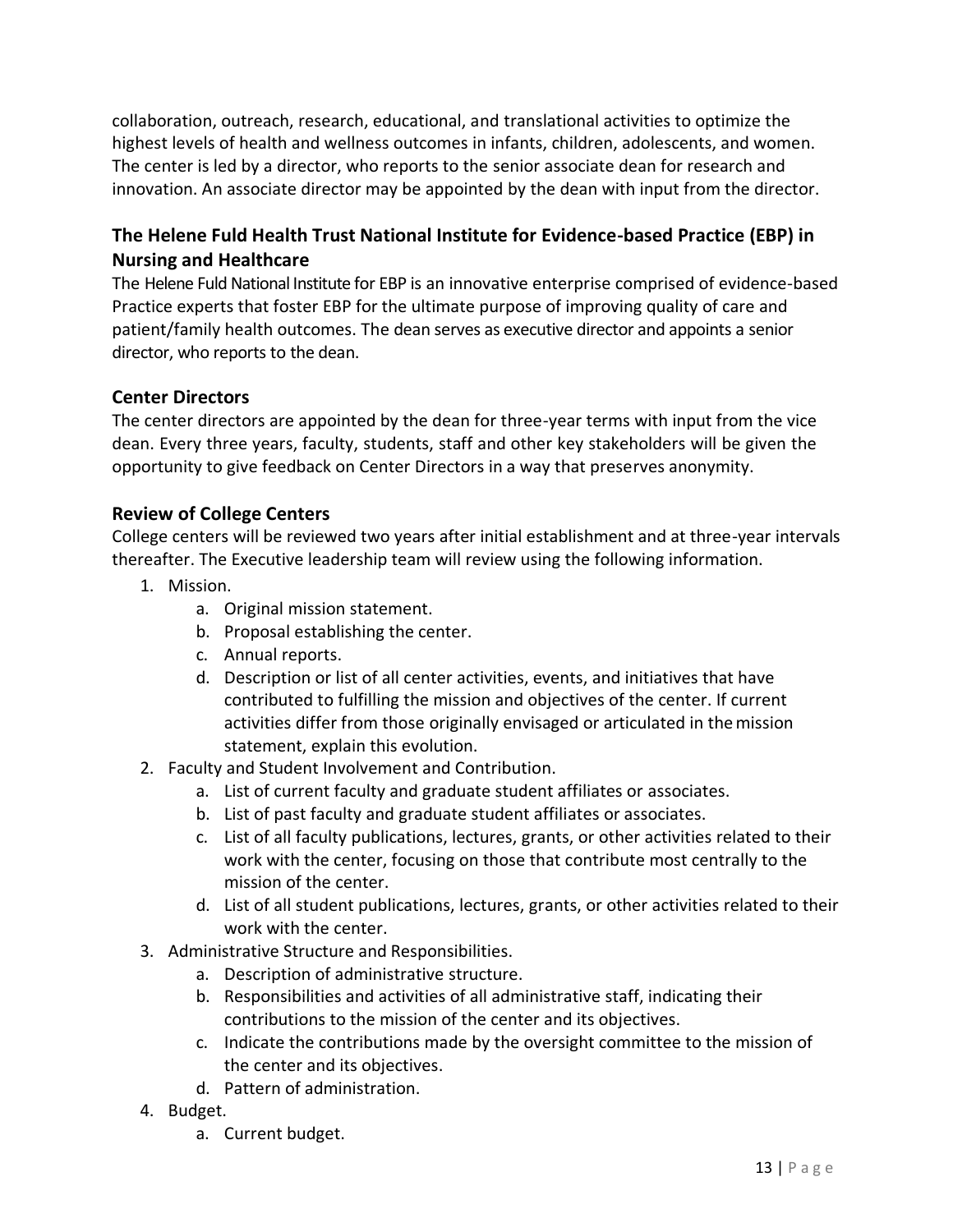- b. Projected budget for the next three years.
- c. Past budgets since last review.
- d. Description of the budgetary context for the center, outlining specific information regarding those expenses charged to the university's general funds. Externally generated funds produced by the center should be itemized andinked to the functions and services articulated in the mission statement.
- 5. Evaluative Criteria and Benchmarks.
	- a. List of evaluative criteria and benchmarks articulated in the original center proposal, identifying and describing the degree to which the center has met (or failed to meet) its stated evaluative criteria and benchmarks.
	- b. Identify and justify any new evaluative measures and describe the degree to which the center has met these criteria or benchmarks.
	- c. Provide any specific narrative information or data as appropriate, and attach as appendices any documentation (e.g., letters of recommendation, awards, and news releases) that demonstrate how the center has met its criteria or benchmarks.

After discussing these materials with the center director, the Executive leadership team will make an advisory recommendation to continue or discontinue the center.

## <span id="page-13-0"></span>**College Committees**

Much of the development and implementation of the college's policies and programs is carried out by standing and ad hoc committees. The dean is an ex officio member of all college committees and may vote as a member on all committees except the Committee of Eligible Faculty and the Appointments, Promotion and Tenure Committee.

The college has several standing, ad hoc, and appointed committees that assist with college operations. A current list of committees and bylaws and constitutions is included in Attachment C. The list of committees and current members is available on the college SharePoint site.

## <span id="page-13-1"></span>**College Faculty Meetings**

College faculty meetings are held monthly or at least twice per semester during the academic year. The agenda is set by a call for agenda items at least one week prior to scheduled faculty meetings. The quorum for college meetings will consist of a simple majority of the voting faculty members who are present. Faculty who are on approved leave or special assignment and unable to attend may vote in absentia prior to the faculty meeting. Decisions that require a vote from the faculty include new courses, course curricular revisions, new programs, academic policies, changes in promotion and tenure requirements, and an advisory vote for changes in the *Pattern of Administration*. Special policies pertain to voting on personnel matters, and these are set forth in the college's Appointments, Promotion and Tenure Document. Decisions are made by majority rule (majority of voting eligible faculty who are eligible to vote in person or online). Items from standing college committees that require a faculty vote may be added to the faculty meeting agenda.

For purposes of a formal vote, a matter will be considered decided when a particular position is supported by at least a majority of all faculty members eligible to vote. When a matter must be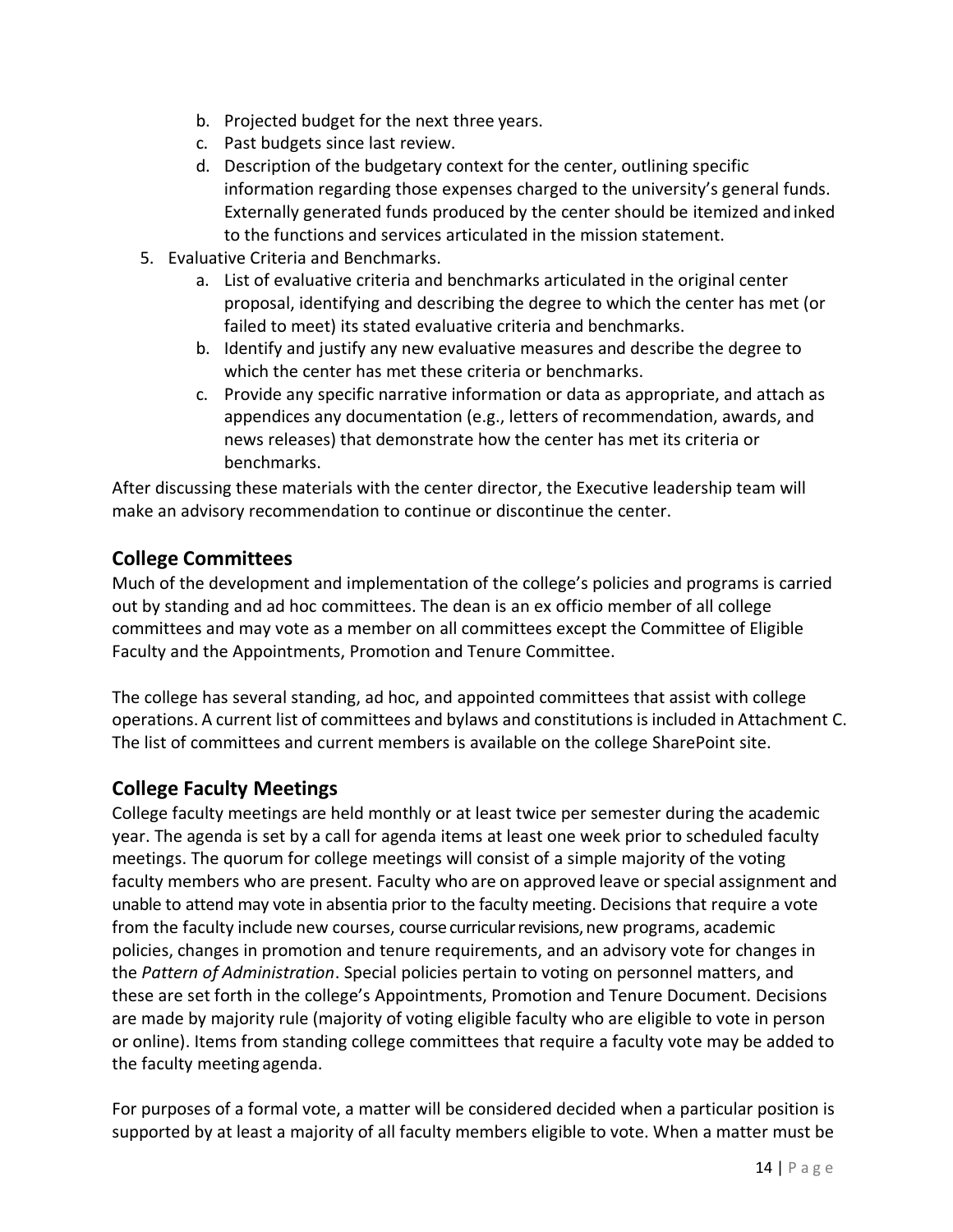decided and a simple majority of all faculty members eligible to vote cannot be achieved on behalf of any position, the dean will necessarily make the final decision.

The college accepts the fundamental importance of full and free discussion but also recognizes that such discussion can only be achieved in an atmosphere of mutual respect and civility. Normally, faculty meetings will be conducted with no more formality than is needed to attain the goals of full and free discussion and the orderly conduct of business. However, Robert's Rules of Order will be invoked when more formality is needed to serve these goals.

Faculty forums will be scheduled on a regular basis each semester. Forums are the venue for discussion of topics of importance to faculty, such as academic programs, courses, academic policies, faculty development, and appointment, promotion, and tenure requirements. Any standing college committee may recommend topics for forums to the vice dean's executive assistant. The requesting faculty member is responsible for the agenda, handouts, and other materials for the relevant forum.

Special faculty meetings may be called by the dean and/or vice dean or upon the request of onethird of the voting faculty members. A request for a special meeting is to be sent to the dean with a clear purpose stated for the meeting. Minutes of all faculty meetings are recorded, kept on file, and distributed to all faculty members. Faculty are given the opportunity to amend/approve the minutes from the previous meeting at the beginning of the following meeting.

## <span id="page-14-0"></span>**Faculty Roles and Responsibilities**

The roles and responsibilities detailed below are consistent with the overall mission of a major, public, research-intensive university. However, this policy does not constitute a contractual obligation for any individual faculty member as changes in demands and individual circumstances may warrant deviations from the expected norms delineated in the policy. While there is considerable freedom built into the faculty members' work in the college, there are certain obligations that all faculty members are expected to meet. These include course commitments and attendance at college meetings including faculty meetings, course meetings, curriculum workdays, committee meetings, faculty development meetings and forums, college recognition ceremonies and functions, and convocation.

The overarching goal of the university is to become one of the world's great public research and teaching universities. All faculty are expected to contribute to meeting these objectives. However, it is recognized that at different times during a faculty member's career, the contribution in one or two areas may predominate and exceed contributions in the other areas. This variation must result from agreement between the dean and the faculty member. When such a variation occurs, excellence is still expected and the relative proportion of effort dedicated to specific activities will be adjusted. In total however, the college will be judged according to how well it meets the university's goals and objectives.

A full-time faculty member's primary professional commitment is to The Ohio State University. Faculty who have professional commitments outside of Ohio State during on-duty periods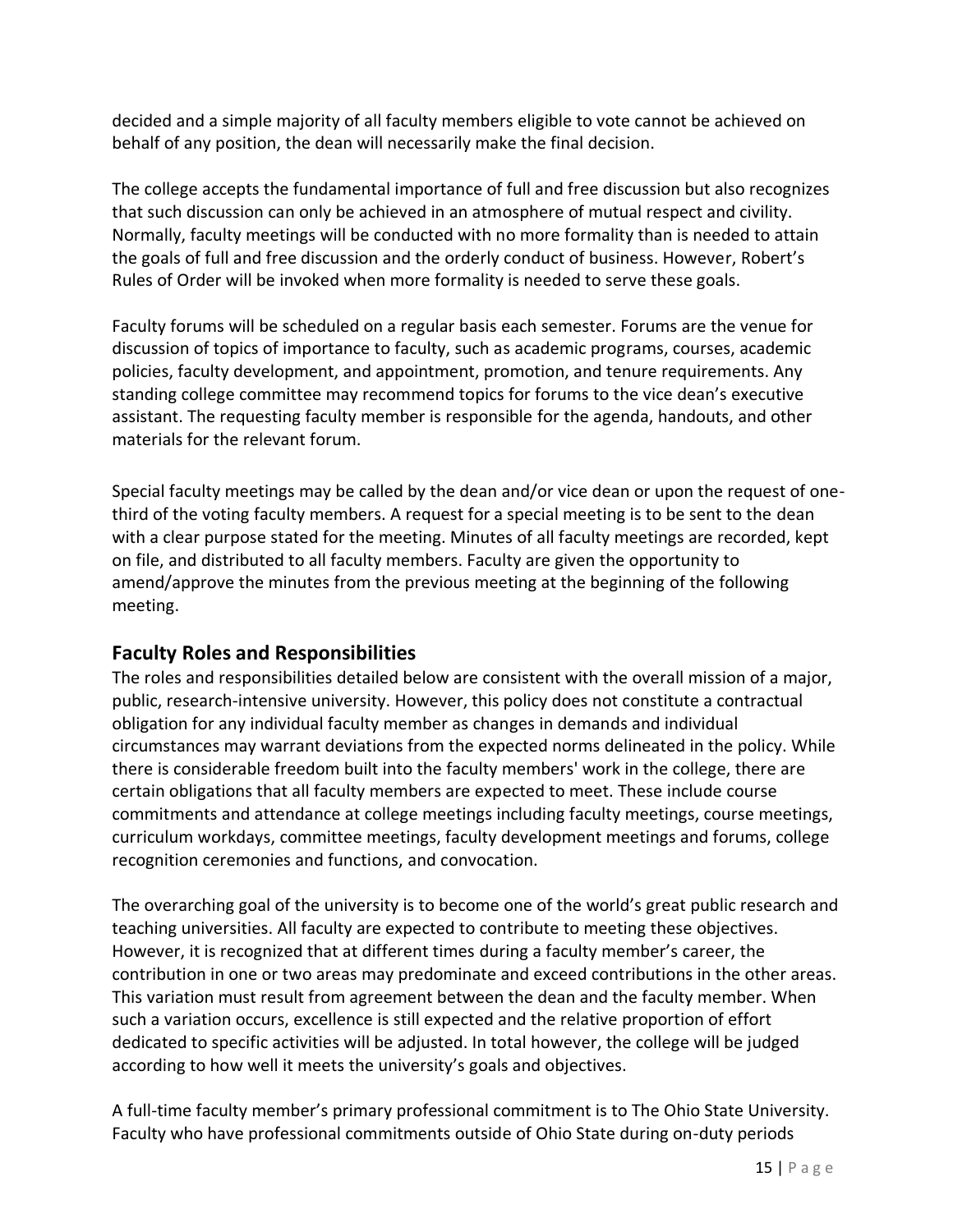(including teaching at another institution; conducting research for an entity outside of Ohio State; external consulting) must disclose and discuss these with the dean in order to ensure that no conflict of commitment exists. Information on faculty conflicts of commitment is presented in the OAA [Policy on Faculty Conflict of Commitment.](https://oaa.osu.edu/assets/files/documents/conflictofcommitment.pdf)

In crisis situations, such as life-threatening disease (COVID, for example) or physical dangers (natural disasters, for example), faculty duties and responsibilities may be adjusted by the dean to consider the impact over time of the crisis. These adjustments may include modifying research expectations in order to maintain teaching obligations. These assignment changes must be considered in annual reviews.

The College of Nursing embraces the university's goals and objectives and also has a stated goal of excellence in clinical practice. As an academic unit within a doctoral/research intensive institution, excellence in research is expected. In order to advance these goals and to achieve excellence in all three missions, the following guidelines for assignments are adopted.

#### As a guiding principle:

During employment, faculty members are expected to be available for interaction with students, research, and college meetings and events even if they have no formal course assignment. Faculty should be available a minimum of four hours for office hours per week. Faculty may hold office hours online. Employed faculty members should not be away from their responsibilities for extended periods of time unless on an approved leave or on approved travel.

## <span id="page-15-0"></span>**Distribution of Faculty Roles and Responsibilities**

The Office of Academic Affairs requires guidelines on the distribution of faculty roles and responsibilities (See the OAA [Policies and Procedures Handbook,](https://oaa.osu.edu/policies-and-procedures-handbook) Volume 1, Chapter 2, Section 1.4.5).

## <span id="page-15-1"></span>**Tenure-track Faculty**

Tenure-track faculty members are expected to contribute to the university's mission via teaching, scholarship, and service. When a faculty member's contributions decrease in one of these three areas, additional activity in one or both of the other areas is expected.

## <span id="page-15-2"></span>**Clinical Faculty**

Clinical faculty members are expected to contribute to the university's mission via teaching, service, and scholarship. Service expectations are similar to those for the tenure-track.

All clinical faculty are expected to contribute to the college's teaching in courses or instructional situations involving live patients or live clients, courses or instructional situations involving the simulation courses or instructional situations involving professional skills. For clinical faculty, 70% of their workload is dedicated to teaching.

## <span id="page-15-3"></span>**Research Faculty**

Research faculty members are expected to contribute to the university's mission via research.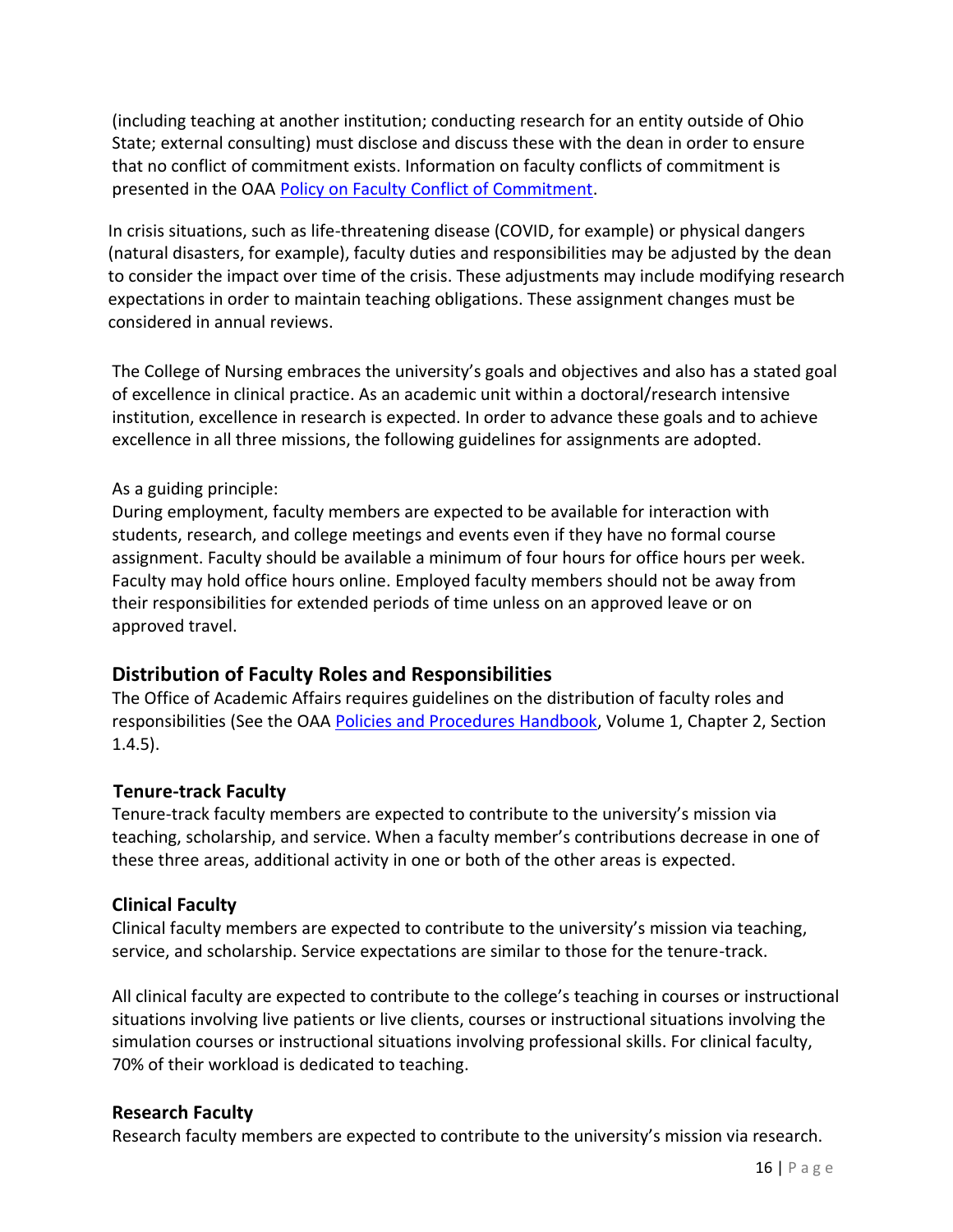In accordance with Faculty Rule [3335-7-34,](https://trustees.osu.edu/rules/university-rules/chapter-3335-7-rules-of-the-university-faculty-concerning-clinical-faculty-appointment-reappointment-and-nonreappointment-and-promotion.html) a research faculty member may, but is not required to, participate in limited educational activities in the area of his or her expertise. However, teaching opportunities for each research faculty member must be approved by a majority vote of the tenure initiating unit's tenure-track faculty. Under no circumstances may a member of the research faculty be continuously engaged over an extended period of time in the same instructional activities as tenure-track faculty.

Research expectations are similar to those for the tenure-track, albeit proportionally greater since 100% of effort for research faculty members is devoted to research. Specific expectations are spelled out in the letter of offer.

## <span id="page-16-0"></span>**Associated Faculty**

Salaried associated faculty members are expected to contribute to the university's mission via teaching and/or research depending on the terms of their individual appointments.

Expectations for compensated visiting faculty members will be based on the terms of their appointment and are comparable to that of tenure-track faculty members except that service is not required. Some associated faculty are given up to 10% of their effort for their participation in service. Service effort for associated faculty is negotiated with the supervisor.

The standard teaching assignment for full-time associated faculty is eight courses per academic year. For faculty employed for 12-months, the standard teaching assignment is 12 courses.

## <span id="page-16-1"></span>**Appointment/Reappointment Criteria**

See criteria for appointment and reappointment, stated in the College of Nursing *[Appointments,](https://oaa.osu.edu/appointments-reappointments-promotion-and-tenure)  [Promotion and Tenure](https://oaa.osu.edu/appointments-reappointments-promotion-and-tenure)* document. A current version of this document is maintained on the college Sharepoint site.

## <span id="page-16-2"></span>**Licensure and Credentials**

All nurse faculty are required to have a valid, current Ohio registered nurse license. When appropriate, national certification and advanced practice registered nurse licensure are required. Upon hire, all faculty are required to submit original transcripts for each educational degree earned. Information regarding licensure in the state of Ohio can be obtained by contacting the Ohio Board of [Nursing,](https://nursing.ohio.gov/) Suite 400, 17 South High Street, Columbus, Ohio 43215- 3413 (614/466-3947). Non-nurse faculty must have credentials appropriate to their specialty.

## <span id="page-16-3"></span>**Drug Testing**

The College of Nursing will require a drug screen for every new faculty employee. All faculty offers will be contingent on successful completion of this requirement, and the screening will occur post offer letter, pre-employment. Additional drug screening will be completed upon reasonable suspicion, per OSU policy [Drug-Free Workplace, 7.30](https://hr.osu.edu/wp-content/uploads/policy730.pdf)

## <span id="page-16-4"></span>**Health Policies**

The Occupational Safety and Health Administration (OSHA) currently requires hospital and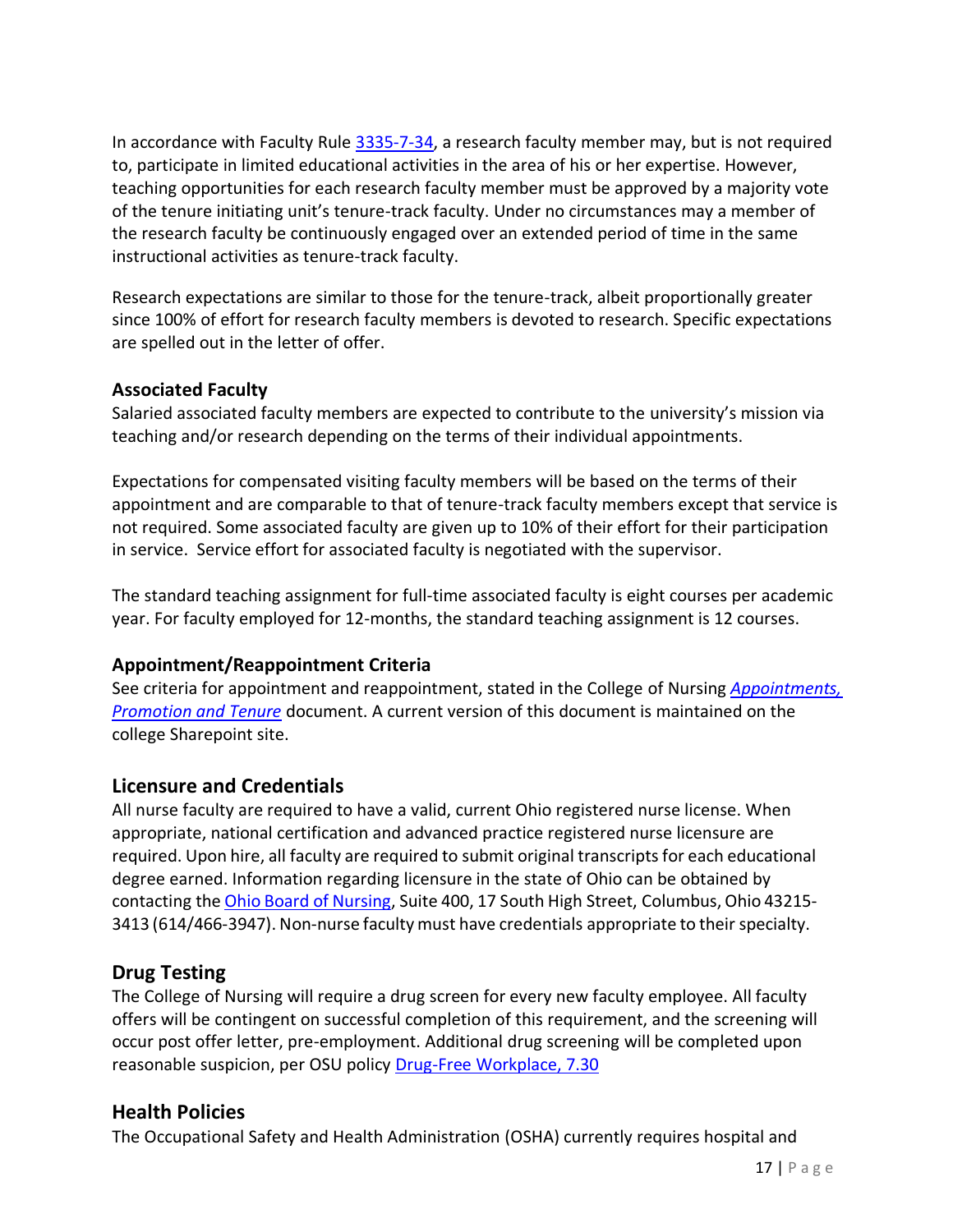clinical agencies to show proof that all personnel, who have patient contact are knowledgeable about tuberculosis and blood borne pathogens have been immunized or are immune to certain communicable diseases (as recommended for health care workers by the Centers for Disease Control). These are requirements of all faculty, clinical instructors, research and graduate associates.

## <span id="page-17-0"></span>**Health Information Privacy Act (HIPAA) Training**

It is a requirement of the College of Nursing that all faculty, staff and students receive training annually regarding current HIPAA requirements and recommended practices. All newly appointed faculty and staff are required to undertake an approved form of HIPAA training and successfully pass a post-test within 30 days of employment. Faculty and staff adherence to training requirements is monitored by human resources. Student adherence is monitored by the senior associate dean for academic affairs and innovation. Breaches in HIPAA should be immediately reported to the privacy officer. HIPAA training can be accessed through BuckeyeLearn.

## <span id="page-17-1"></span>**Family Educational Rights and Privacy Act (FERPA) Training**

All faculty and staff are required to complete the FERPA training which can be accessed through BuckeyeLearn. Completion of this online training must be completed upon hire and renewed by Nov 1 each academic year.

## <span id="page-17-2"></span>**Implicit Bias Training**

Awareness, skills and knowledge are at the cornerstone of attaining authentic diversity and inclusion. As we strive to become the world leaders in inspiring solutions to address health and education disparities/inequities across the lifespan, we aim to continue to enhance our culture of inclusiveness at the CON. Regardless of background, we all bring to the work setting our own personal bias. The first step to personal awareness of these biases is gaining skills and knowledge to engage others in these important conversations. All faculty and staff are required to complete a 2-hour continuing education program on unconscious/implicit bias by Nov 1 each academic year. The modules for this program can be accessed through BuckeyeLearn.

## <span id="page-17-3"></span>**Liability Insurance Coverage**

The university maintains a blanket student liability insurance policy that covers all students (except students in the graduate nurse midwifery specialty during nurse midwifery clinical practice) and faculty (except nurse midwifery faculty during supervision of midwifery clinical experience) during official instructional activities under the auspices of the college. This policy DOES NOT cover students or faculty for any activity that is not part of a specific instructional assignment, nor does it cover students when the semester is not in session.

## <span id="page-17-4"></span>**Tenured and tenure-track probationary faculty**

Tenured and tenure-track probationary faculty are expected to teach, conduct research that has been extramurally funded by national peer review, publish and provide service to the college, university, and profession.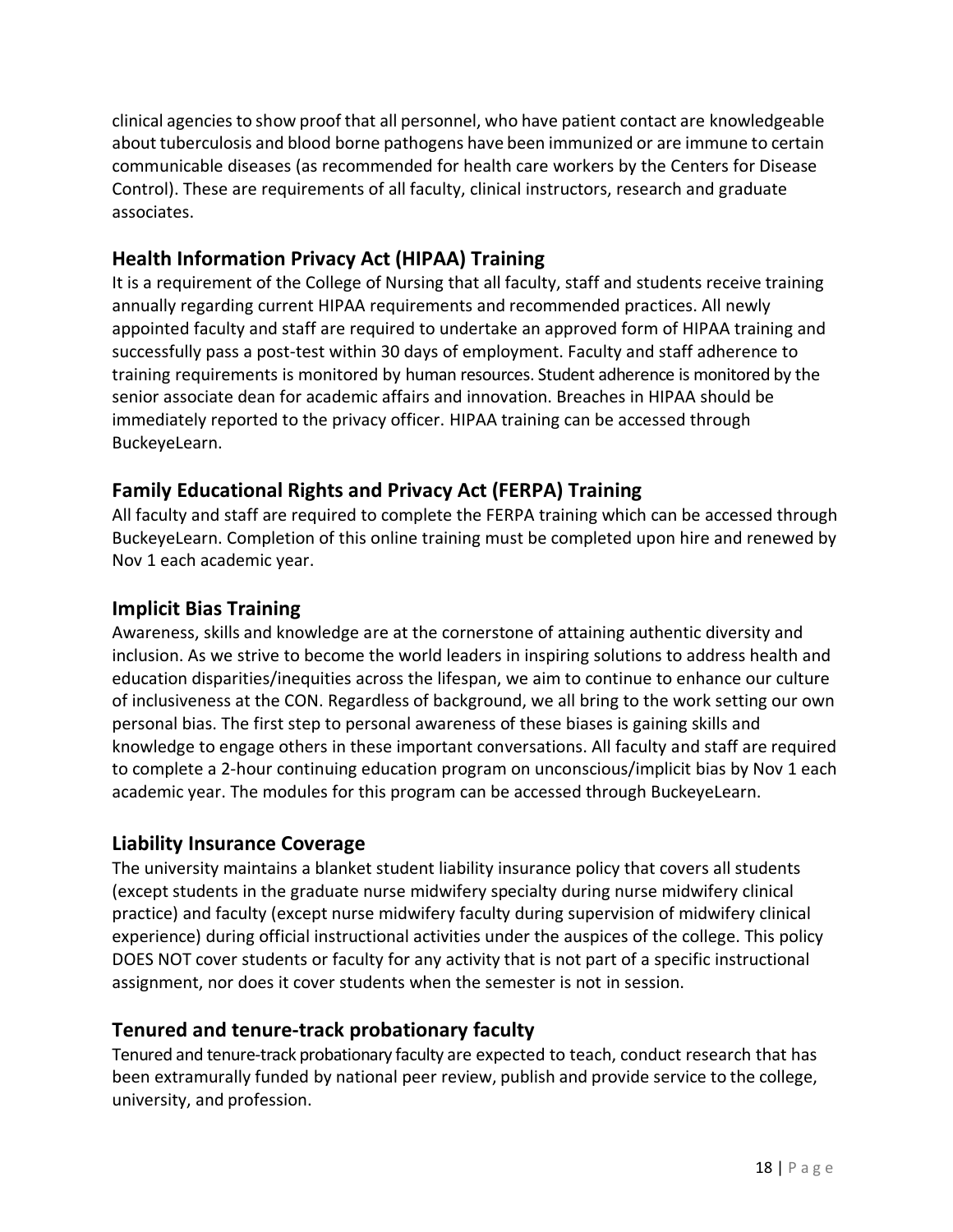## <span id="page-18-0"></span>**Clinical faculty**

Clinical faculty are expected to teach, conduct clinically relevant scholarship, publish, engage in and provide leadership in clinical practice, and provide service to the college, university, profession, and community.

## <span id="page-18-1"></span>**Research faculty**

Research faculty are expected to engage in research activities related primarily to seeking extramural funding, publish extensively, and mentor faculty and students in the college on research and scholarship and participate in internal and external consultation. As a rule, research faculty are not assigned teaching responsibilities; however, under certain circumstances they may be assigned teaching responsibilities.

## <span id="page-18-2"></span>**Associated faculty**

Associated faculty are expected to teach; however, they are also expected to provide service to the college and are encouraged to make scholarly contributions to the profession, such as publishing in the professional literature, making presentations at professional meetings, developing continuing education offerings, and developing clinical and educational innovations.

All faculty in the College of Nursing are expected to attend all planning events that are generally scheduled during the week prior to the beginning of autumn semester and after finals week in autumn and spring semesters. New faculty appointees are required to attend orientation sessions sponsored by the college. New tenure, clinical and research faculty also are strongly encouraged to attend orientation sponsored by the university.

#### <span id="page-18-3"></span>**Length of appointment**

- a. Tenure-track, clinical, and research faculty may be offered either a nine-month or a twelve-month appointment.
- b. Faculty members on a nine-month appointment typically begin theirresponsibilities mid-August and end mid-May as indicated by university calendar. Twelve-month appointments typically begin either July 1 or on the first day of autumn semester.
- c. In accordance with Faculty Rule [3335-5-07,](https://trustees.osu.edu/rules/university-rules/chapter-3335-5-faculty-governance-and-committees.html) faculty members are expected to be present and engaged an average of 19 working days a month (weekdays excluding university holidays).
- d. Nine-month faculty members do not accrue vacation but are not expected to be present during intersessions between semesters or during summer.
- e. Twelve-month faculty members accrue vacation per the [Paid Time Off Policy, 6.27](https://hr.osu.edu/wp-content/uploads/policy627.pdf)

#### <span id="page-18-4"></span>**Teaching**

The university's and college's goal is to provide students with the highest quality educational experience that will prepare them for the professional roles they will assume. To accomplish this, faculty are expected to possess knowledge of core material, relevant clinical specialty, and the appropriate pedagogical skills for both classroom and clinical teaching. Faculty are also expected to use available state of the art pedagogy in the classroom.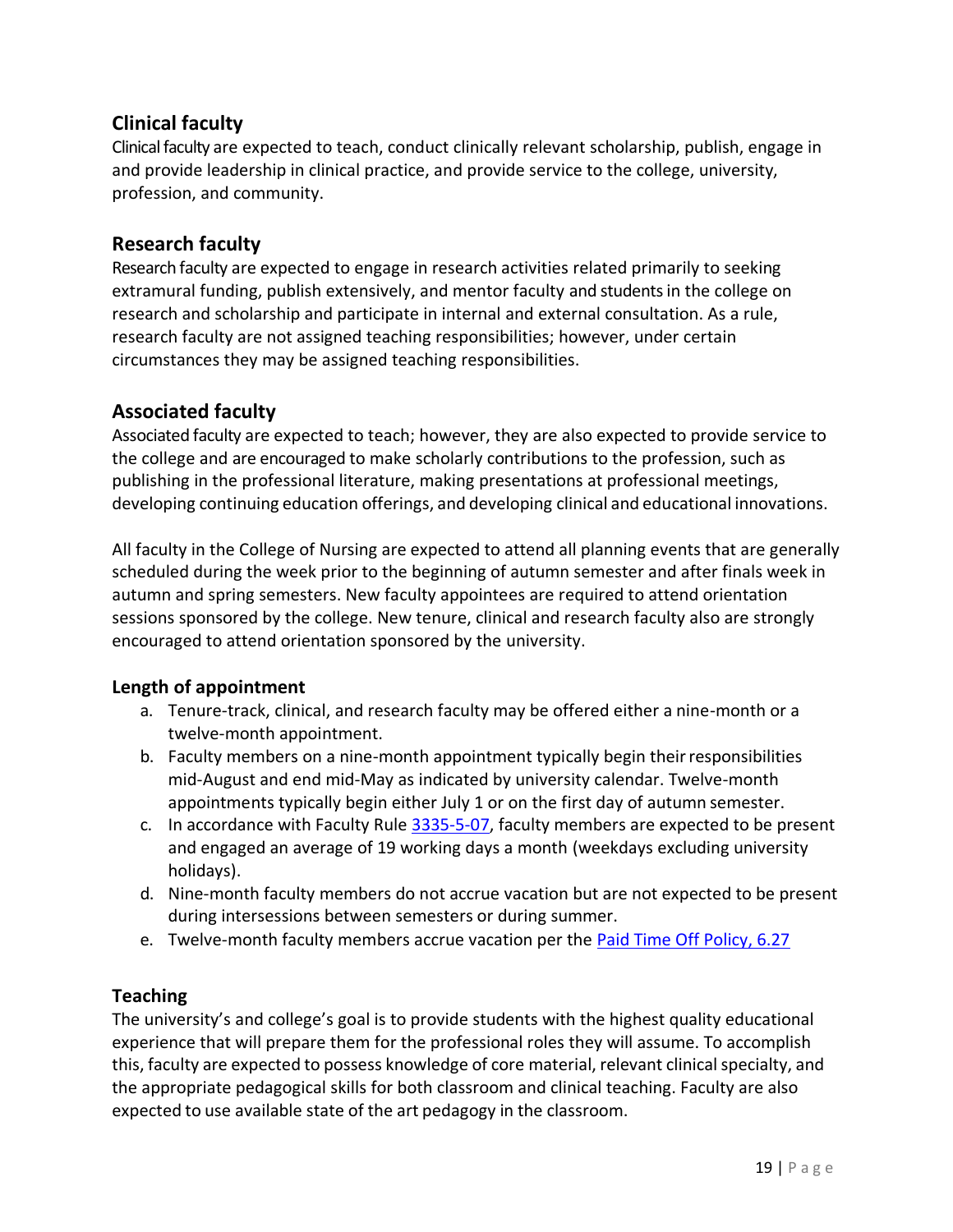Dimensions of teaching may include but are not limited to: a) on campus, clinical or on-line instruction, b) course/curriculum development and design, c) clinical or biomedical laboratory instruction/supervision, d) creation, production, and publication of instructional materials, e) supervision of graduate student research and scholarship, f) guiding graduate teaching associates, g) independent study, h) field instruction, and I) student advising.

Teaching responsibilities may include some combination of undergraduate, graduate, clinical and non-clinical courses, laboratory instruction, and research supervision.Clinical instruction is accomplished with a ratio of students/faculty depending on professional standards, requirements of the clinical agency, and college resources.

Teaching is expected of all tenure-track, clinical, and associated faculty. Teaching assignments may be individually negotiated with the senior associate dean for academic affairs and educational innovation and with input from the dean/vice dean, executive leadership team, and center director as relevant. The teaching assignment considers percentage of committed effort and salary recovery related to grant funding. Full-time tenured faculty with no funded release time would teach approximately 4 courses for the academic year (service responsibilities, such as chair of undergraduate or graduate studies, will be factored into the assignment). Clinical faculty are expected to teach approximately 5-6 courses per academic year. Practice time allocation will be factored into the teaching assignment. Faculty practice time will only be factored into the teaching assignment if: a) practice time is reimbursed directly to the college, or b) faculty oversee students in their practice. The teaching load for probationary faculty will be negotiated with the dean/vice dean and senior associate dean for academic affairs and educational innovation. However, the absence of extramural funding does not exempt a faculty member from continuing a record of productive scholarship. Advising graduate students is expected of all faculty in tenure-track and clinical faculty who hold a Graduate Faculty M or P status. Graduate advising assignments and changesto assignments are overseen by theGraduate Studies Committee as required by the Graduate School and made in collaboration with the senior associate dean for academic affairs and educational innovation.

Course teaching load will be designed, whenever possible, to reflect a balance across courses of various sizes and types (e.g., presence of a clinical component requiring supervision), and considering new course preparation. A balance of in-class and online teaching will be considered. Teaching load will consider doctoral candidate advisement during the dissertation or project writing phase of the student's program.

Full-time paid associated faculty responsibilities include teaching activities including in-class and clinical instruction, preparation time, student evaluation, and course evaluation and refinement. Part-time paid associated faculty teaching loads are pro-rated according to the percentage of the position.

Lecturers are generally part time associated faculty who are paid to teach courses on a per semester basis. Lecturers are not required to participate in scholarly activities but are welcome to participate with other faculty or engage in scholarship as they find time and interest.

20 | P a g e Associated faculty teaching loads are pro-rated according to the percentage of the position.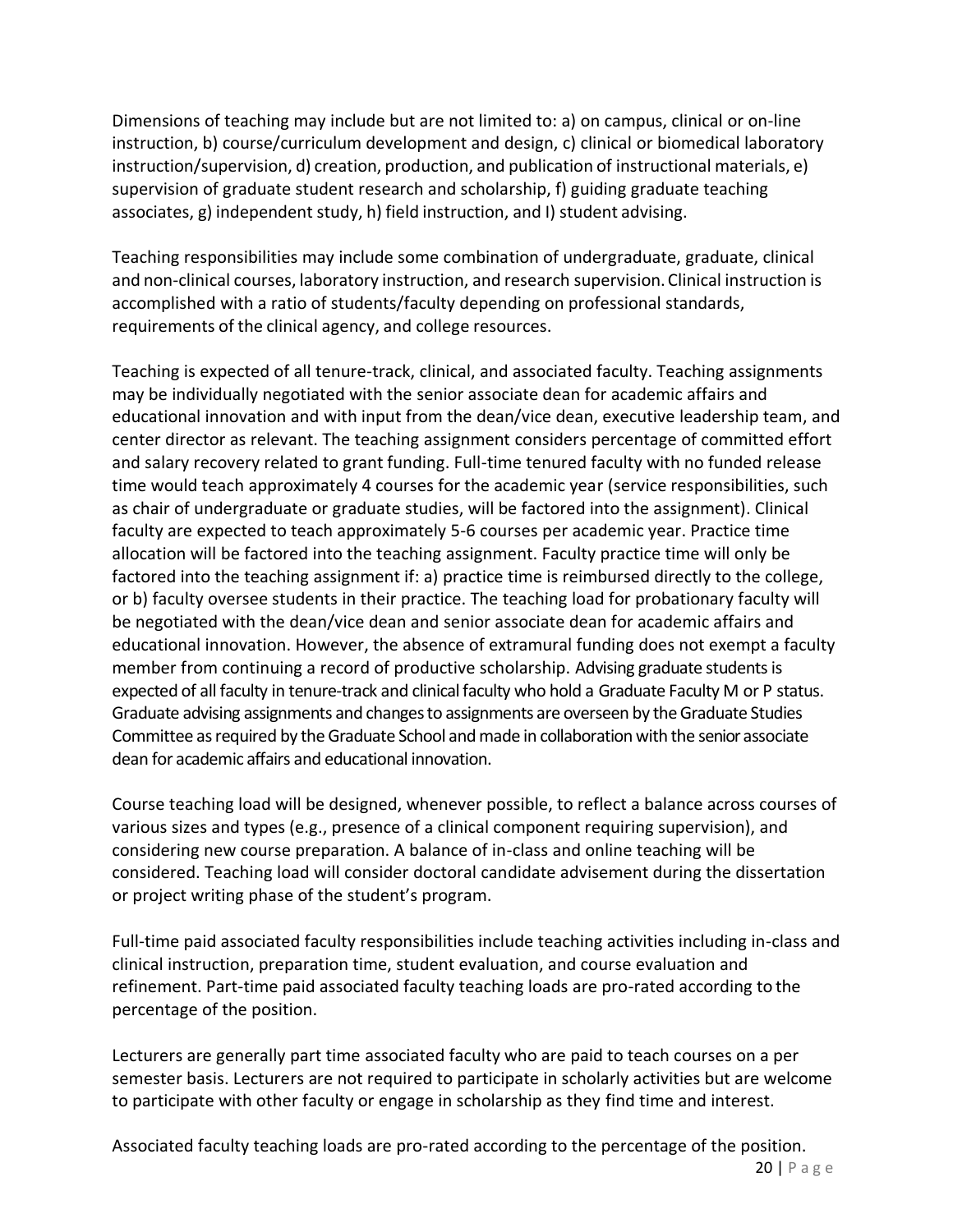#### <span id="page-20-0"></span>**Teaching Evaluation**

It is the policy of the university that evaluation of instruction in all courses and by all faculty is required. The evaluation of teaching is a continuous and multifaceted process and is detailed in the college APT guidelines.

#### <span id="page-20-1"></span>**Course Head Responsibilities**

"Course head" is a term used to describe a faculty member who holds overall responsibility for a course that is staffed by more than one instructor and has a clinical and/or lab component. The course head is responsible for organizing the course(s) for smooth and efficient operation and implementation. Course head responsibilities include: assigning students' final grades; coordination of responsibilities for faculty members in the course; communicating with faculty members in the course and with the appropriate associate or assistant dean regarding curriculum matters and student placement; and communicating with other faculty members outside the course regarding curricular matters and student performance.

Specific responsibilities of faculty teaching a nursing course in the course head role:

- a. Use the standards for undergraduate and graduate education in the American Association of Colleges of Nursing Essentials and other national standards for clinical specialties in determining learning/clinical experiences.
- b. Adhere to the course objectives as approved by faculty (changes to be submitted through the appropriate College Curriculum Committee).
- c. Ensure that the evaluation of clinical and/or lab performance is carried out in accordance with contemporary educational standards and follows regulatory standards.
- d. Update and prepare the syllabus and other course materials in a timely manner which includes the requirements set forth by accreditation and regulatory requirements.
- e. Orient faculty, teaching assistants, clinical site, and preceptors, communicating clinical and lab objectives, course objectives, and the course evaluation of students which responds to the student meeting the course objectives.
- f. Ensure all preceptors in course meet qualifications according to accreditation and regulatory requirements.
- g. Verify all agencies used for clinical sites have a contract that is current, signed by both parties, and includes language regarding use of preceptors and related expectations.
- h. Conduct course meetings.
- i. Consult with and advise course faculty, teaching assistants, or preceptors regarding student performance and follow program requirements for performance improvement plans to include meeting accreditation and regulatory requirements.
- j. Direct and supervise the activities of the faculty, teaching assistant, and preceptors within the course and address any concerns with the appropriate assistant dean.
- k. Establish a plan that allows students to meet all clinical / lab hours within a course to include missed clinical / lab days.
- l. Ensure compliance requirements are met for all students in course.
- m. Participate in curricular decisions.
- n. Evaluate student performance in class and clinical / lab as indicated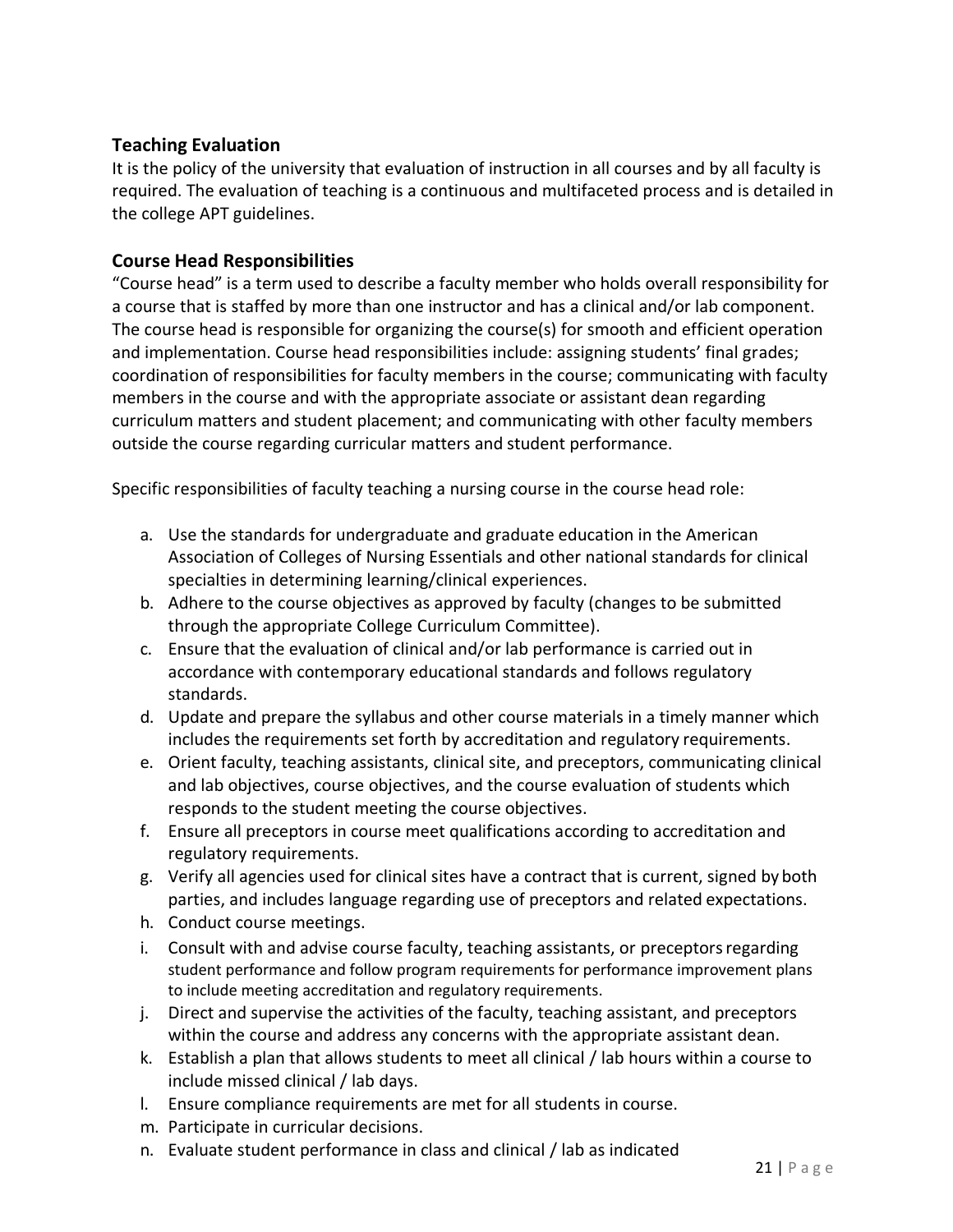accreditation and regulatory requirements using rubrics and standardized evaluation processes.

- o. Retain clinical and lab evaluations and hours completed in student records.
- p. Notify senior associate dean for academic affairs and educational innovation or relevant assistant dean of student course failures each semester.
- q. Provide course feedback to senior associate dean for academic affairs and educational innovation, relevant assistant dean, graduate or undergraduate studies chair as appropriate.
- r. Participate in program evaluation.
- s. Establish an organized plan for course delivery which includes: adherence to syllabus, timely distribution of material and course management platform, evidence-based teaching strategies. Ensure all clock hours are met for the course, organization of the learning management system, and communication with all faculty and students in the course.
- t. Coordinate a plan with the senior associate dean for academic affairs and educational innovation or relevant assistant dean for the evaluation of course faculty, preceptors, course evaluation, SEI, SECI, and clinical sites.

## <span id="page-21-0"></span>**Research and Scholarship**

The Ohio State University is classified as a doctoral/research intensive university (according to the Carnegie Foundation for the Advancement of Teaching), which means that all tenure-track and research faculty are expected to develop programs of research and scholarship focused on national health priorities that will build the scientific base for improving clinical practice and/or population health outcomes. Programs of scholarship for Clinical and Associated faculty in the areas of clinical practice and teaching and learning are valued as important contributions to the discipline. Faculty are expected to disseminate the results of their work and other professional activities in refereed journals and at professional and interdisciplinary conferences.

#### <span id="page-21-1"></span>**Salary Recovery from External Grants and Research Activities**

- a. With 25-50% salary recovery, the average annual teaching assignment will be on average 2 courses. The teaching assignment for persons with salary recovery above or below the 25-50% range is pro-rated based on percentage of salary recovered.
- b. When funded research projects include facility and administrative (i.e., indirect) cost recovery, the investigator's salary recovery dollars will be divided in the following manner: with up to 49% faculty effort supported by grant funding at the NIH full rate, 10% of faculty salary funded by grant(s) will be returned to the faculty member in either a research account or as annual salary supplement; with 50% to 89% funded, 15% of faculty salary funded by grant(s) will be returned to the faculty member in either a research account or as an annual salary supplement; at 90% and higher faculty effort supported by grant funding at the NIH full indirect rate, 20% of the faculty salary funded by grant(s) will be returned to the faculty member in either a research account or as annual salary supplement. For grants that fund with indirect costs below 25%, a salary supplement and/or adjustment of teaching responsibilities may be considered.
- c. The investigator's research account may be utilized to support additional research personnel, equipment, and supplies not covered in the grant; to support research staff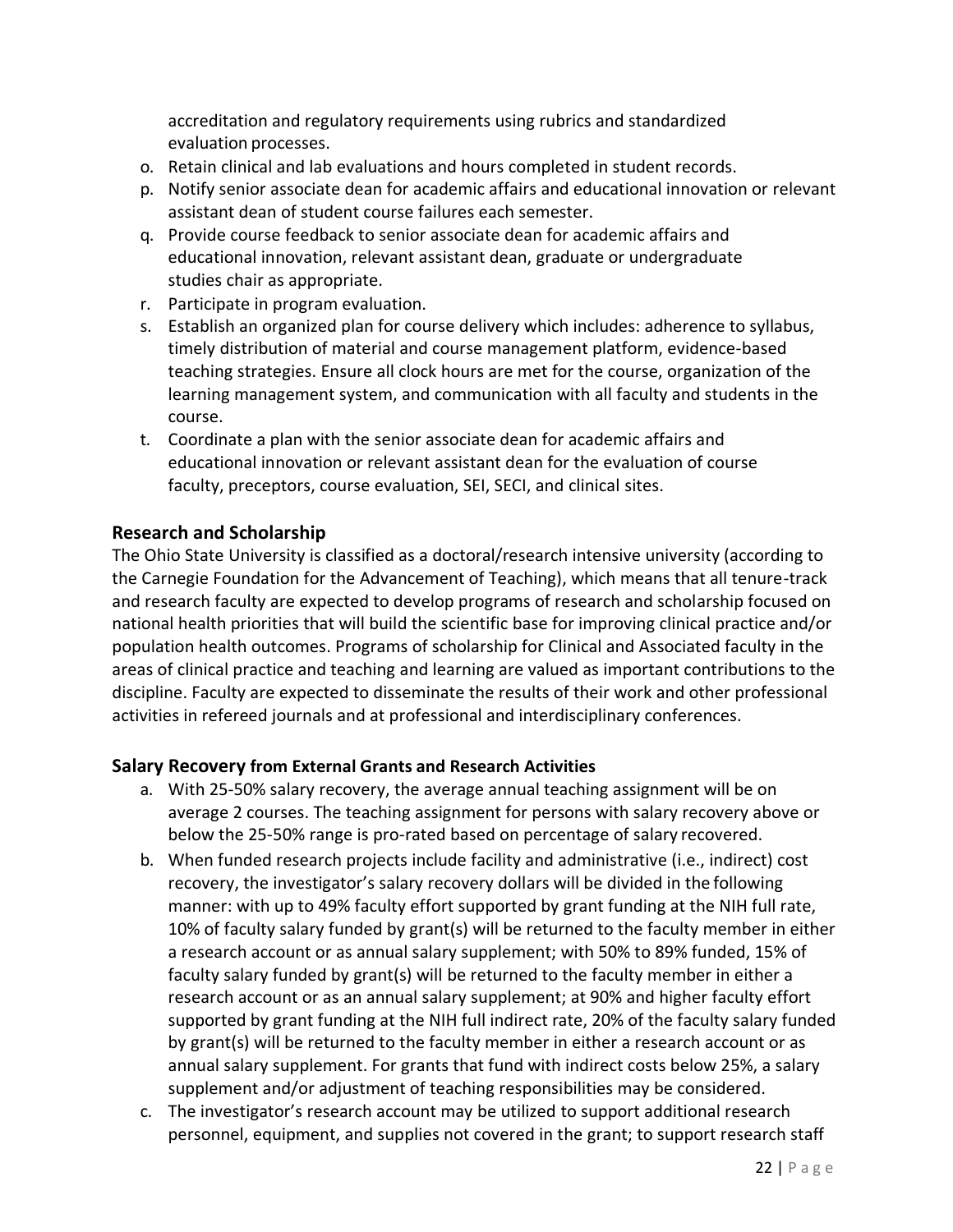during a brief bridge period between grants; and to support graduate students, travel, and seeding new projects.

Teaching load adjustments for grants for which no salary and benefits support is provided or for no-cost extensions that provide no effort support will be negotiated with the faculty's supervisor, academic dean and dean of research. Faculty who participate in grants with contributed effort must obtain approval from their supervisor prior to submitting the grant proposal.

## <span id="page-22-0"></span>**Service and Clinical Practice**

All faculty are expected to attend faculty meetings and major college and university events, including convocation, and, if eligible, to contribute to governance at the college, university, and professional levels. Involvement in service is expected to increase over time with tenured faculty expected to assume greater leadership responsibilities than untenured faculty. In addition, tenured faculty are expected to contribute more at the university and professional levels.

Nursing is a clinical discipline and, as such, faculty are expected to maintain their clinical expertise through regular involvement in relevant clinical activities in their specialty. For faculty nationally certified by an organization that requires ongoing clinical practice for re-certification, the required time spent in clinical practice will be factored into their overall responsibilities. It is expected that their practice will also be used for teaching and/or research purposes. In other words, clinical practice should facilitate teaching and research and not be an end in itself.

#### <span id="page-22-1"></span>**Faculty Development**

A faculty development process reflects the college's responsibility to assist faculty to achieve high standards of productivity in teaching, research, and service.

Upon appointment, the senior associate dean for academic affairs and educational innovation, the senior associate dean for research and innovation, the relevant assistant dean, and/or the relevant center director, in concert, will assign a faculty teaching mentor for the faculty member. New faculty members may be given the opportunity to teach both undergraduate and graduate students. These opportunities may come in the form of guest lectures. When possible, consistent teaching assignments will be made to allow for evaluation over time. Opportunities should be provided for curriculum development through committee and subcommittee work and the development of new courses and/or the revision of courses.

Probationary and new faculty members are encouraged to observe and talk with seasoned faculty. They also are encouraged to avail themselves of the resources at Michael V. Drake Institute for Teaching and Learning, the College's Academy for Teaching Innovation, Excellence and Scholarship and through the Office of Distance Education and E-learning by the second semester of the first year of the probationary period.

Newly appointed tenured and probationary tenure-track faculty will be given a reduced teaching load for the first year or two of appointment to facilitate productivity in research and scholarship. If progress is evident and college resources permit, the reduced teaching load can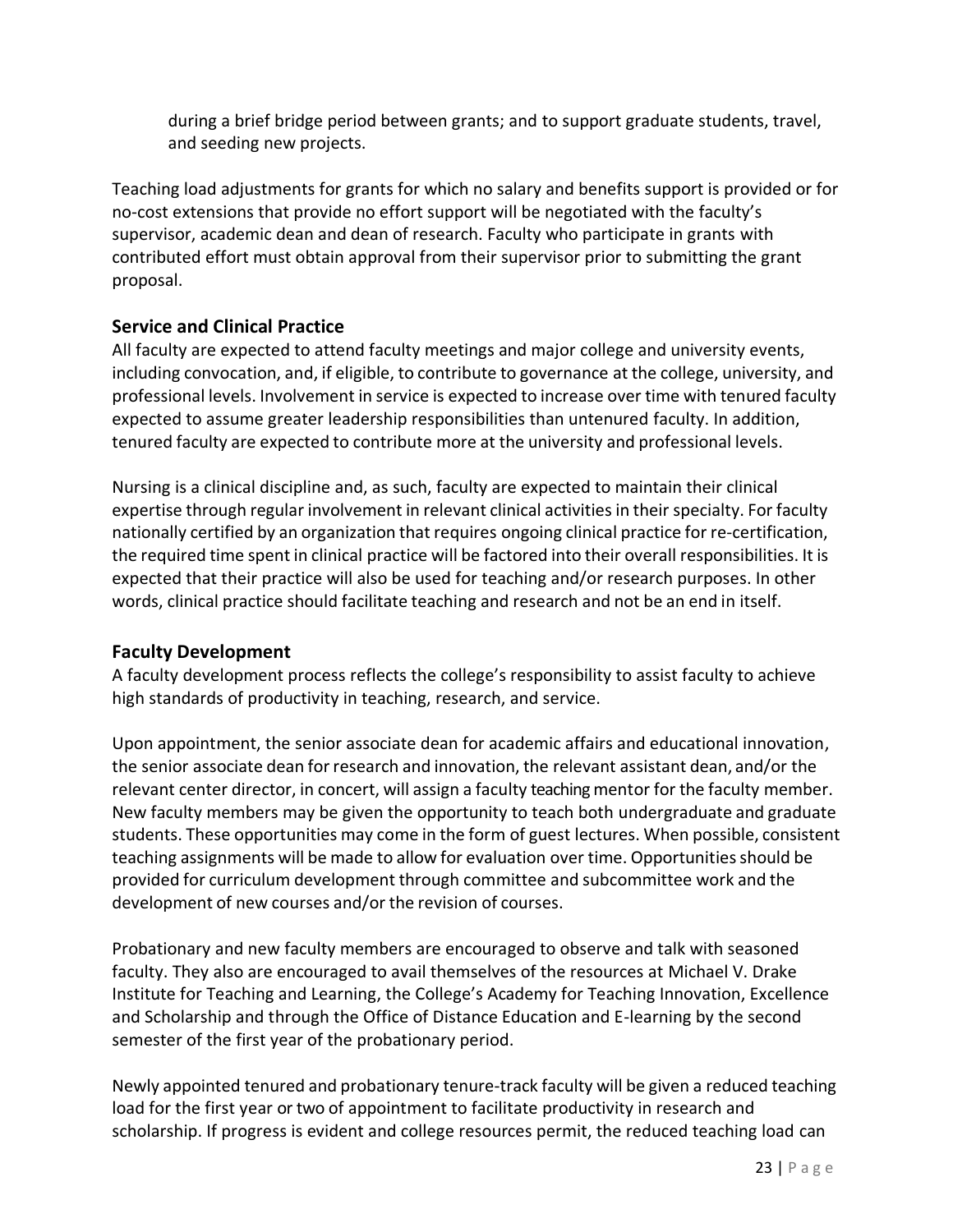be extended for another year by the dean. Faculty should use this time to publish manuscripts in high quality research journals, plan their programs of research with input from colleagues, conduct preliminary or seed projects to underpin grant submissions, and secure funding for the next steps in their research trajectory.

Upon appointment, the senior associate dean for academic affairs and educational innovation will assign a faculty teaching mentor for the probationary clinical faculty member. New clinical faculty members may be given the opportunity to teach both undergraduate and graduate students. New faculty will be oriented to their roles and expectations in the areas of teaching and advising, scholarship, service, and practice. Faculty are encouraged to avail themselves of the resources through the [Michael V. Drake Institute for Teaching and Learning](https://drakeinstitute.osu.edu/), the College's Academy for Teaching Innovation, Excellence and Scholarship and/or through the [Office of](https://odee.osu.edu/)  [Distance Education and eLearning](https://odee.osu.edu/) by the second semester of the first year of the probationary period. The plan of scholarship should include publication in high quality peer-reviewed journals and/or textbooks, and dissemination of scholarly work through oral or poster presentation on the state or national stage. A professional development plan should be developed by the individual faculty member with discussion and input from their mentor, program director, course head or specialty track director with whom the faculty member works most closely, as appropriate, and the senior associate dean for academic affairs and educational innovation.

Professional development plans for associated faculty are developed by the individual faculty member with discussion and input from the associate and assistant deans, program director, and course head or specialty track director with whom the faculty member works most closely. Professional development resources of the university are available to enhance teaching and research competency (see above). Faculty are expected to engage regularly in continuing professional education and other activities to increase and update clinical knowledge and skills, as well as teaching skills.

## <span id="page-23-0"></span>**Special Assignment (SA)**

A SA is one full semester devoted to research or scholarly work. SAs are only available to tenured and probationary faculty. SAs are not leaves, but rather are redistribution of faculty responsibilities. Priority in granting SAs will go to untenured faculty seeking promotion, and faculty with compelling grant submission requirements. Full compensation is available up to one full semester. The faculty member is freed from teaching and service commitments. A faculty member should make formal application for an SA. The first step is to inform the senior associate dean for academic affairs and educational innovation in writing of the request for an SA for the next academic year by the end of March of the spring semester. The application must include a statement of anticipated activities, objectives, and outcomes. Because the number of SAs that can be awarded is very limited, selection is competitive. Decisions about the award of SAs are made by the dean, based on the merit of the application, the fit of the application with the mission of the college, the likelihood that anticipated outcomes will be accomplished, and the availability of college resources. A report of accomplishments during the SA should be submitted to the senior associate dean for academic affairs and educational innovation and the vice dean within two weeks after the conclusion of theSA.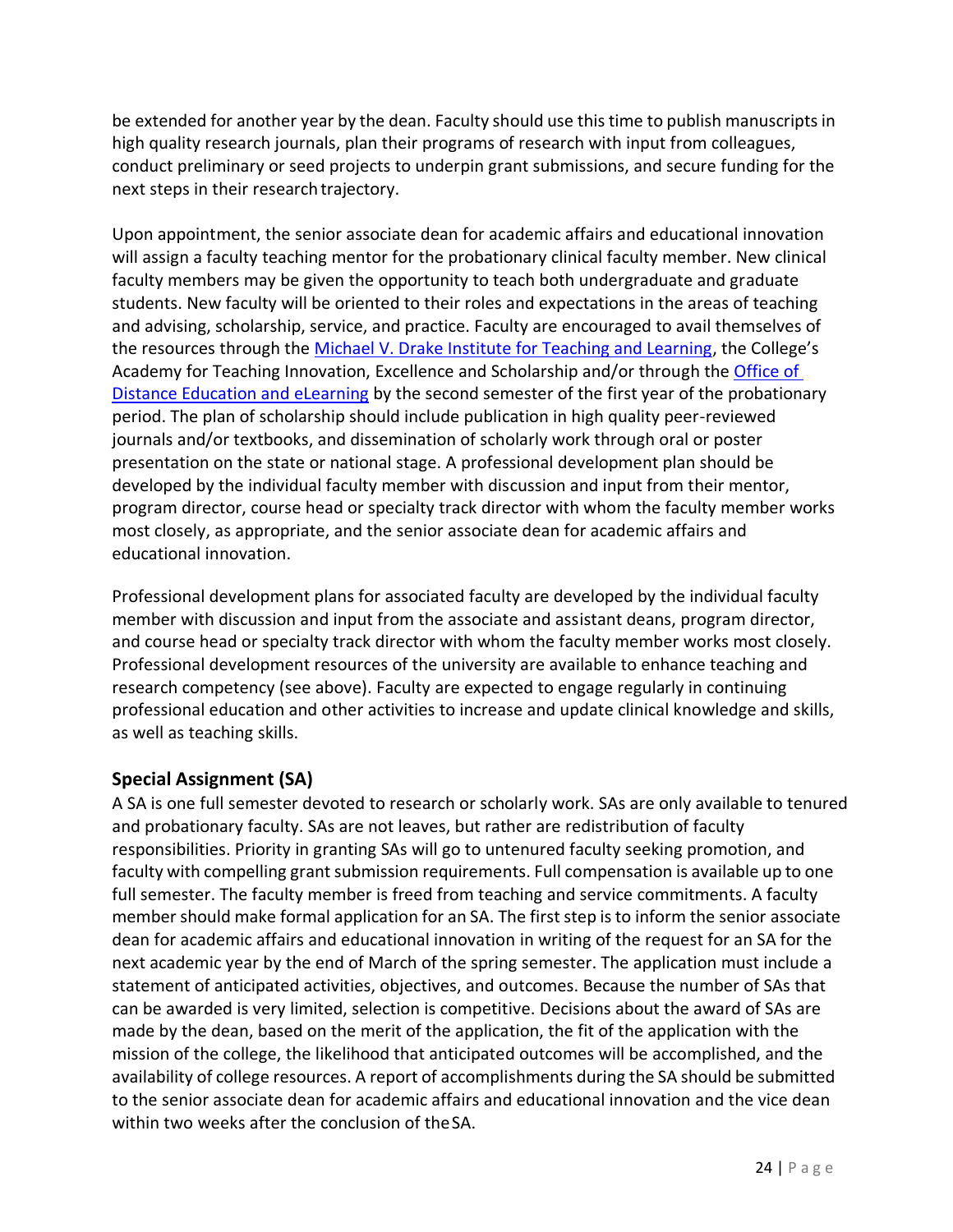## **Guidelines for Determining FTE Exceptions to Faculty Appointments Policy**

There are instances where the workload associated with a course is greater (or less) than the College of Nursing ratio of one (1) 3-credit didactic course to 0.33 FTE. In such cases, consideration may be given for an FTE adjustment.

At other times, there may be unique circumstances surrounding the specific instance the course is offered that increase the workload. In these cases, the college may consider additional compensation for the faculty teaching the course.

#### <span id="page-24-0"></span>**Circumstances that may warrant adjusting FTE**

- a. Three-hour credit courses that exceed an average of two (2) additional hours/week, the FTE will be determined by assessing the average hours/week required for the course.
- b. Courses where the faculty provides the lecture and engages others (faculty/GTAs) to provide the laboratory or clinical support.
- c. Courses involving individual instruction including but not limited to PhD and DNP mentoring.
- d. Advising, curriculum development or internship oversight may replace part of course teaching.
- e. Development of a newly approved course.
- f. Large enrollment courses.

Note these lists are not exhaustive, rather they are meant only to serve as examples.

#### <span id="page-24-1"></span>**Modification of Responsibilities**

The College of Nursing strives to be a family-friendly unit in its efforts to recruit and retain high quality faculty members. To this end, the college is committed to a modification of responsibilities to provide its faculty members flexibility in meeting work responsibilities within the first year of childbirth/adoption/fostering, or care for an immediate family member who has a serious health condition, or a qualifying exigency arising out of the fact that the employee's immediate family member is on covered active duty in a foreign country or call to covered active-duty status.

The faculty member requesting the modification of responsibilities for

childbirth/adoption/fostering and the senior associate dean for academic affairs and educational innovation or relevant assistant dean should be creative and flexible in developing a solution that is fair to both the individual and the unit while addressing the needs of the university. Expectations must be spelled out in an MOU that is approved by the dean. Options include:

- a. reassigning the off time period;
- b. deferring teaching obligations to another semester;
- c. utilizing a 7-week teaching schedule;
- d. redistributing expectations among teaching, research, and/or service;
- e. team teaching.

Faculty may be eligible for additional leave under the [Family Medical Leave Policy](https://hr.osu.edu/wp-content/uploads/policy605.pdf) and/or the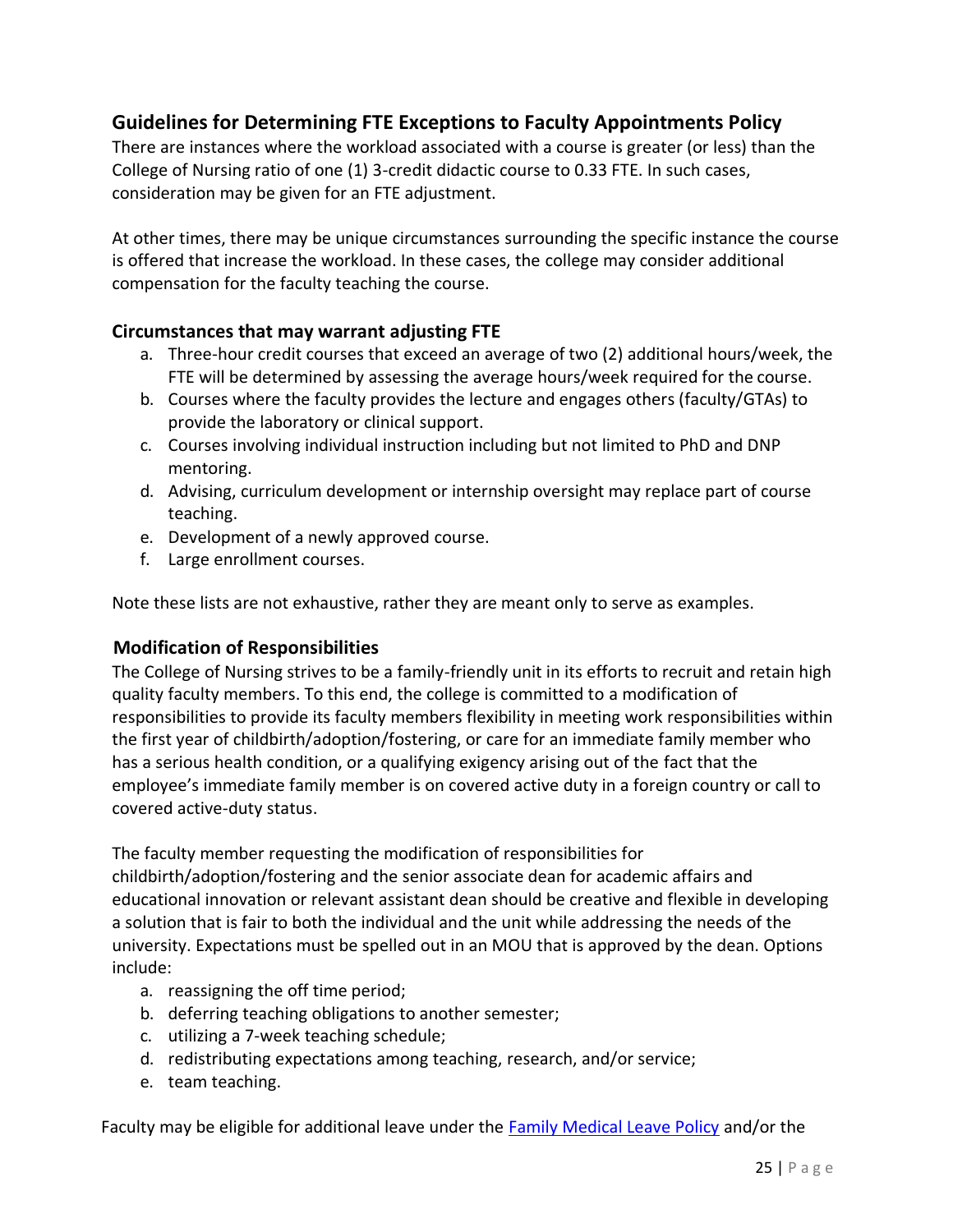university's paid parental leave guidelines as described in its [Policy on Paid Leave Programs.](https://hr.osu.edu/wp-content/uploads/policy627.pdf)

## <span id="page-25-0"></span>**Course Offerings and Teaching Schedule**

The senior associate dean of academic affairs and educational innovation and assistant deans will annually develop a schedule of course offerings and teaching schedules in consultation with the faculty, both collectively and individually. While every effort will be made to accommodate the individual preferences of faculty, the college's first obligation is to offer the courses needed by students at times and in formats, including on-line instruction, most likely to meet student needs. To assure classroom availability, reasonable efforts must be made to distribute course offerings across the day and week. To meet student needs, reasonable efforts must be made to assure that course offerings match student demand and that timing conflicts with other courses students are known to take in tandem are avoided. A scheduled course that does not attract the minimum number of students required by Faculty Rule [3335-8-17](https://trustees.osu.edu/rules/university-rules/chapter-3335-8-instruction.html) will normally be cancelled and the faculty member scheduled to teach that course will be assigned to another course for that or a subsequent semester. Finally, to the extent possible, courses required in any curriculum or courses with routinely high demand will be taught by at least two faculty members across semesters of offering to assure that instructional expertise is always available for such courses.

## <span id="page-25-1"></span>**Allocation of College Resources**

The dean is responsible for the fiscal and academic health of the college and for assuring that all resources—fiscal, human, and physical—are allocated in a manner that will optimize achievement of college goals.

The dean will discuss the college budget at least annually with the faculty and attempt to achieve consensus regarding the use of funds across general categories. However, final decisions on budgetary matters rest with the dean.

Research space shall be allocated on the basis of research productivity, including external funding, and will be reallocated periodically as these faculty-specific variables change.

The allocation of office space will include considerations such as achieving proximity of faculty in sub-disciplines and productivity and grouping staff functions to maximize efficiency.

The allocation of salary funds is discussed in the Appointments, Promotion and Tenure Document.

#### <span id="page-25-2"></span>**Leaves and Absences**

#### <span id="page-25-3"></span>**Absence from Responsibilities**

Faculty Rule [3335-5-08](https://trustees.osu.edu/rules/university-rules/chapter-3335-5-faculty-governance-and-committees.html) states that "absence of any member of the teaching staff from ordinary service in the university, for any cause other than sickness, must be with the knowledge and approval of the dean of the college, and, if for longer than ten consecutive business days, with the approval of the executive vice president and provost." Absence must be submitted in [Workday.](https://workday.osu.edu/)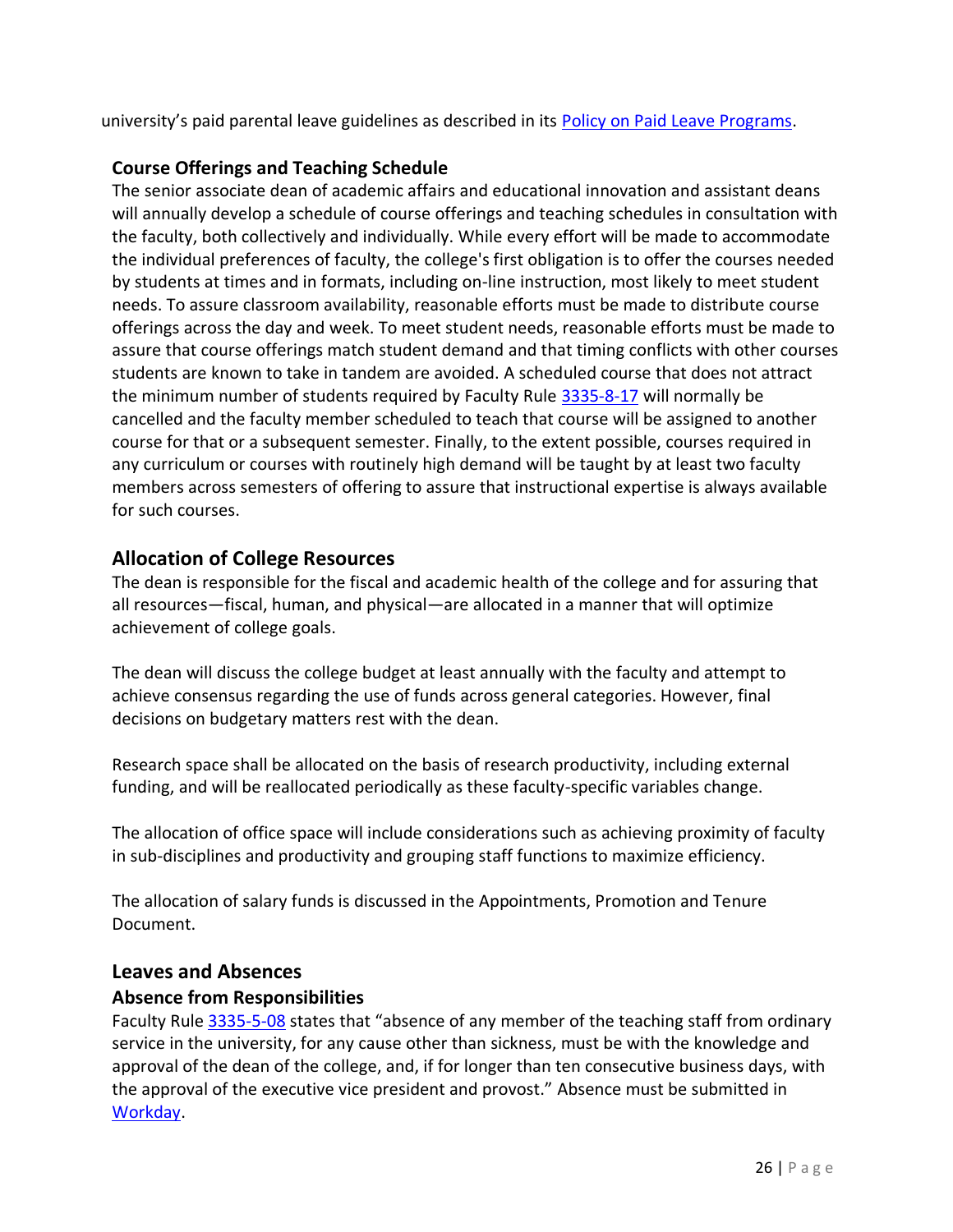Employees are expected to give ample notice of intent to resign from employment, in order to allow adequate time for planning. Ideally, resignations should become effective at the end of the academic year, and not during an academic term in which the faculty member has teaching responsibilities.

The university's policies and procedures with respect to leaves and absences are set forth in the Office of Academic Affairs [Policies and Procedures Handbook](https://oaa.osu.edu/policies-and-procedures-handbook) and Office of Human Resources [Policies and Forms website](https://hr.osu.edu/policies-forms)*. The information provided below supplements these policies.*

## <span id="page-26-0"></span>**Faculty Professional Leave**

Professional leave is granted for faculty improvement and to encourage increased efforts in scholarship that is relevant to past scholarly work. Faculty Professional Leave is only available to tenure-track faculty with at least seven academic years of service at Ohio State. Leave may be granted for up to one year. Guidelines and criteria for professional leave can be obtained from Ohio State's Office of Academic Affairs [Policy on Faculty Professional Leave.](http://oaa.osu.edu/assets/files/documents/facultyprofessionalleave.pdf) After preliminary discussion with the dean, senior associate dean for academic affairs and educational innovation, or center director, an application for professional leave must be accompanied by a proposal that is evaluated for merit by the Appointments, Promotion and Tenure Committee. That committee will make a recommendation to the dean. The proposal must be considered meritorious in one or more of the following categories:scholarly research, pedagogical research, creative work, or professional growth. Compelling reasons for a professional leave for any other purposes must be fully explained.

Criteria for merit include: contribution of the proposal to nursing, contribution to the college mission, relevance to previous work or new direction in research, appropriateness of the method, and feasibility. Administrative approval by the dean will be based on the merit of the proposal and availability of current resources. If there are two or more equally meritorious requests for professional leave, priority will be given to the individual with the longest tenure. Faculty Professional Leave must be approved by the Office of Academic Affairs and the Board of Trustees.

#### <span id="page-26-1"></span>**Discretionary Absence**

Absence must be approved by Supervisors and submitted in [Workday,](https://workday.osu.edu/) if applicable. A minimum of thirty days of a planned absence (for attendance at a professional meeting or to engage in consulting) to provide time for its consideration and approval and time to assure that instructional and other commitments are covered. Discretionary absence from employment responsibilities is not a right, and your supervisor retains the authority to disapprove a proposed absence when it will interfere with instructional or other comparable commitments. Such an occurrence is most likely when the number of absences in a particular semester is substantial. Rules of the University Faculty require that the Office of Academic Affairs approve any discretionary absence longer than 10 consecutive business days (Faculty Rul[e 3335-5-08\)](https://trustees.osu.edu/rules/university-rules/chapter-3335-5-faculty-governance-and-committees.html)

#### <span id="page-26-2"></span>**Absence for Medical Reasons**

When absences for medical reasons are anticipated, faculty and staff are expected to submit Absence in Workday as early as possible. When such absences are unexpected, the employee,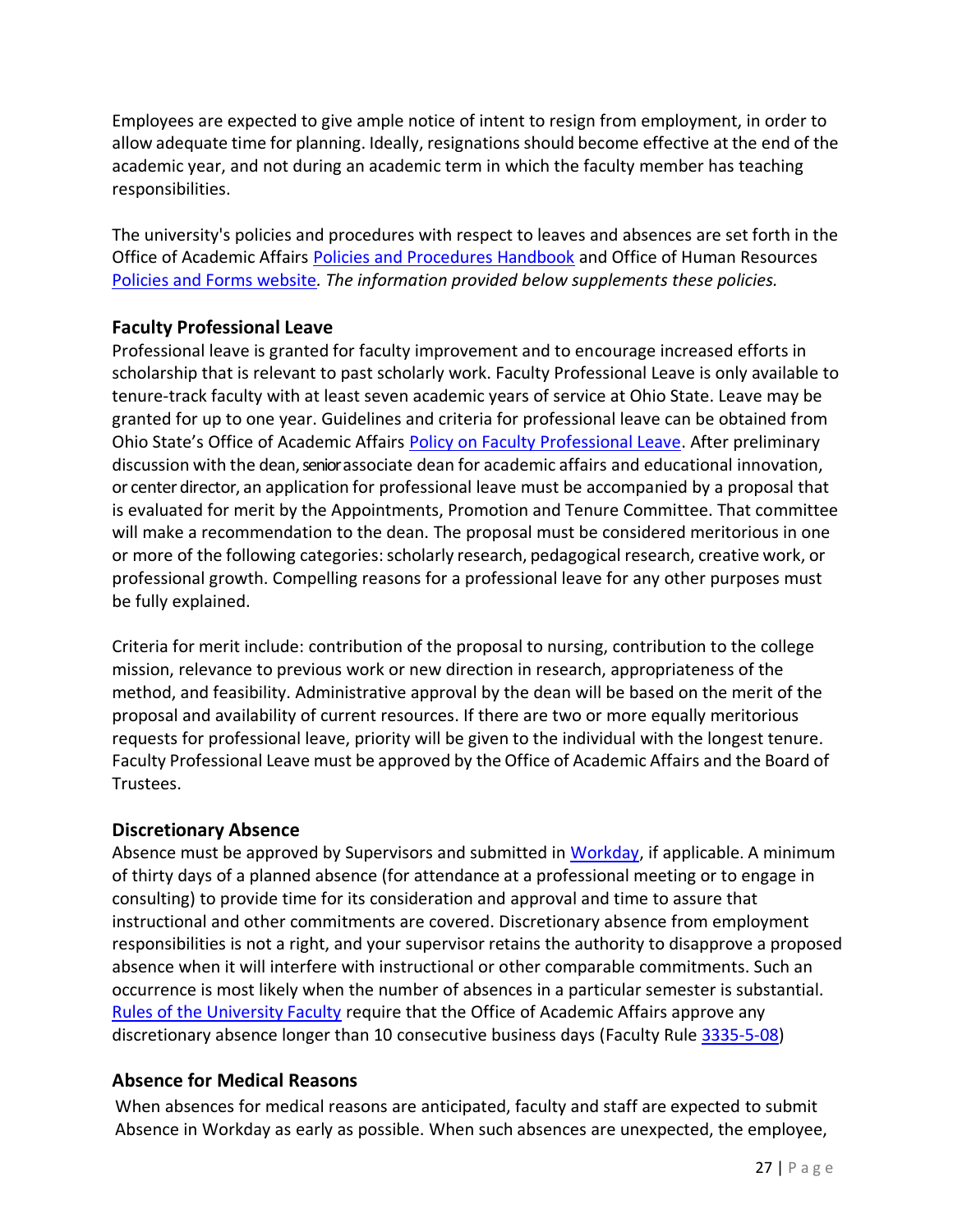or someone speaking for the employee, should let the supervisor know promptly so that instructional and other commitments can be managed. Employees are always expected to use Absence – Illness/Injury/Sick for any absence covered by Absence – Illness/Injury/Sick (personal illness, illness of family members, medical appointments). Absence – Illness/Injury/Sick is a benefit to be used not banked. For additional details see OHR [Policy](https://hr.osu.edu/wp-content/uploads/policy627.pdf)  [6.27.](https://hr.osu.edu/wp-content/uploads/policy627.pdf)

## <span id="page-27-0"></span>**Unpaid Leaves of Absence**

The university's policies with respect to unpaid leaves of absence and entrepreneurial leaves of absence are set forth in OHR [Policy 6.45.](https://hr.osu.edu/public/documents/policy/policy645.pdf) The information provided below supplements these policies.

## <span id="page-27-1"></span>**Parental Leave**

The university and this college recognize the importance of parental leave to faculty members. Details are provided in the OHR [Parental Care Guidebook,](https://hr.osu.edu/wp-content/uploads/parental-care-guidebook.pdf) Paid Time Off Program [Policy 6.27,](https://hr.osu.edu/wp-content/uploads/policy627.pdf) and the [Family and Medical Leave Policy 6.05.](https://hr.osu.edu/wp-content/uploads/policy605.pdf)

## <span id="page-27-2"></span>**Consulting Activity**

## <span id="page-27-3"></span>**Supplemental Compensation and Paid External Consulting**

Appropriate professional service outside the university in government, industry and other institutions can enrich academic programs and benefit a variety of organizations, both public and private. Professional recognition that accompanies this participation is shared indirectly by the university. In making the decision to engage in such service, whether with or without compensation, faculty members must consider first and foremost the requirements of their total university commitment andresponsibilities.

Information on faculty supplemental compensation is presented in the OAA [Policy on Faculty](https://oaa.osu.edu/assets/files/documents/facultycompensation.pdf) [Compensation.](https://oaa.osu.edu/assets/files/documents/facultycompensation.pdf) Information on paid external consulting is presented in the university's [Policy on](https://oaa.osu.edu/assets/files/documents/paidexternalconsulting.pdf) [Faculty Paid External Consulting.](https://oaa.osu.edu/assets/files/documents/paidexternalconsulting.pdf) The information provided below supplements these policies.

As a general rule, clinical faculty members are permitted up to one working day per week for outside professional service. See The Ohio State University – Office of Academic Affairs website for the current policy regarding "Work Outside the University" [Policy 3.35](https://hr.osu.edu/wp-content/uploads/policy335.pdf) regarding "Supplemental Compensation Regarding Work within the University".

Approval must be obtained for each outside paid activity by submitting a Paid External Consulting Approval Form via DocuSign and initiated by the executive assistant to the vice dean. A request must be submitted for each specific service describing the nature of the intended professional activity. For continuing outside service, a request must be submitted at the beginning of each academic year to renew the authorization. The dean/vice dean may deny any request considered inconsistent with the mission, priorities, available resources, responsibilities and best interest of the college or university. Faculty authorized to engage in outside professional activities must report absence from regular responsibilities in Workday.

An individual engaged in outside consulting or other outside employment must avoid the use of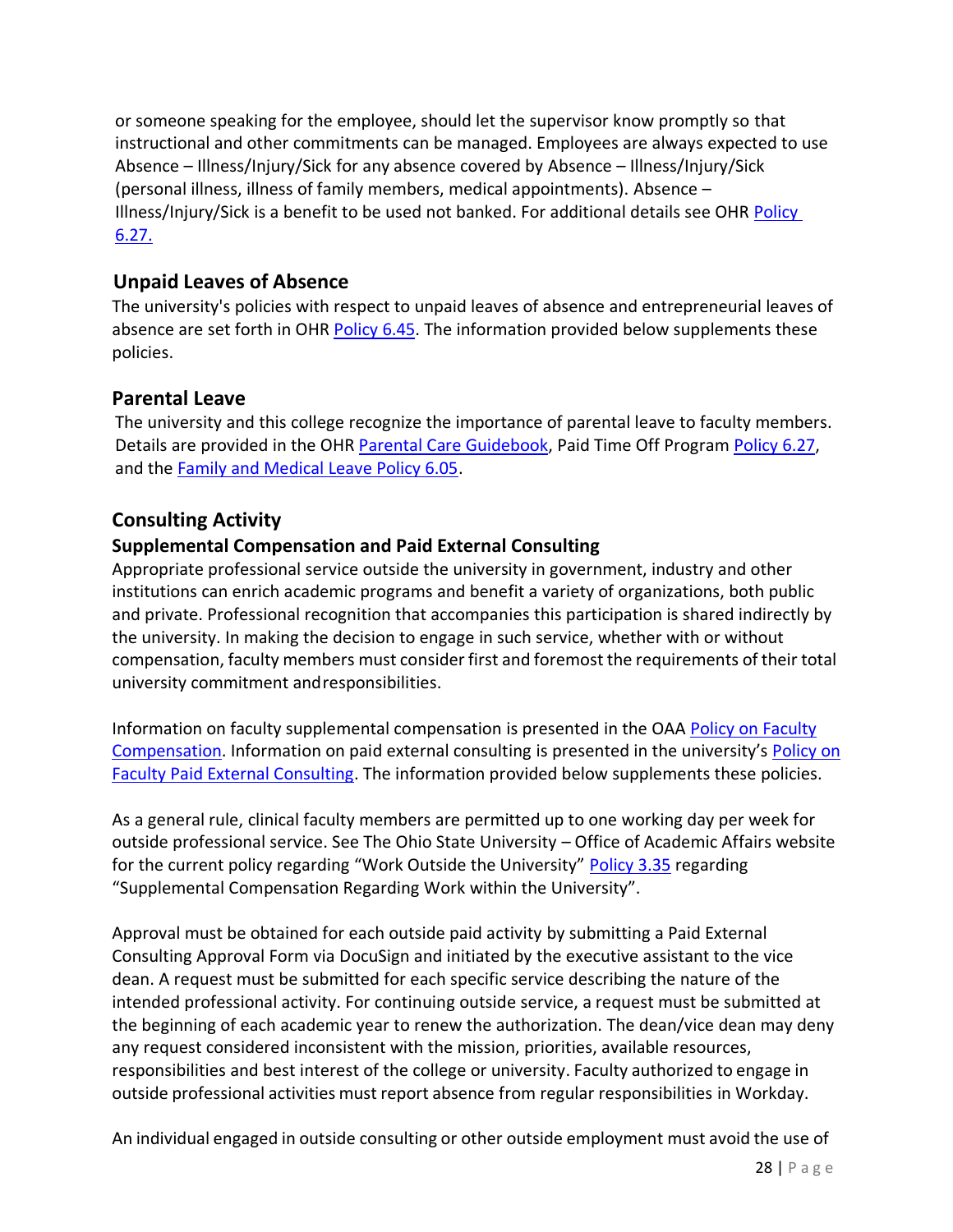information or procedures that may involve a conflict of interest with assigned university responsibilities, particularly as relates to an area of ongoing research, including sponsored programs with specific contractual restrictions, or competing academic institutions. Annually, all faculty must complete The Ohio State University Conflict of Interest Screening/Disclosure Form available on the Office of Responsible Research Practices website.

Faculty with an administrative position (for example, associate/assistant dean, center director) remain subject to the Policy on Faculty Paid External Consulting and with appropriate approval, are permitted to engage in paid external work activities. However, faculty members with administrative positions are not permitted to accept compensation/honoraria for services that relate to or are the result of their administrative duties and responsibilities.

Faculty who fail to adhere to the University's policies on these matters, including seeking approval for external consulting, will be subject to disciplinary action.

## <span id="page-28-0"></span>**Financial Conflicts of Interest**

Information on faculty financial conflicts of interest is presented in the university's **[Policy on](https://oaa.osu.edu/sites/default/files/uploads/policies/Faculty-Financial-Conflict-of-Interest.pdf)** [Faculty Financial Conflict of Interest.](https://oaa.osu.edu/sites/default/files/uploads/policies/Faculty-Financial-Conflict-of-Interest.pdf) A conflict of interest exists if financial interests or other opportunities for tangible personal benefit may exert a substantial and improper influence upon a faculty member or administrator's professional judgment in exercising any university responsibility, including designing, conducting or reporting research.

In addition to financial conflicts of interest, faculty must disclose any conflicts of commitment that arise in relation to consulting or other work done for external entities.

Faculty members are required to file conflict of interest screening forms annually and more often if prospective new activities pose the possibility of financial conflicts of interest. Faculty who fail to file such forms or to cooperate with university officials in the avoidance or management of potential conflicts will be subject to disciplinary action.

#### <span id="page-28-1"></span>**Textbook Conflicts of Interest**

Should a faculty member wish to use a textbook or other material that is authored by the faculty member and the sale of which results in a royalty being paid to him or her, such textbook or material may be required for a course by the faculty member only if (1) the faculty member's dean or designee have approved the use of the textbook or material for the course taught by the faculty member, or (2) an appropriate committee of the college reviews and approves the use of the textbook or material for use in the course taught by the faculty member. Sales of such items shall not be conducted directly between a faculty member and a student.

In order to remove any conflict of interest for the faculty author, the textbook publisher may provide written documentation that the faculty author received no royalties from OSUCON sales; or, royalties paid to the faculty for textbooks used in the OSU class taught by the faculty author will be contributed to the CON student scholarship fund.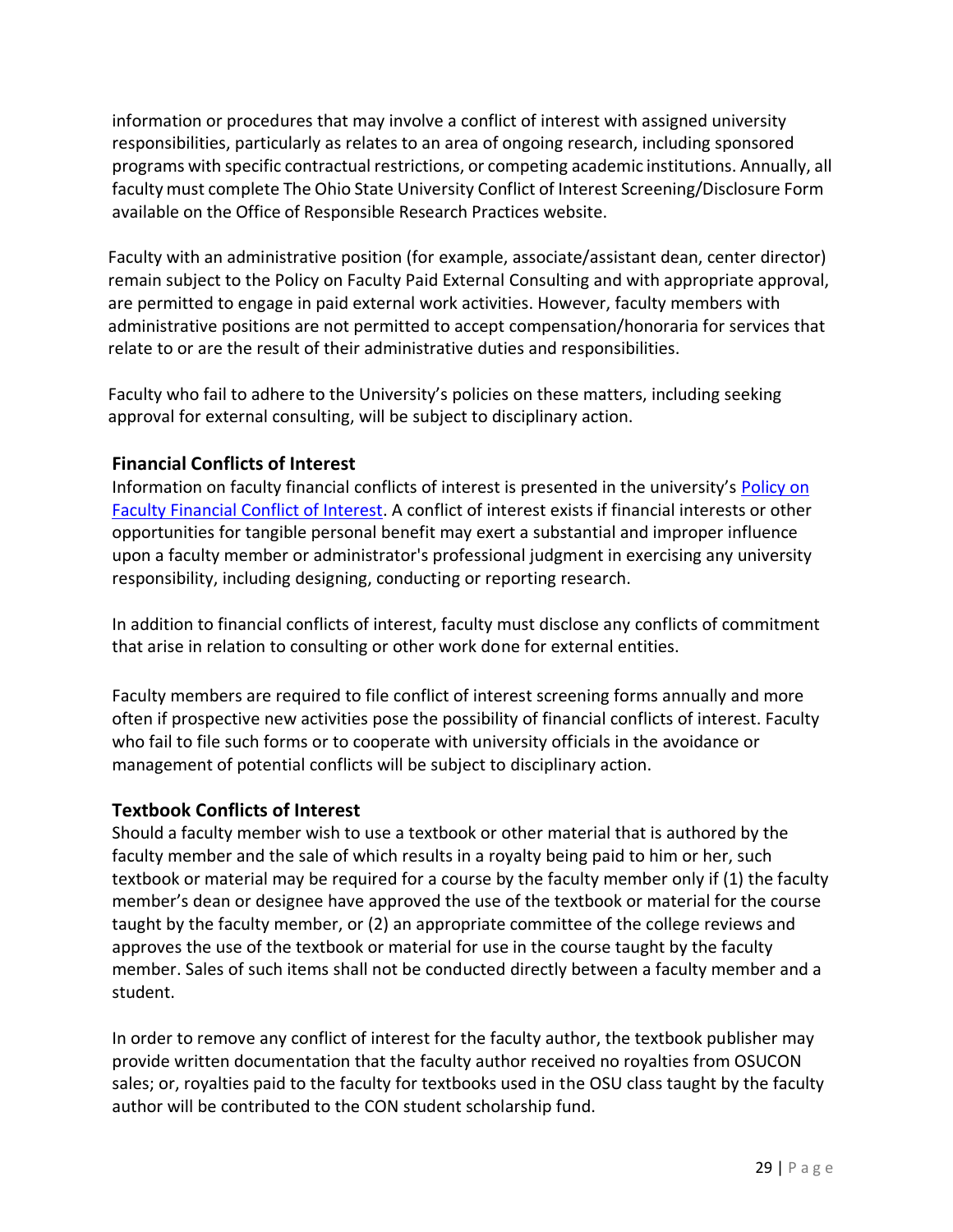## <span id="page-29-0"></span>**Grievance Procedures**

## <span id="page-29-1"></span>**Salary Grievances**

A faculty or staff member who believes that their salary is inappropriately low should discuss the matter with the vice dean. The faculty or staff member should provide documentation to support their complaint. The vice dean in consultation with the dean will provide a response within 2 weeks. Faculty members who are not satisfied with the outcome of the discussion with the vice dean and wish to pursue the matter may be eligible to file a more formal salary appeal. Per the University Office of Academic Affairs *[Policies and Procedures Handbook,](https://oaa.osu.edu/policies-and-procedures-handbook)* a Salary Appeals Committee shall be convened to respond as needed to requests for Salary Appeals within the College, with membership appointed as appropriate to the nature of the appeal. Staff members who are not satisfied with the outcome of the discussion with the dean and wish to pursue the matter should contact [Employee and Labor](https://hr.osu.edu/services/elr/) [Relations](https://hr.osu.edu/services/elr/) in the Office of Human Resources.

#### <span id="page-29-2"></span>**Faculty Misconduct**

Any student, faculty, or staff member may report complaints against faculty members to the vice dean/dean (and to the provost in complaints against the dean). Pursuant to Faculty Rule [3335-5-04](https://trustees.osu.edu/bylaws-and-rules/3335-5) the Dean may refer complaints to the college Investigations Committee.

## <span id="page-29-3"></span>**Faculty Promotion and Tenure Appeals**

Promotion and tenure appeals procedures are set forth in Faculty Rule [3335-5-05](https://trustees.osu.edu/bylaws-and-rules/3335-5)

#### <span id="page-29-4"></span>**Academic Misconduct**

Academic and Non-academic misconduct: Procedures outlined by the [Code of Student Conduct](https://trustees.osu.edu/rules/code-of-student-conduct/) will be followed. Copies of this document are available through the Office of Student Affairs. Professional standards are set forth in the *[Master's and Undergraduate Student Handbooks](https://nursing.osu.edu/students/student-resources/student-handbooks)*.

Board of Trustees Rule [3335-23-15](https://trustees.osu.edu/code-student-conduct/3335-23-15) stipulates that the Committee on Academic Misconduct does not hear cases involving academic misconduct in colleges having a published honor code, although some allegations against graduate students fall under the committee's jurisdiction. Accordingly, faculty members will report any instances of academic misconduct to the senior associate dean of academic affairs and educational innovation, who will involve the Committee on Academic Misconduct, if appropriate, or will otherwise follow the college's procedures for addressing allegations of violations of the professional student honor code.

## <span id="page-29-5"></span>**Professional Misconduct**

Procedures outlined by the College of Nursing in the *[Undergraduate](https://nursing.osu.edu/students/student-resources/student-handbooks) or Graduate Student [Handbooks](https://nursing.osu.edu/students/student-resources/student-handbooks)* will be followed.

## <span id="page-29-6"></span>**Complaints by and about Students**

Normally student complaints about courses, grades, and related matters are brought to the attention of individual faculty members. In receiving such complaints, faculty should treat students with respect regardless of the apparent merit of the complaint and provide a considered response. When students bring complaints about courses and instructors to the dean will first ascertain whether or not the students require confidentiality. If confidentiality is not required, the senior associate dean for academic affairs and educational innovation or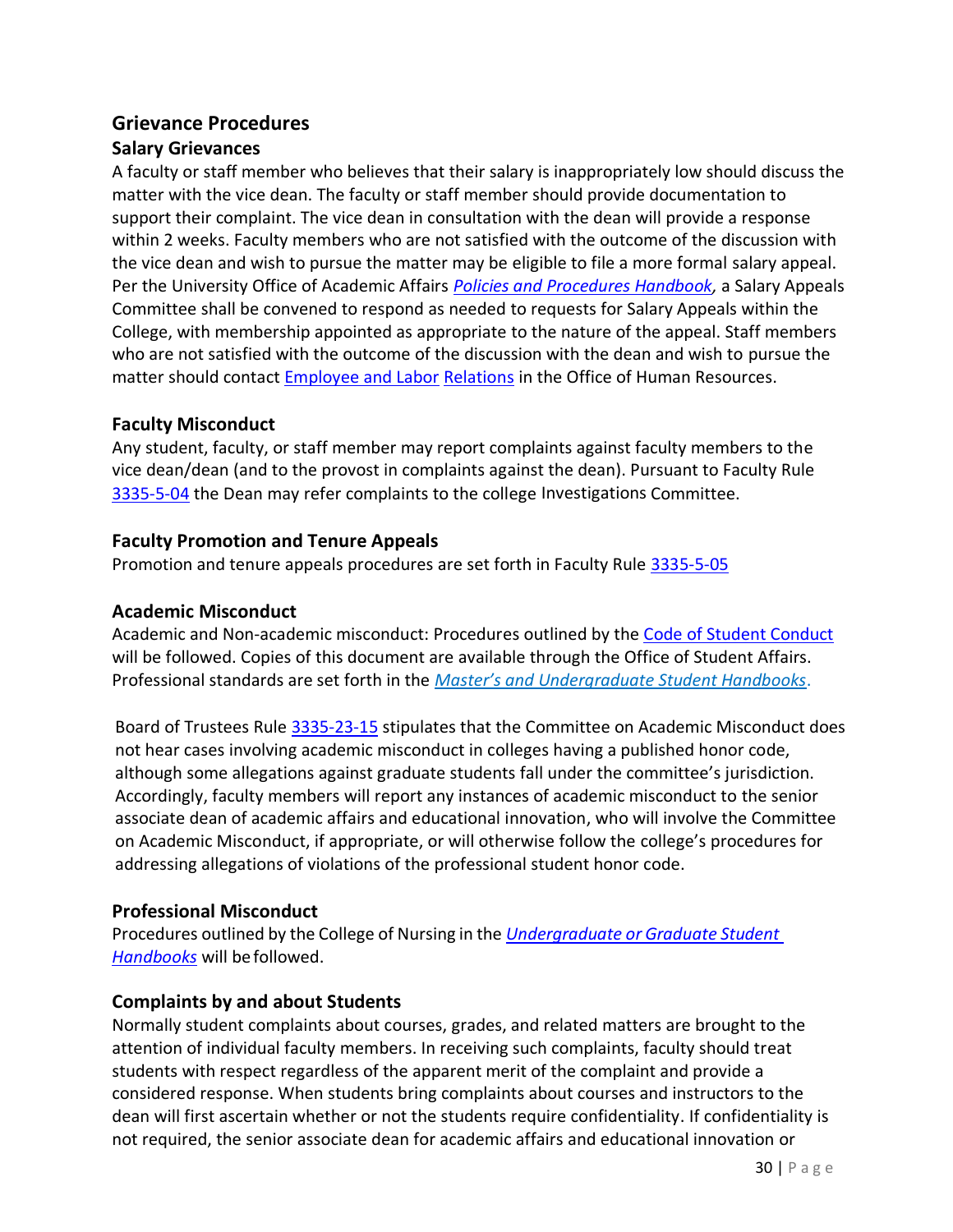relevant assistant dean will investigate the matter as fully and fairly as possible and provide a response to both the students and any affected faculty. If confidentiality is required, the senior associate dean for academic affairs and educational innovation or relevant assistant dean will explain that it is not possible to fully investigate a complaint in such circumstances and will advise the student(s) on options to pursue without prejudice as to whether the complaint is valid or not.

Faculty complaints regarding students must always be handled strictly in accordance with university rules and policies. Faculty should seek the advice and assistance of the assistant deans or senior associate dean and others with appropriate knowledge of policies and procedures when problematic situations arise.

## <span id="page-30-0"></span>**Staff Misconduct**

Any student, faculty, or staff member may report complaints against staff to the dean. The [Office of Employee and Labor Relations](https://hr.osu.edu/services/elr/) can provide assistance with questions, conflicts and issues that arise in the workplace.

## <span id="page-30-1"></span>**Harassment, Discrimination, and Sexual Misconduct**

The [Office of Institutional Equity](https://equity.osu.edu/) exists to help the Ohio State community prevent and respond to all forms of harassment, discrimination, and sexual misconduct.

- 1 Ohio State's policy and procedures related to affirmative action, equal employment opportunity, and non-discrimination/harassment are set forth in university [Policy 1.10.](https://policies.osu.edu/assets/docs/policy_pdfs/AffirmativeActionEqualEmploymentOpportunityandNon-Discrimination-Harassment_FINAL.pdf)
- 2 Ohio State's policy and procedures related to sexual misconduct are set forth in university [Policy 1.15.](https://policies.osu.edu/assets/docs/policy_pdfs/SexualMisconduct_FINAL.pdf)

## <span id="page-30-2"></span>**Violations of Laws, Rules, Regulations, or Policies**

Concerns about violations of laws, rules, regulations, or policies affecting the university community should be referred to the [Office of University Compliance and Integrity.](https://compliance.osu.edu/concern-reporting.html) Concerns may also be registered anonymously through the [Anonymous Reporting Line.](https://secure.ethicspoint.com/domain/media/en/gui/7689/index.html)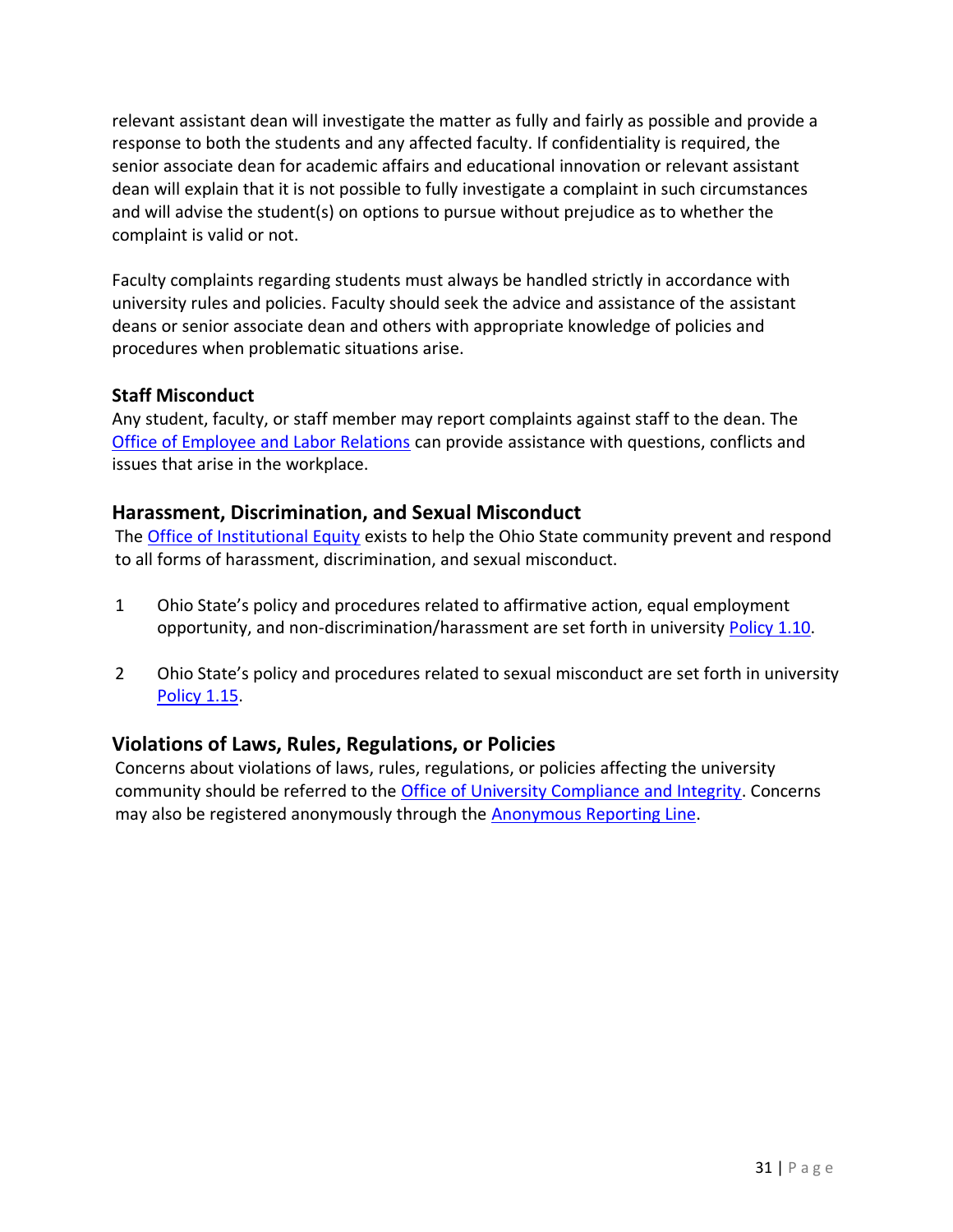## <span id="page-31-0"></span>**Attachment A Administrative Structure**

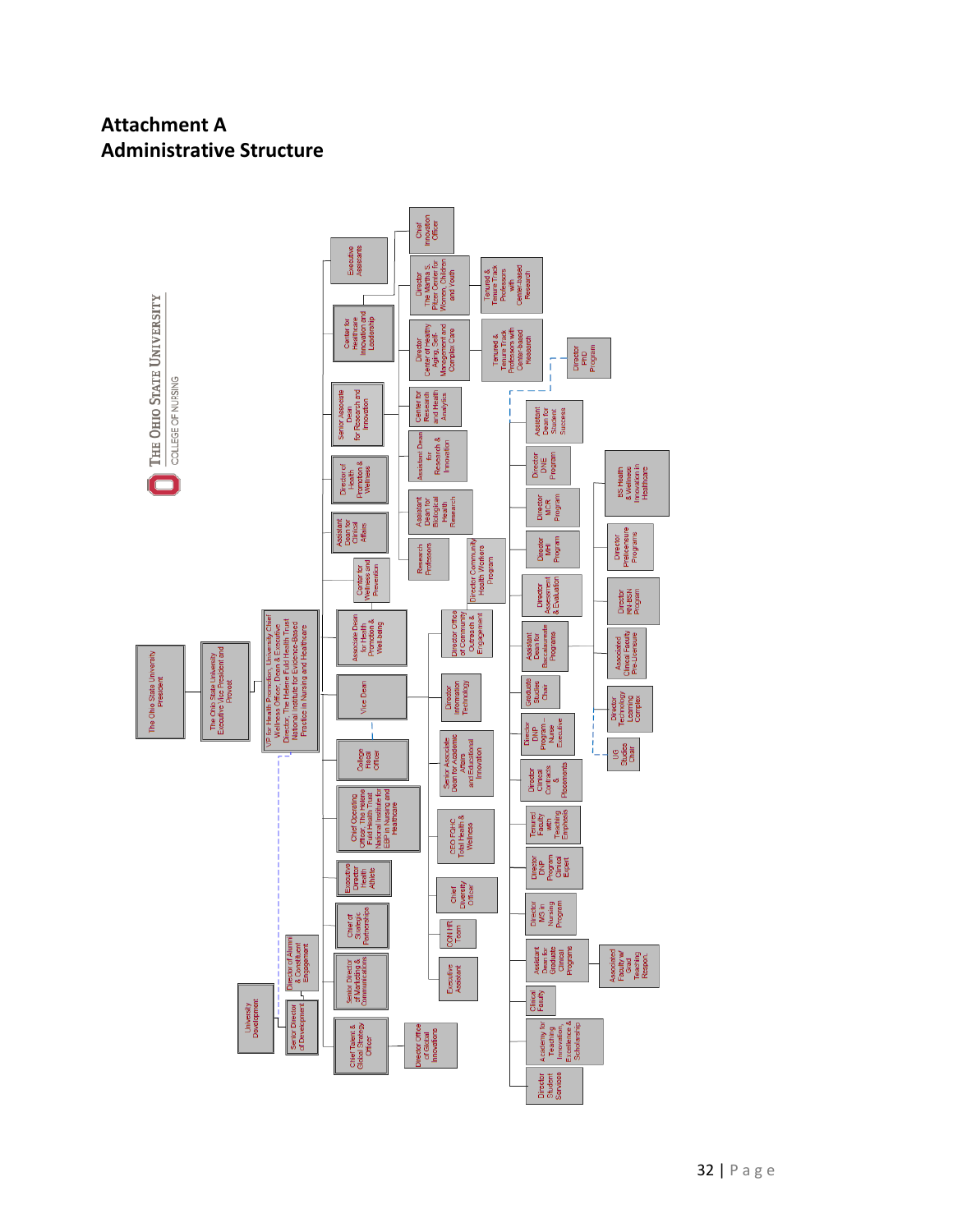## <span id="page-32-0"></span>**Attachment B Roles and Responsibilities of the Vice Dean, Associate and Assistant Deans**

#### <span id="page-32-1"></span>**Vice Dean PRIME FUNCTIONS:**

The vice dean is the administrative officer responsible for assisting the dean with the leadership and management of the college. The vice dean oversees day to day operations of the college, information systems, evaluation, and human resources. They work closely with the dean to set and implement the strategic vision and plan of the college and garner resources through innovative and entrepreneurial activities. The vice dean participates as a member of the executive leadership team of the college and contributes to the development and implementation of the college and university goals and strategic plans. Reports to the dean.

#### **RESPONSIBILITIES:**

- Assists the dean in implementing the strategic vision and plan for the college.
- Oversees day to day operations of the college as well as personnel actions in the college, including promotion and tenure, exit interviews and personnel actions related to service professionals and classified staff.
- Provides leadership for the college's procedures and policies.
- Oversees faculty annual self-evaluation requirementsin consultation with the dean.
- Assists the dean in financial operations and garnering resources for the college through innovative and entrepreneurial activities as well as federal, foundation and corporate grants/contracts.
- Provides leadership in creating a culture that contributes to faculty scholarship in teaching, research, and clinicalpractice.
- Promotes cultural diversity initiatives.
- Represents the college at university, local, national, and international forums.
- Overseesthe leadership of the college in close collaboration with the dean.
- Carries out assignments and special projects as delegated by the dean.
- Collaborates with the CEO and Board of Directors for the CON FQHC.
- Evaluates and writes annual reviewsforsenior associate dean for academic affairs and educational innovation.
- Evaluates and writes annual reviews for all direct staff reports.

#### <span id="page-32-2"></span>**Education**

#### <span id="page-32-3"></span>**Senior Associate Dean for Academic Affairs and Educational Innovation PRIME FUNCTIONS:**

The senior associate dean for academic affairs and educational innovation is appointed by the dean and has delegated administrative responsibility for the oversight and implementation of the college's academic programs. Reports to the vice dean. General responsibilities include but are not limited to:

- Monitor and implement continuous quality improvement of the academic programs.
- Monitor national initiatives in nursing education and providing innovative leadership to the development, evaluation, and refinement of all academic programs.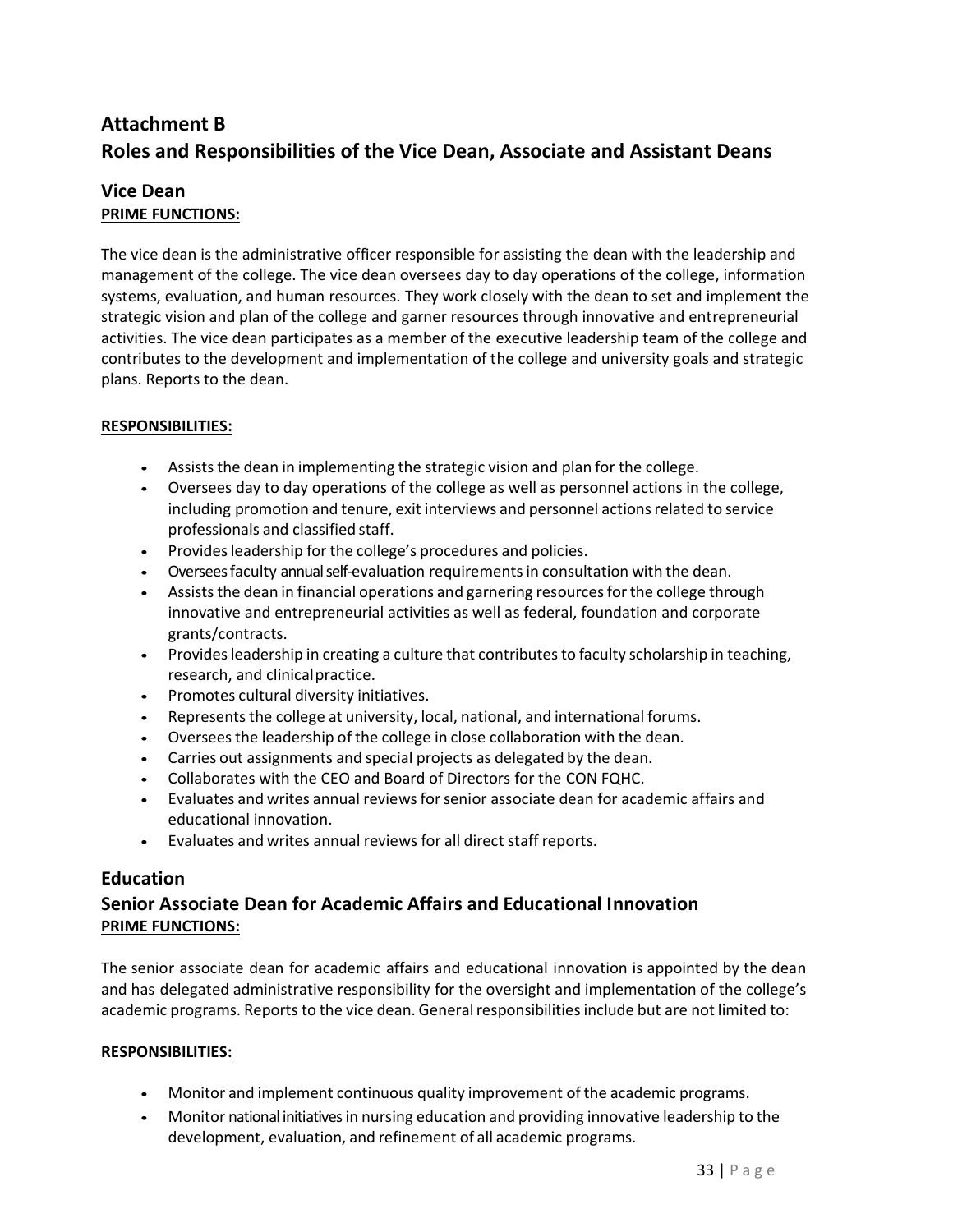- Ensure adherence of the educational programs to state and national standards.
- Work with the offices of diversity, equity and inclusion and student affairs and success staff to plan and implement an effective student recruitment, advisement and retention strategy.
- Oversee placement office and collaborate with assistant deans to ensure that appropriate regulatory and national standards for accreditation are followed.
- Implement strategies to address faculty teaching and development.
- Assessthe needs of clinical and associated faculty for enhancing scholarship effectiveness.
- Organize the peer evaluation of faculty teaching.
- Assign course teaching responsibilities with the assistant deans.
- Share responsibility with the assistant deansfor appointing, orienting and supervising graduate teaching associates.
- Develop class schedule in collaboration with the assistant deans
- Oversee the process of awarding scholarshipsto undergraduate and graduate students.
- Oversee compliance process of faculty.
- Represent the college on university committees focused on academic matters.
- Represent the dean as needed.
- Evaluate the annual performance of associate professors who are teaching intensive with input from the senior associate dean for research and transdisciplinary scholarship, the appropriate assistant dean and center directors.
- Share responsibility with the center directors to evaluate teaching for faculty who fall under center.
- Evaluate annual performance of clinical faculty and other faculty direct reports/for annual reviews.
- Evaluate the performance of faculty and staff with supervisory responsibilities.
- Provide leadership for the preparation and submission of extramural educational grants to support innovation, development and refinement of academic initiatives.
- Design a system for recruiting, training, evaluating and recognizing clinical preceptors with input from the assistant deans and the graduate specialty program directors and track heads.
- Collaborate with assistant deans and clinical placement office staff to assure compliance for all student clinical placements.
- Meet regularly with all persons responsible for academic programs(to include the assistant deans, graduate studies chair, undergraduate studies chair, program directors and specialty track directors) to monitor admission and progression patterns and identify and addressissues that cross specialties and programs.
- Coordinate end-of-program evaluation surveys and follow-upsfor graduates
- Complete national surveys related to academic nursing programs and faculty
- Oversee accreditation, regulatory, and center of excellence documents and site visits.
- Direct the curricular proposals submitted for approvals at the university.

#### <span id="page-33-0"></span>**Assistant Dean for Baccalaureate Programs PRIME FUNCTIONS:**

The assistant dean for baccalaureate programs is appointed by the dean and has delegated administrative responsibility for the overall oversight and implementation of the undergraduate components of the academic program, to include the RN to BSN, traditional BSN option, health and wellness innovation in healthcare (HWIH), undergraduate certificates, and the pre- licensure portion of the graduate entry program. Reports to the senior associate dean of academic affairs and educational innovation. General responsibilities include but are not limited to: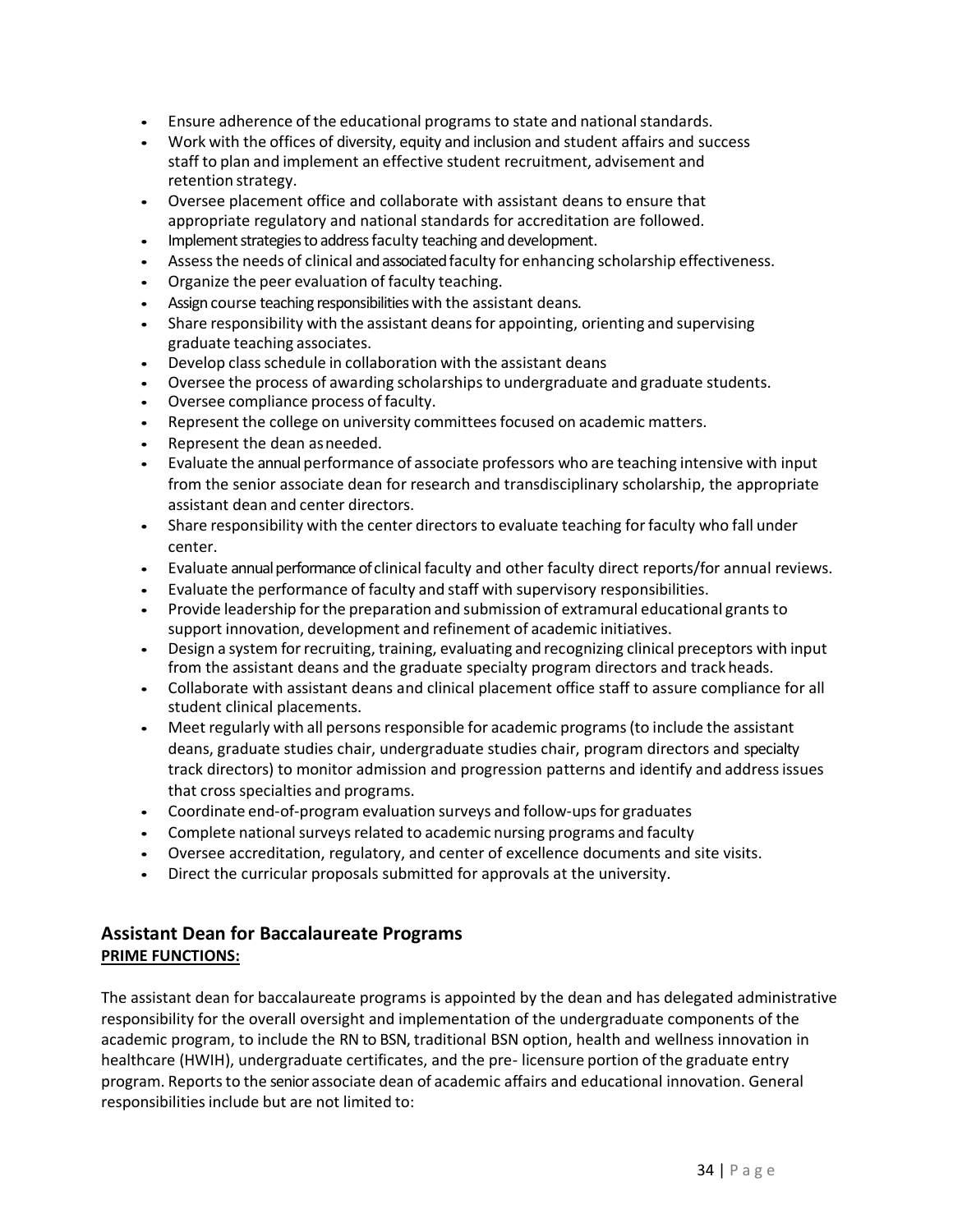#### **RESPONSIBILITIES:**

- Monitor and promote continuous quality improvement of undergraduate programs.
- Monitor trends in undergraduate and "second degree"/graduate entry education and provide leadership for program development and refinement.
- Ensure adherence to state and national standardsfor pre-licensure education.
- Works with the Office of Student Affairs and Successto develop long- and short-term undergraduate student retention strategies.
- Act as a representative for the college within and outside of the university as needed.
- Serve asthe college liaison for undergraduate agency contracts.
- Represents the dean asasked.
- Assist in preceptor training, development, evaluation and recognition for undergraduate clinical experiences.
- Assist in writing/editing accreditation reports.
- Work with Undergraduate Studies Committee in selecting vendors for educational programs.
- Monitor undergraduate studentcompliance.
- Assists the senior associate dean for academic affairs in making undergraduate program teaching schedules and course assignments.
- Work with the Undergraduate Studies Committee to monitor student performance on the licensure examination and develop activitiesto bring about continuing improvement.
- Coordinate program evaluation survey of graduating seniors and follow-up surveys of graduates; analyzes data and communicating resultsto UGS Committee.
- Supervise policy development for Technology Learning Complex equipment and usage.
- Assess the needs of faculty with undergraduate teaching responsibilities for enhancing teaching effectiveness and development and promotes innovative educational strategies.
- Organize programs to enhance teaching effectiveness for continuing development of pedagogical skills.
- Share responsibility with the senior associate dean for academic affairs for appointing, orienting and supervising instructors and graduate teaching associates with undergraduate teaching responsibilities.
- Evaluate the performance of faculty who teach in the undergraduate programs.
- Evaluate the performance of the director of the Technology Learning Complex.

#### <span id="page-34-0"></span>**Assistant Dean for Graduate Clinical Programs PRIME FUNCTIONS:**

The assistant dean for graduate clinical programs is appointed by the dean and has delegated administrative responsibility for the overall oversight and implementation of the college's graduate clinical programs in the MS and DNP. This is a 12-month tenure or clinical faculty position with administrative effort of 40%. Productivity in scholarship and educational grants is an expectation of this position. The Assistant Dean for Graduate Clinical Programs reports to the senior associate dean for academic affairs and educational innovation. General responsibilities include but are not limited to:

- Monitor and implement continuous quality improvement of the graduate clinical MS and DNP programs.
- Monitor trends in nursing education and providing innovative leadership to the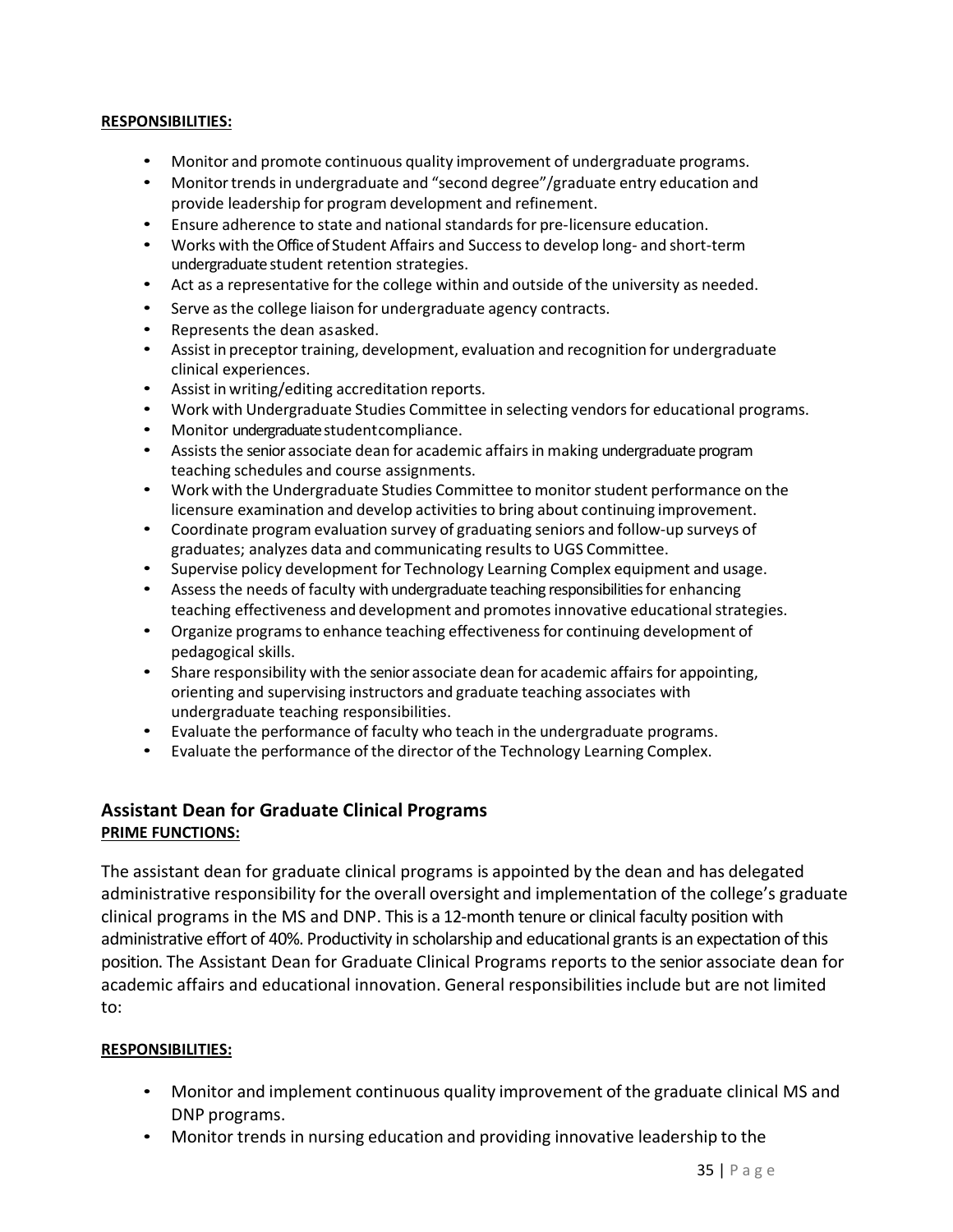development, evaluation, and refinement of graduate clinical MS and DNP programs.

- Monitor adherence of the graduate clinical programs to state and national standards.
- In collaboration with senior associate dean for academic affairs and educational innovation, plan and implement an effective student recruitment, advisement and retention strategy.
- Assess the outcomes and needs of associated faculty for teaching effectiveness in graduate clinical programs.
- Oversee assessment and evaluation of graduate clinical MS and DNP programs.
- Collaborate on graduate program course assignments with the senior associate dean for academic affairs.
- Shared responsibility with the senior associate dean for academic affairs and educational innovation for appointing, orienting and supervising graduate teaching associates with graduate program teaching responsibilities.
- Develop class schedule for MS and DNP courses in collaboration with the assistant dean for baccalaureate programs
- Represent the college on university committees focused on graduate academic matters.
- Represent the senior associate dean for academic affairs and educational innovation as needed.
- Evaluate the performance of associated faculty who have primary teaching assignments in graduate MS and DNP clinical programs.
- Provide primary oversight for recruiting, training, evaluating and recognizing clinical preceptors in MS and DNP programs with input from the senior associate dean for academic affairs and educational innovation and the MS and DNP program directors.
- Meet regularly with all persons responsible for academic programs (to include the senior associate dean for academic affairs and educational innovation, assistant dean for baccalaureate programs, graduate studies chair, undergraduate studies chair, MS and DNP program directors) to monitor admission and progression patterns and identify and address issues that cross programs.

## <span id="page-35-0"></span>**Assistant Dean for Student Success PRIME FUNCTION**

The Assistant Dean for Student Success is responsible for developing, implementing, and evaluating an innovative strategy that supports the academic success of students in alignment with the strategic goals of the College of Nursing. The assistant dean will provide leadership for student retention in collaboration with the office of student affairs and success and the office of diversity, equity and inclusion in the implementation of student retention services for the college. This is a 12-month tenure track or clinical track position. Productivity in scholarship and educational grants is an expectation of this position.

- Provide oversight and leadership of the strategies for student success.
- Provide leadership to ensure programs integrate diversity, equity and inclusion for student success.
- Develop innovative initiatives to promote optimization of the student experience and academic success.
- Manage college student retention across all academic programs.
- Collaborate with the office of student affairs and success and the office of diversity, equity and inclusion in student recruitment.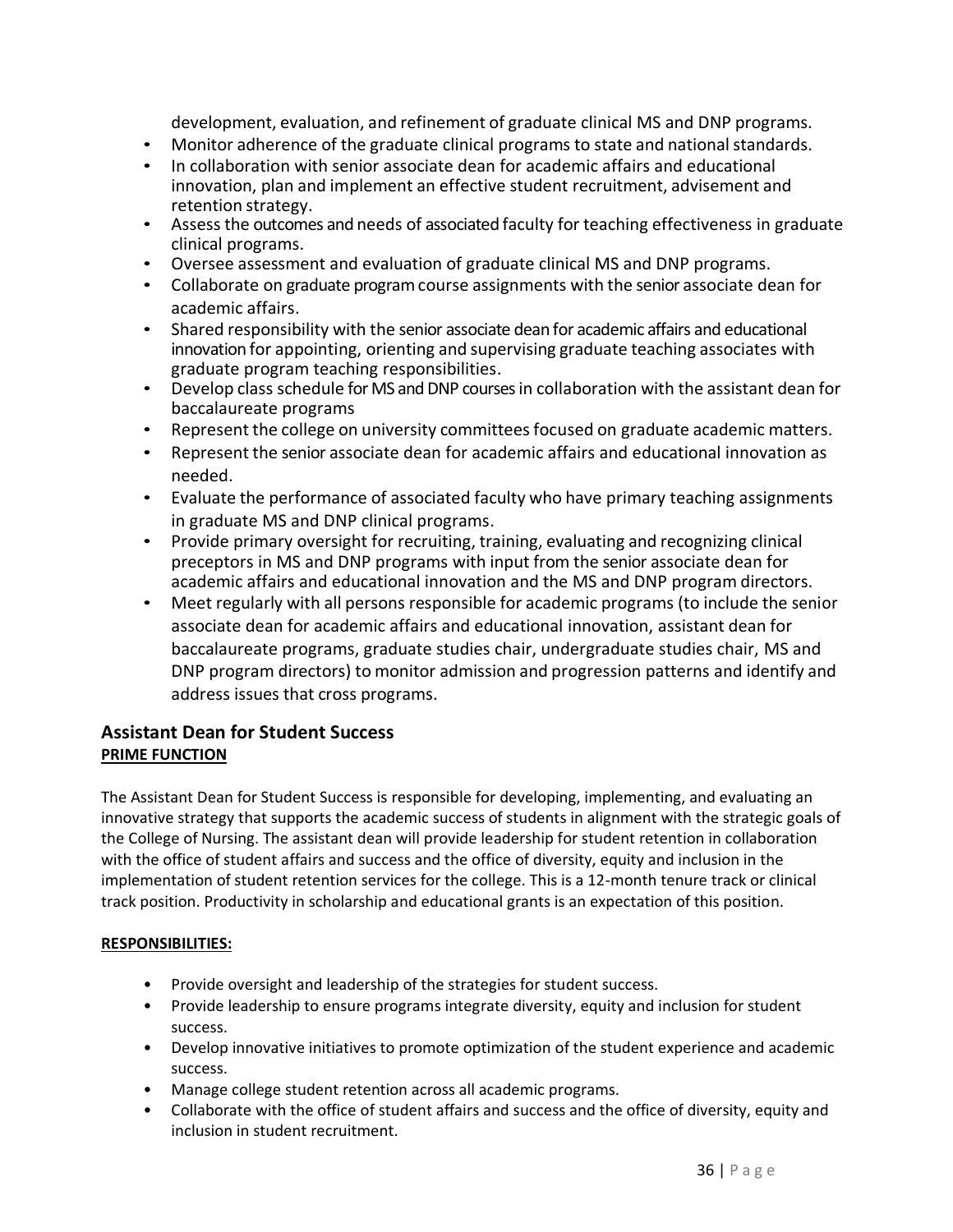- Develop innovative programming and initiatives to foster student personal and professional development.
- Work collaboratively with the college's offices of student affairs and success and diversity, equity and inclusion, and wellness to coordinate student retention.
- Collaborate with academic program deans and directors, the associate dean for health promotion and well-being, the academic wellness program directors, and faculty to develop plans to promote student success and well-being.
- Direct and manage a comprehensive evaluation plan of progress toward and achievement of the college's strategic plan with regards to student recruitment and retention.
- Contribute to a positive culture and climate of inclusion and well-being, and a diverse community of students
- Collaborate with the marketing/communications team on strategies to attract a diverse student body and build enrollment in academic programs.
- Facilitate partnerships with university offices to implement strategies for success within academic programs.
- Provide bi-annual reports of student success, strategic initiatives and retention to academic deans and studies committees.

#### <span id="page-36-0"></span>**RESEARCH**

## <span id="page-36-1"></span>**Senior Associate Dean for Research and Innovation PRIME FUNCTIONS:**

The senior associate dean for research and innovation is appointed by the dean and has delegated administrative responsibility forthe overall oversight, encouragement, and facilitation of the college's research mission, including the procurement of extramural research funding. Reports to the dean. General responsibilities include but are not limited to:

- Monitor and implement continuous quality improvement of the college's research infrastructure and research supportactivities.
- Monitor trends in nursing research, including identifying potential funding sources and priorities, and communicating the information to faculty.
- Provide direction and leadership to secure resources and facilities to support college's research infrastructure and research support activities.
- Provide supervision for the directors of the Center for Healthy Aging, Self-Management, and Complex Care and the Pitzer Center for Women, Children, and Youth
- Serve as an advocate for research interests in the allocation of resources, faculty workload issues, space and other resources related to research.
- Assess the needs of faculty for research mentorship.
- Facilitate the mentorship of probationary faculty by senior faculty.
- Assessthe needs of faculty for enhancing research and grant-preparation skills.
- Evaluate the performance of faculty who report to the ADR
- Shared responsibility with the center directors to evaluate faculty who fall under center.
- Plan scientific integrity training and managing conflict of interest.
- Keep faculty informed of changes in policies and procedures regarding the privacy of health information in researchdata as well as other federal research policies related to data management, intellectual property, research relationships, and grant applications.
- Serve as data privacy officer.
- Coordinate support for submission of research and training grant proposals for external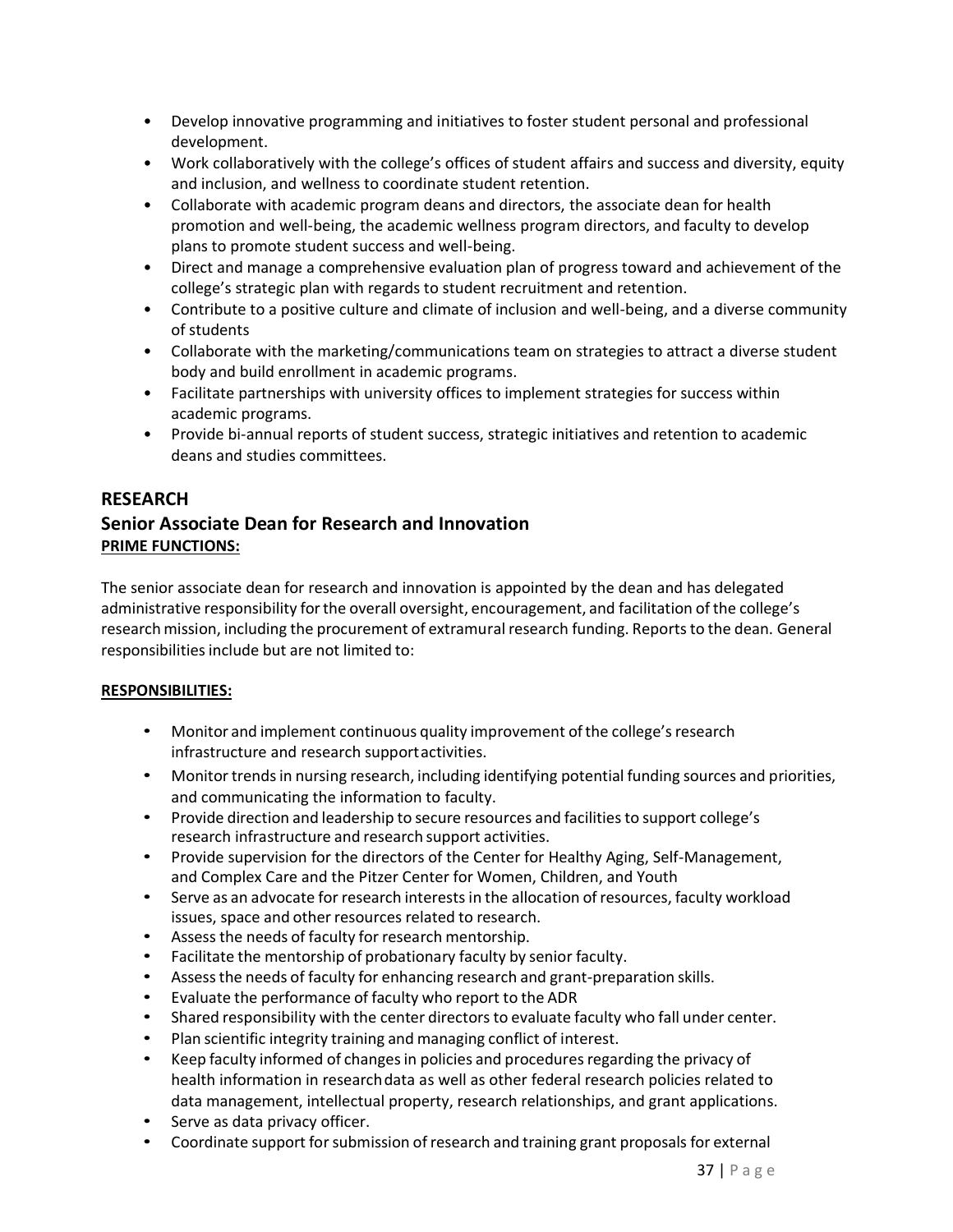funding, including peer review.

- Regularly prepare reports of faculty and student research and research funding.
- Liaison between the college and the vice president for research.
- Recommend allocation of faculty travel support for research presentations.
- Recommend allocation ofresearch space and laboratories.
- Represent the college on university committees focused on research or recommends appropriate faculty for appointment to research committees.
- Represent the dean asneeded.
- Provide leadership and assistance in writing grants to further develop the research foci and infrastructure of thecollege.
- Serve as a member of the tenure track faculty search committee and participate in planning research faculty positions; recruiting and evaluating research faculty candidates.
- Serve as liaison for research-related planning and support to the Wexner Medical Center and OSU Health Science colleges; planning and implementing joint activities.
- Plan research marketing and promotional outreach with the Assistant Dean for Research and Innovation and the designated members of the Marketing and Communications team.
- Supervise and evaluate the research support personnel assigned to the Center for Nursing Research.
- Oversee contracts and agreements for faculty and student research, including agreements with the OSU Wexner Medical Center, OhioHealth, and Nationwide Children's Hospital Research Institute.
- Oversee and evaluate research administrative activities of the Assistant Dean for Research and Innovation who coordinates research grant development and marketing activities and the Assistant Dean for Biological Health Research who oversees laboratory functions.
- Coordinate planning of research colloquia, research forums, and visiting scholar lectures with center directors and director of Ph.D. program.

## <span id="page-37-0"></span>**Assistant Dean for Biological Health Research PRIME FUNCTIONS:**

The assistant dean for biological health research is appointed by the dean and senior associate dean for research and innovation has delegated administrative responsibility for the overall oversight of the CON biomedical labs, including the Faculty Lab director. Reports to the senior associate dean for research and innovation.

- Mentoring faculty to NIH funding with biomarker measurements including the provision of detailed feedback and editorial advice on grant applications, in consultation with Center Directors.
- Conducting NIH grant writing workshop for junior faculty (1/year).
- Oversee wet lab(s) in the college.
- Directing all CON lab personnel.
- Oversight for lab budget, equipment inventory, calibration, preventive maintenance repairs, purchasing, replacement planning and specimen storage quality and requisite documentation.
- Oversight for faculty and student lab use policies and procedures.
- Collaboration with facilities management team for optimum maintenance of the lab facility.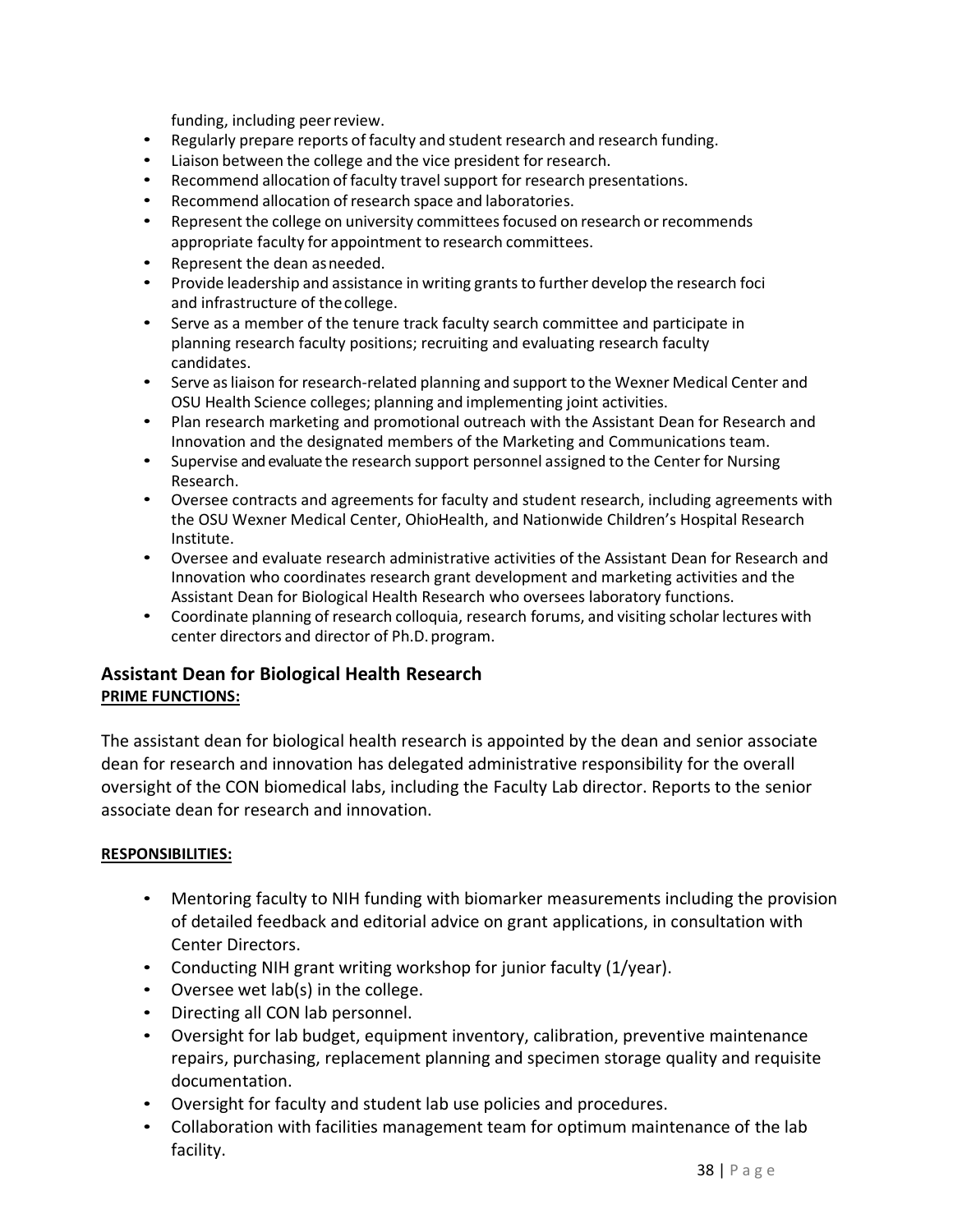- Serve as Chair of the Faculty Lab Committee.
- Measurable outcomes for this position will include increase in R-grant success for CON faculty, satisfaction from lab faculty, improved documentation and equipment/facility maintenance and personnel management targets.

#### <span id="page-38-0"></span>**Assistant Dean for Research and Innovation PRIME FUNCTION**

The assistant dean for research and innovation is appointed by the dean with advisement of the senior associate dean for research and innovation. Reports to the senior associate dean for research and innovation. General responsibilities include but are not limited to:

#### **RESPONSIBILITIES:**

- Coordinating CON's pilot seed grant program.
- Collaborating with administrative staff to coordinate and oversee research grant development support for faculty – e.g., aims page reviews, mock reviews, quality reviews, etc.
- Leading administrative coordination of research marketing for the College and advancing research market efforts across mediums.
- Overseeing research programming in two areas: Health Disparities, health equity and the health effects of racism and Health Services Research.
- Attending administrative meetings as assigned.
- Assisting with budget review, strategic planning, review of research metrics and programmatic success, and report writing.

## <span id="page-38-2"></span><span id="page-38-1"></span>**CLINICAL Assistant Dean for Clinical Affairs PRIME FUNCTIONS:**

The assistant dean for clinical affairs will play a significant leadership role in advancing the strategic goals and mission of the college related to collaboration with the Wexner Medical Center. The assistant dean will serve as the liaison to the medical center: for a variety of student and faculty collaborations, and to advance the college's strategic initiatives in collaborative student experiences and faculty practice, and under the direction of the dean and vice dean develops strategies for strengthening academic, research, and clinical collaborations. Reports to the dean of the college of nursing. General responsibilitiesinclude but are not limited to:

- Develops and maintains effective relationships with key stakeholdersin the college and the Wexner Medical Center.
- Actively identify, explore, and assist to maintain clinical placement opportunities in the medical center.
- Assist with facilitation of reviews for research faculty to access medical center patients.
- Serves as a liaison for research faculty with medical center units.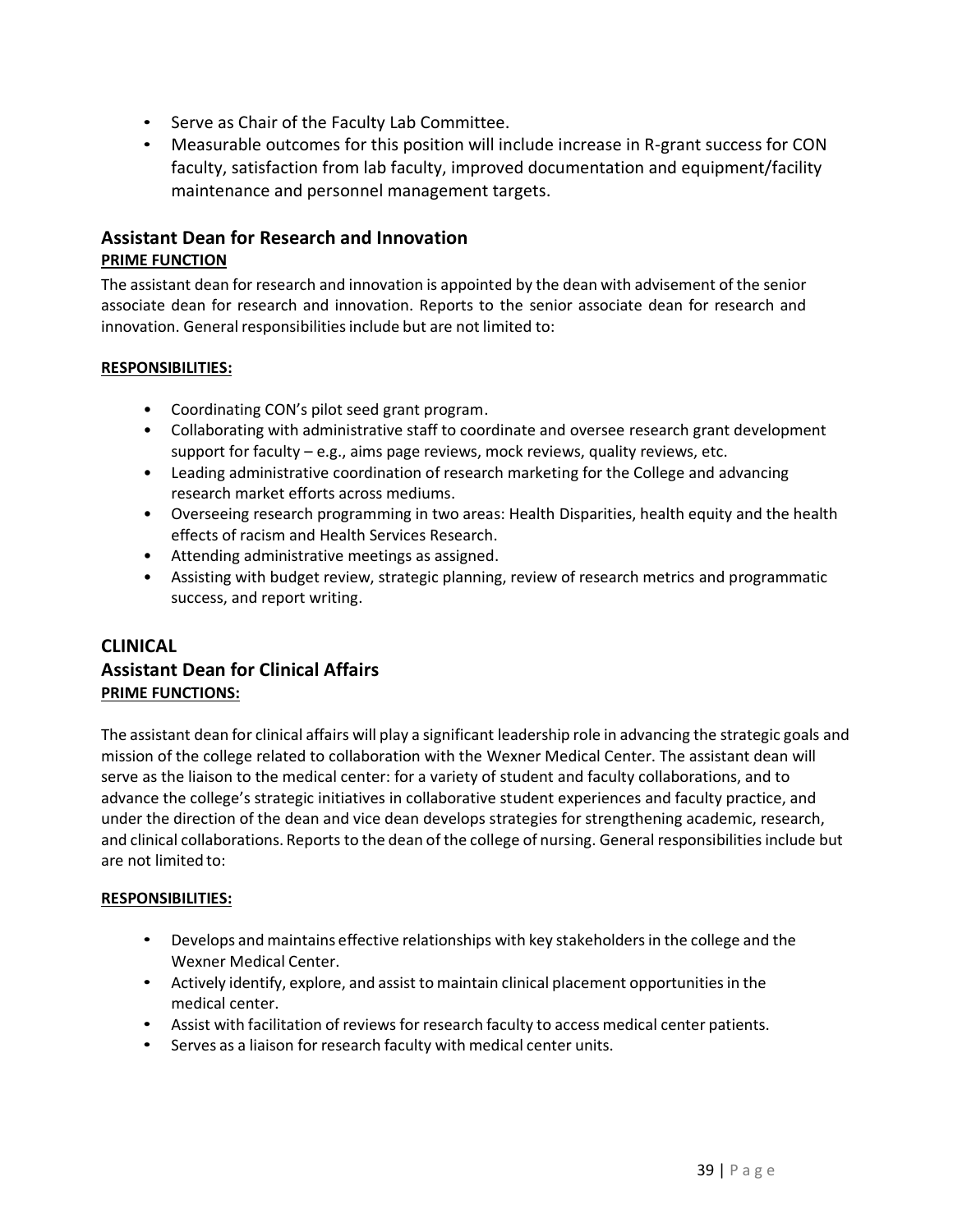## <span id="page-39-1"></span><span id="page-39-0"></span>**EVIDENCE-BASED PRACTICE Associate Dean for Wellness and Prevention PRIME FUNCTIONS:**

The Associate Dean for Wellness and Prevention will lead initiatives within the College of Nursing (CON) to enhance an optimal state of health and well-being in faculty, clinicians, staff, students, alumni, and the community. This leader also will oversee efforts to integrate wellness within all of the college's academic programs while working closely with the academic program wellness directors for the undergraduate and graduate programs, and work in alignment with the University's Chief Wellness Officer/Buckeye Wellness and faculty/staff Buckeye Wellness Innovators. Reports to the Dean.

#### **RESPONSIBILITIES:**

- Will provide oversight for the wellness components and outcomes of the CON's strategic plan and also will be Director of the CON's Center for Wellness and Prevention.
- This center focuses on improving health and well-being and preventing chronic disease, including evidence-based health and wellness screenings, risk assessments, wellness coaching and telehealth services.
- Will oversee interprofessional team-based care and be the direct report for the Center's clinicians and staff.
- Will be expected to engage in entrepreneurial initiatives that will generate revenue for the Center, working closely with the CON's senior fiscal officer/business manager for the Center.
- Research to advance the science of health and well-being also is an expectation of this role, including grant-writing.

#### <span id="page-39-2"></span>**Evaluation of Vice Dean, Associate and Assistant Deans**

Every three years, faculty, students, staff and other key stakeholders will be given the opportunity to give feedback on Vice Dean, Associate Deans and Assistant Deans in a way that preserves anonymity.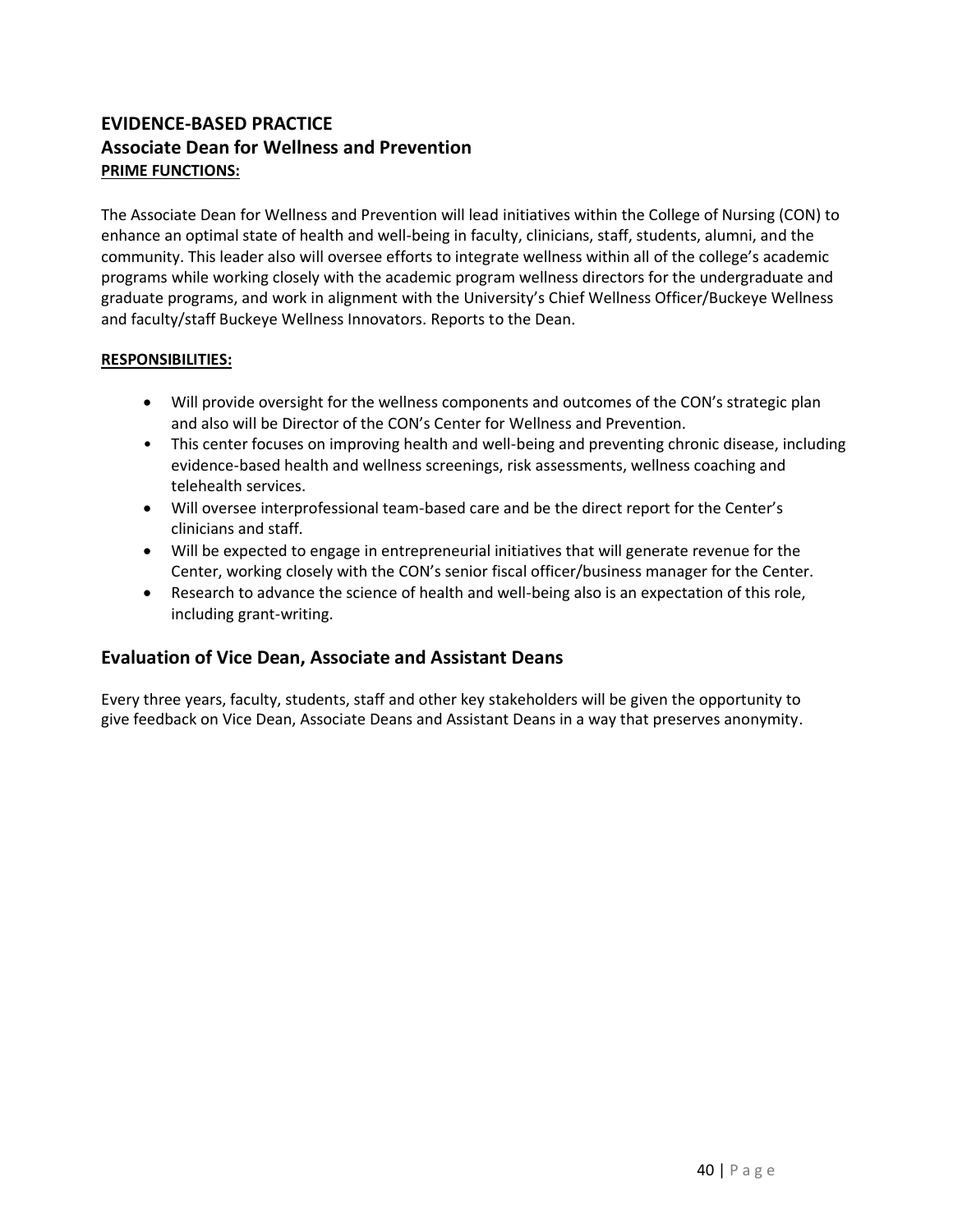## <span id="page-40-1"></span><span id="page-40-0"></span>**Attachment C Standing College Committees**

Unless otherwise indicated, all committee chairs will serve a three-year term and can serve no more than two consecutive terms as chair. Committee members will be elected for three-year staggered terms and can serve no more than two consecutive terms. Student members will be elected annually on a volunteer basis.

## <span id="page-40-2"></span>**Appointments, Promotions and Tenure (APT) Committee**

#### **Membership:**

Chair: Professor elected by the committee. The APT chairperson also serves as chair of the Committee of the Eligible Faculty (CEF). The APT Committee is a subcommittee of the CEF. See the College's [Appointments, Promotion and Tenure](https://oaa.osu.edu/appointments-reappointments-promotion-and-tenure) document for additional information.

Five (5) elected Members:

- Two tenured professors
- One tenured associate professor
- One professor of clinical nursing in second or subsequent term
- One associate professor of clinical nursing in second or subsequent term

- 1. Reviewsthe background of applicantsfor tenure-track, clinical orresearch faculty positions for appropriate rank prior toappointment.
- 2. Reviewsthe APT document with prospective faculty during their interviews on campus in order to clarify OSU/CON criteria related to faculty rank, tenure, and promotion.
- 3. Plans faculty forums addressing topics related to scholarship, faculty productivity, and OSU/CON criteria for promotion, reappointment and tenure and related appropriate documentation.
- 4. Prepares written reports of the assessment and vote of the faculty review body for inclusion in the dossier on eachcandidate.
- 5. Periodically reviews college criteria for promotion and tenure in light of university and professional standards and makes recommendationsto the faculty for change.
- 6. Schedules and conducts the fall meeting of all eligible faculty (tenured faculty and clinical faculty in their second term appointment) for annual reviews in accordance with university timelines for promotion and tenurereviews.
- 7. Develops procedures for annual reviews.
- 8. Ensures that appropriate documents are available for review.
- 9. Develops and distributes policies regarding group/meeting proceduresto faculty.
- 10. Provides input to dean on faculty performance.
- 11. Provides mentorship to junior faculty relative to the promotion and tenure criteria and career progression.
- 12. Reviews proposals for Faculty Professional Leave.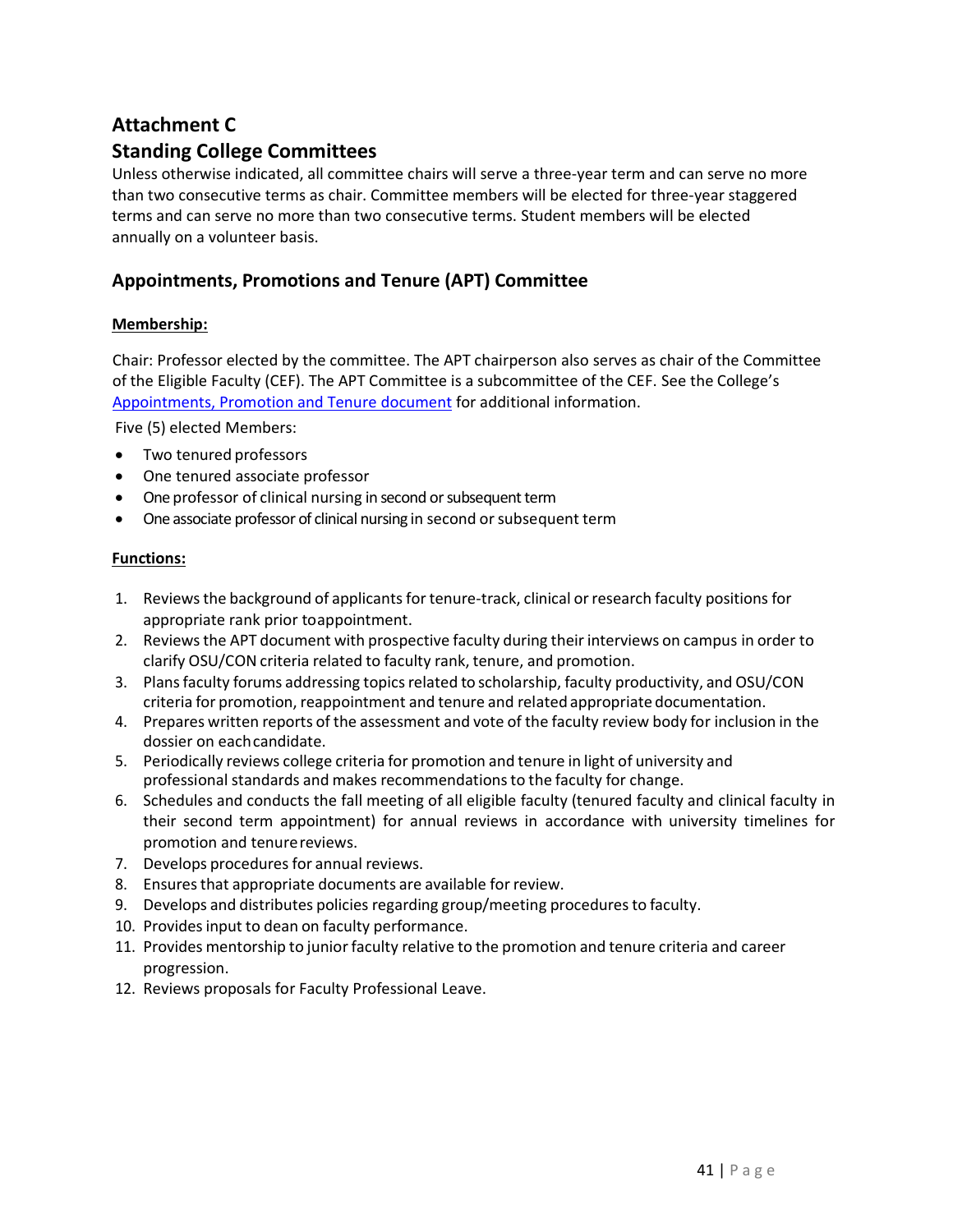## <span id="page-41-0"></span>**Graduate Studies Committee**

#### **Membership:**

Chair: A P status faculty member elected by the voting members of the faculty. Chair elect: P status tenure track/tenured faculty member (non-voting), 1 year term in the last year of the chair's term followed by 3-year term as chair)

Vice Chair: P status tenure track/tenured faculty member (non-voting), 2-year term in the last 2 years of the chair's term followed by 3-year term as chair)

All elected members must have M or P graduate faculty status. The chair and vice chair are in addition to the elected members. Student members from each graduate program will be appointed to serve in advisory roles.

Elected members:

- Five (5) faculty, one of whom is tenured and one of whom is certified as an advanced practice nurse.
- Five (5) students: One graduate entry, one traditional MS, one Master of Healthcare Innovation, one PhD student, one DNP student and one MCR student
- Ex-officio members: Senior associate dean for academic affairs, assistant dean for baccalaureate programs, assistant dean for graduate clinical programs, program directors, the graduate programmanager.

#### **Functions:**

- 1. Carries out specific functions required by the Graduate School and the dean of the College of Nursing.
- 2. Reviewsfaculty for Graduate School appointment.
- 3. Reviews and recommendsto the faculty for approval or modification the aims, objectives, philosophy, conceptual framework, and offerings of the graduate programs.
- 4. Reviews and approves revisions in existing courses, changes in course content, and changes in course titles or credits, and forwards to the faculty for approval.
- 5. Initiates and/or reviews proposals for new courses and/or any reorganization of the curriculum and makes recommendations to the faculty for approval.
- 6. Evaluates outcomes of the graduate program.
- 7. Recommends to the faculty criteria consistent with the Graduate School for admissions, progression, andgraduation.
- 8. Reviews and selects candidates for admission to the graduate program.
- 9. Monitors progression of students in the graduate program.
- 10. Acts upon student petitions for exceptions to or modifications of policies or procedures for progressin (including reinstatements) and graduation for the graduate programs.
- 11. Selects candidates for fellowships, grants, and honors.
- 12. Communicates with graduate student recruiters regarding design, implementation, and outcomes of graduate student recruitment strategies.
- 13. Appoints one member and one alternate to serve on the Professional Misconduct Committee.

#### <span id="page-41-1"></span>**MCR Program Subcommittee**

The MCR Program Subcommittee is a permanent subcommittee of the Graduate Studies Committee (GSC). It reports to the Graduate Studies Committee.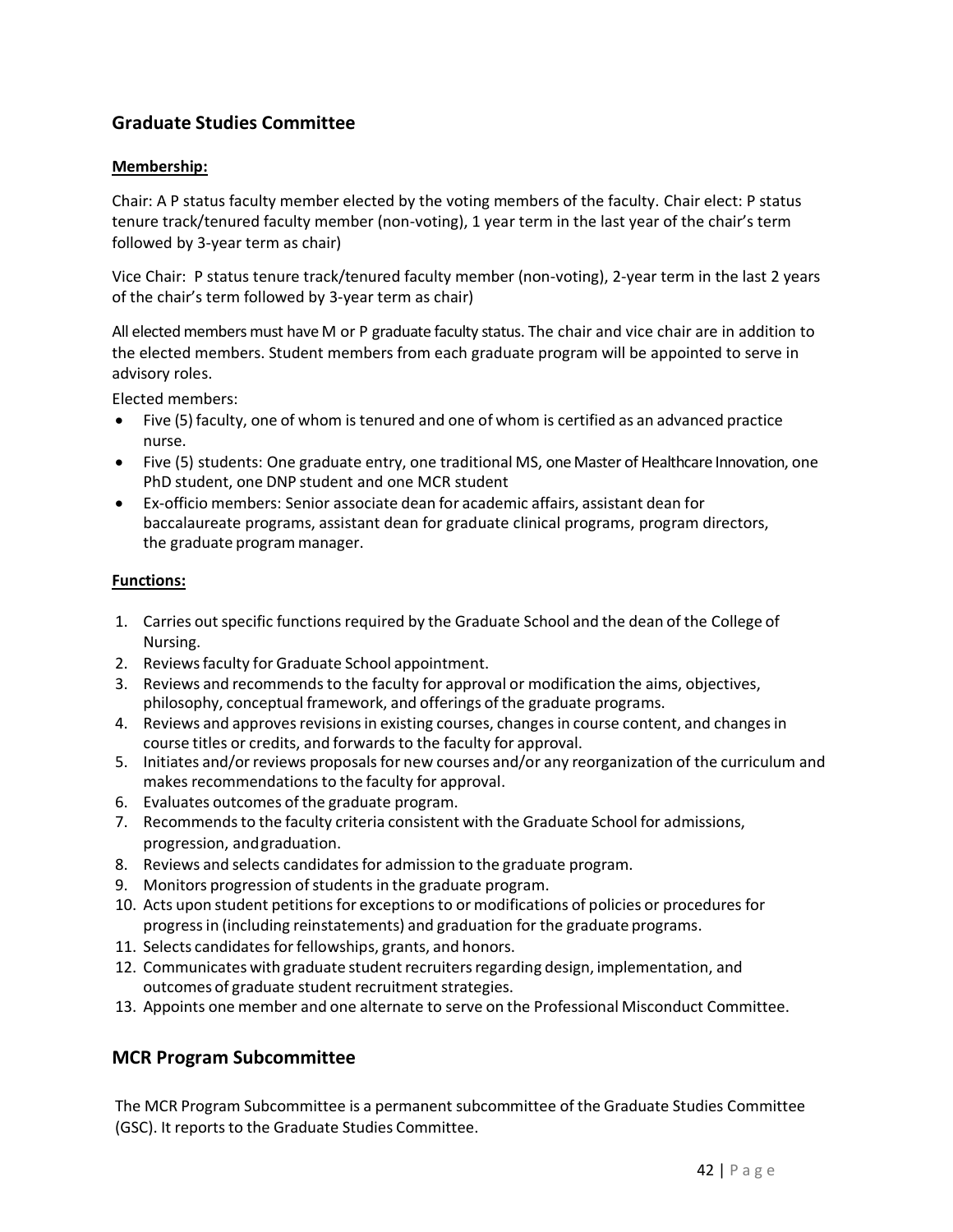#### **Membership:**

Chair: MCR Program Director.

Category M and P faculty are elected and MCR student representatives are elected annually.

Elected Members:

- Three (3) faculty: One with P faculty status and two with M faculty status.
- One (1) Student: MCR student (volunteer).
- One (1) Ex-officio: Graduate Studies Committee chairperson, senior associate dean for academic affairs and educational innovation.

#### **Functions:**

- 1. Advises the GSC about MCR curriculum implementation including the development of new courses and proposals to alter the curriculum.
- 2. Monitors programmatic quality indicators and consistency of the curriculum with national standards.
- 3. Presents program evaluation data to the GSC annually.
- 4. Reviews applications, conductsinterviews of applicants, and recommends MCR program applicants for admission to the GSC.
- 5. Monitors progression of students in the MCR program.

#### <span id="page-42-0"></span>**Undergraduate Studies Committee**

#### **Membership:**

Chair: Elected by the voting members of the faculty. Vice Chair: Chair elect: faculty member (nonvoting), 2-year term in the last 2 years of the chair's term followed by 3-year term as chair) Elected members:

- Eight (8) faculty: Four tenure-track or clinical faculty, at least one of whom is tenured; and four salaried associated faculty who provide direct clinical supervision.
- One (1) associated faculty member from OSUMC appointed by the chief nursing executive of OSUMC.
- Two (2) students: One undergraduate ombudsperson, one additional student selected by peers, and one peer-selected alternate who attends when the regular student committee member is unable.
- Five (5) Ex-officio: Assistant dean for baccalaureate programs, college secretary, lead faculty of the RN to BSN program, director of BSHWIHand an academic advisor.

- 1. Reviews and recommends to the faculty for approval modifications of the aims, objectives, philosophy, conceptual framework, and offerings of the undergraduate programs.
- 2. Reviews new courses and approves revisions in existing courses, changes in course content, and changes in course titles or credits, and forwards to the faculty for approval.
- 3. Initiates and/or reviews proposals for new courses and/or any reorganization of the curriculum and makes recommendations to the faculty for approval.
- 4. Establishes and implements and processfor evaluating outcomes of the undergraduate curriculum.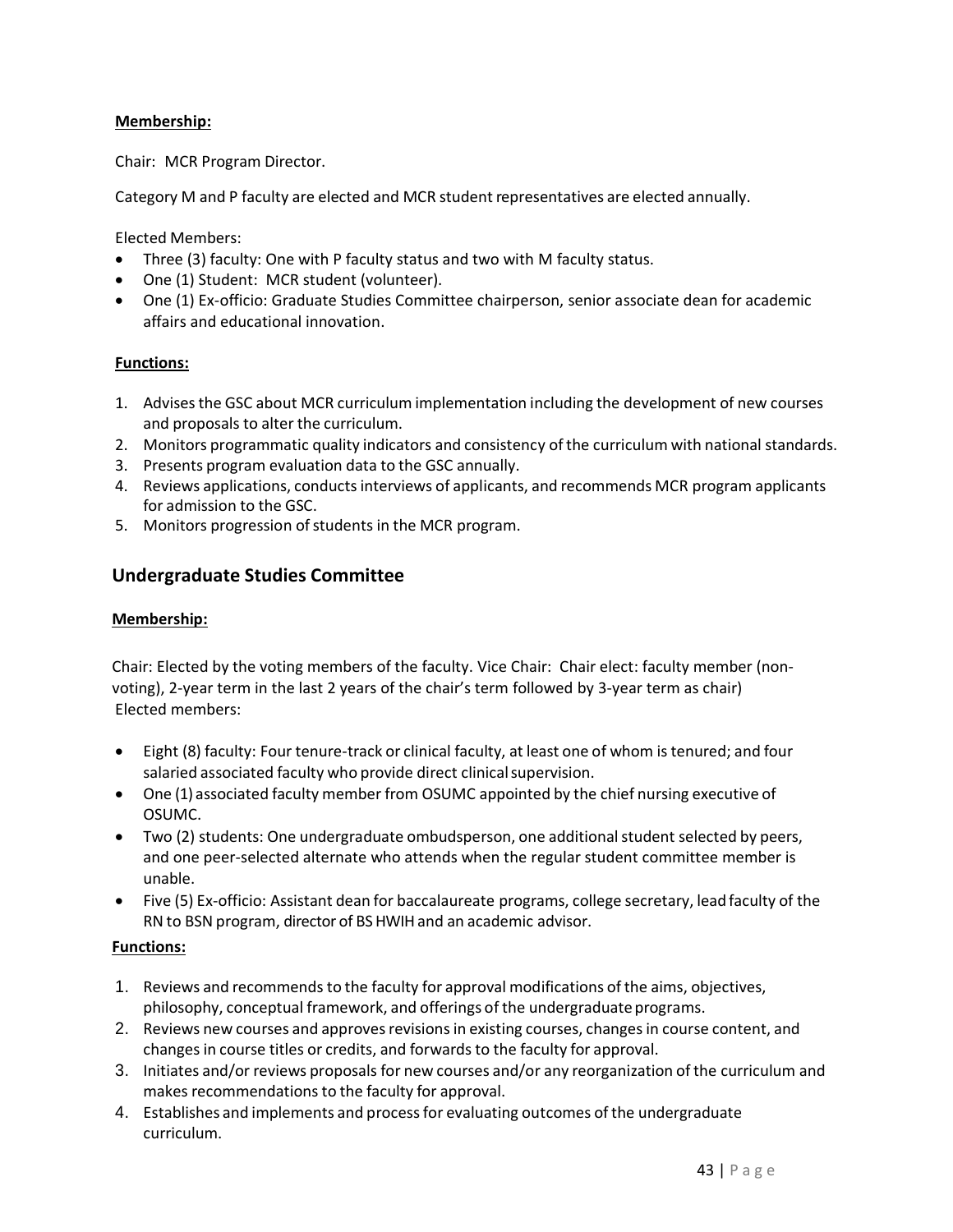- 5. Recommendsto the faculty criteria consistent with those of the university to be utilized in selecting, progressing, and graduating students in the undergraduate program.
- 6. Develops policies, practices, and proceduresto expedite progression through the program, subject to faculty or administrative approval.
- 7. Receives and acts upon student petitions for any exceptions to or modifications of prevailing policies or procedures for progress in and graduation from the undergraduate program.
- 8. Implements policiesto guide decisions about progression, graduation, and requestsfor reinstatement to the undergraduateprogram.
- 9. Appoints one member to serve as voting member and liaison to the Undergraduate Admissions Committee.
- 10. Appoints one member and one alternate to serve on the Professional Misconduct Committee.

#### <span id="page-43-0"></span>**Undergraduate Admissions Committee**

The Undergraduate Admissions Committee is a permanent subcommittee of the Undergraduate Studies Committee (UGS).

#### **Membership:**

Chair: Elected by the committee.

Elected Members:

- Six (6) faculty: at least one of whom is a tenure-track faculty member.
- One (1) appointed member from Undergraduate Studies Committee.
- Three (3) ex-officio: Assistant dean for baccalaureate programs, academic advisor, and the Diversity Coordinator.

#### **Functions:**

- 1. Reviews and recommends candidates for admission to the prelicensure nursing program to the Undergraduate Studies Committee.
- 2. Makes recommendations for revision of admissions criteria to the Undergraduate Studies Committee.
- 3. Develops practices and proceduresfor reviewing applicantssubject to faculty or administrative approval.

#### <span id="page-43-1"></span>**Honors Program Committee**

The Honors Program Committee is a subcommittee of the Undergraduate Studies Committee (UGS).

#### **Membership:**

Chair: Tenure/Tenure-Track appointed by the senior associate dean for academic affairs and educational innovation

Elected Members:

- Three (3) faculty members on clinical or tenure-track
- Ex-officio: UGS Chair, assistant dean for baccalaureate programs, senior associate dean for academic affairs and educational innovation

#### **Functions:**

1. Reviews and approves applications to the Honors program.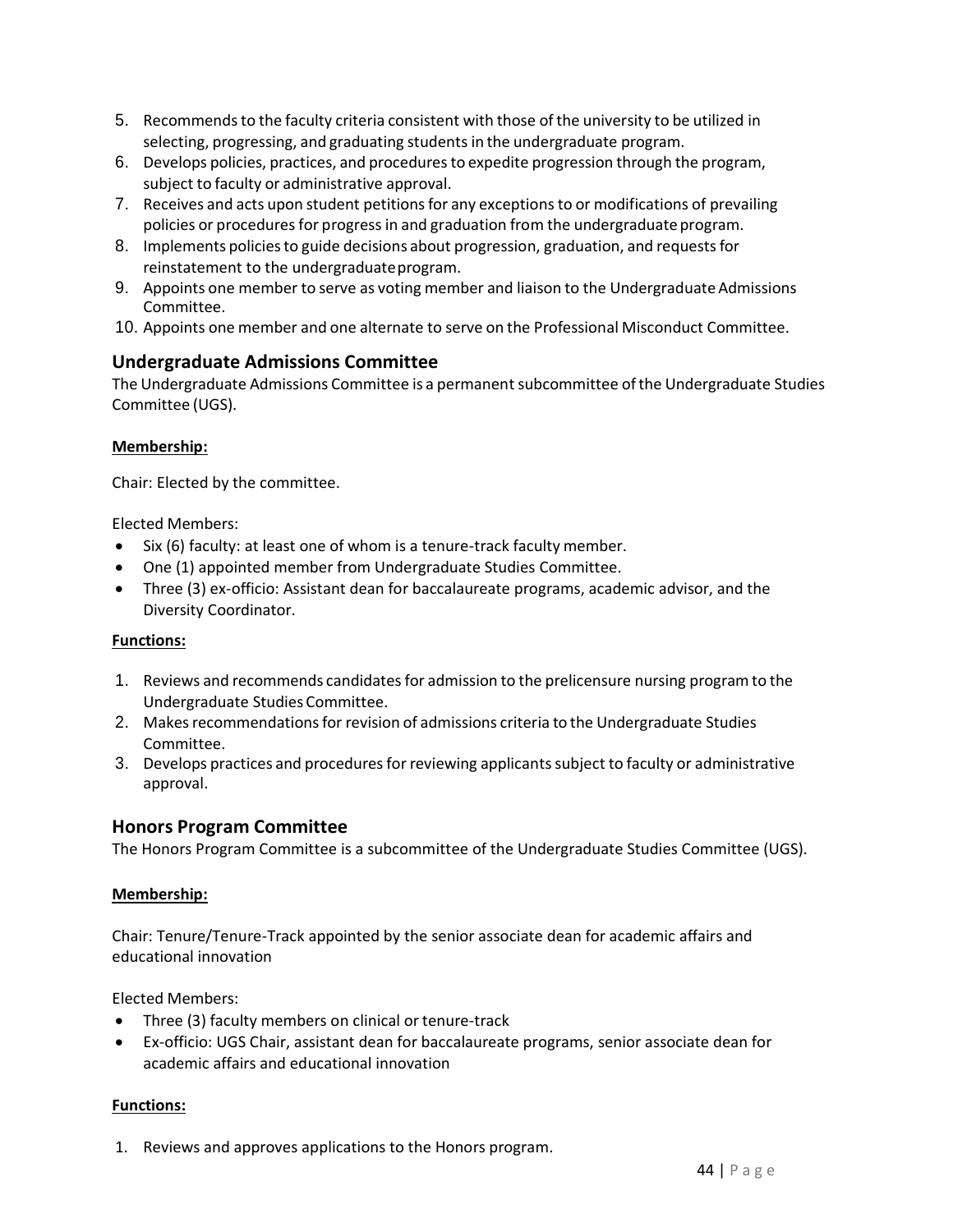- 2. Advises the UGS about honors curriculum.
- 3. Makes recommendations for honors requirements.
- 4. Monitors student progression in honors.
- 5. Oversees standards of academic attainment leading to "Honors Research Distinction inNursing."

#### <span id="page-44-0"></span>**Professional Misconduct Committee**

#### **Membership:**

Chair: Appointed by the dean. Elected members:

- Eight (8) faculty: Two tenure-track, at least one of whom is tenured; two clinical faculty, at least one of whom provides graduate clinical supervision; four associated faculty, at least two of whom provides clinicalsupervision.
- Two (2) student peers: appointed by the chair of the Professional Misconduct Committee.
- Ex-officio: College secretary, senior associate dean for academic affairs and educational innovation, assistant dean for baccalaureate programs, assistant dean for graduate clinical programs.

#### **Functions:**

- 1. Serves as a joint standing subcommittee of Undergraduate Studies and Graduate Studies Committee.
- 2. Conducts hearing procedures in accordance with the procedures outlined in the relative student handbook.
- 3. Conducts hearings in accordance with the procedures outlined in the Undergraduate or Graduate Handbook for suspected incidences of professional misconduct by students enrolled in the College of Nursing that are reported to the chair of the Professional Misconduct Committee.

#### <span id="page-44-1"></span>**PhD Program Subcommittee**

The PhD Program Committee is a permanent subcommittee of the Graduate Studies Committee (GSC).

#### **Membership:**

Chair: PhD Program Director.

Category P faculty are elected and PhD student representatives are elected annually.

Elected Members:

- Three (3) tenure-track faculty: at least one of whom is an assistant professor.
- One (1) Student: PhD student (volunteer).
- One (1) Ex-Officio: Graduate Studies Committee (GSC) chairperson, senior associate dean for academic affairs and educational innovation.

- 1. Advisesthe GSC about PhD curriculum implementation. Collects and presents programmatic quality indicators, as directed by GSC.
- 2. Reviews and recommends PhD program applications for admission to GSC.
- 3. Implementsthe Preliminary Examination Process, as directed by GSC.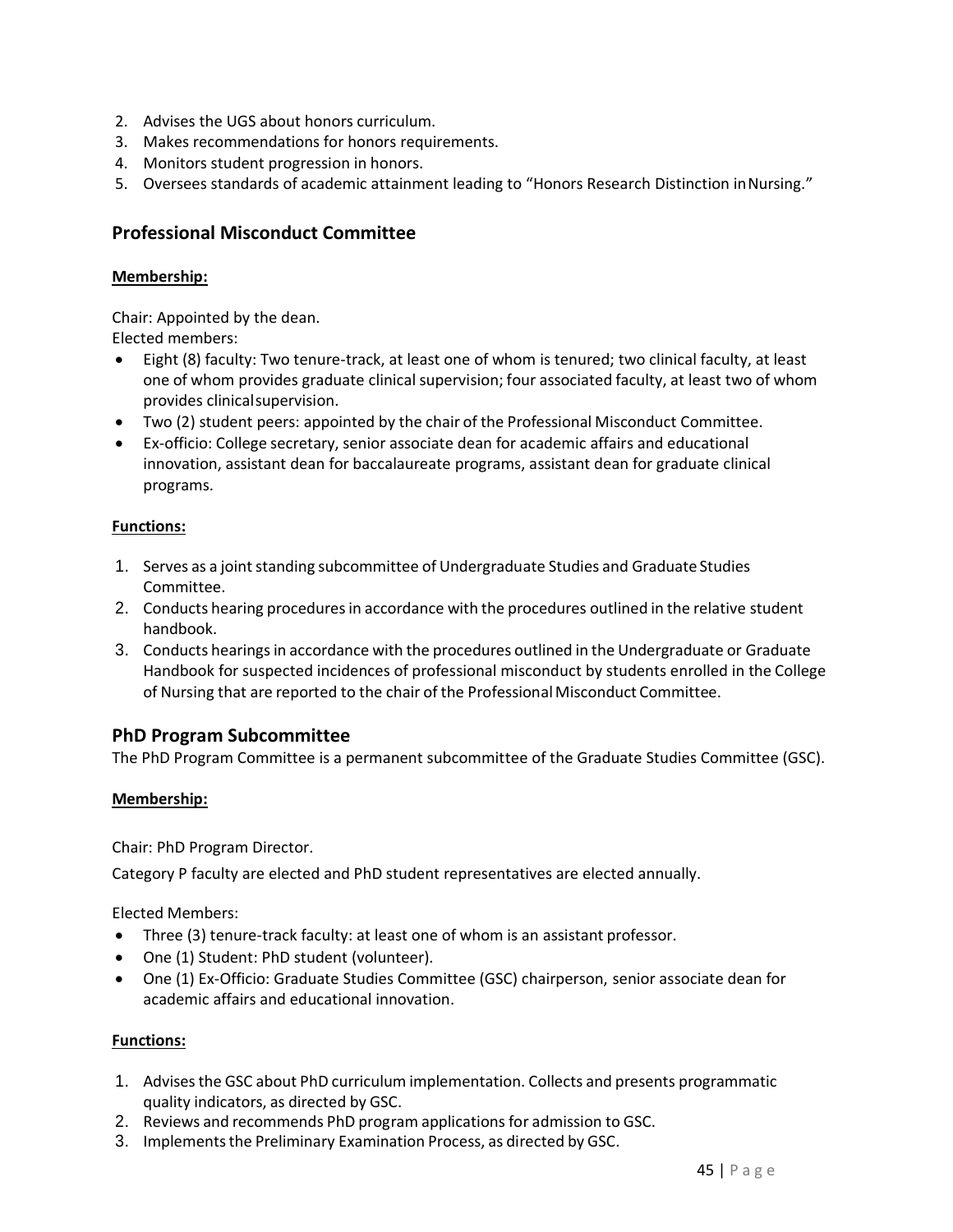## <span id="page-45-0"></span>**DNP Program Subcommittee**

The DNP Program Committee is a permanent subcommittee of the Graduate Studies Committee (GSC).

#### **Membership:**

Chair: DNP Program Director.

Category M and P faculty are elected and DNP student representatives are elected annually.

Elected Members:

- Five (5) faculty holding M or P status
- One (1) Student: DNP student (volunteer).
- One (1) Ex-officio: Graduate Studies Committee chairperson, senior associate dean for academic affairs and educational innovation, assistant dean for graduate clinical programs.

#### **Functions:**

- 1. Advisesthe GSC about DNP curriculum implementation including the development of new courses and proposals to alter the curriculum.
- 2. Monitors programmatic quality indicators and consistency ofthe curriculum with the DNP Essentials and NONPFstandards.
- 3. Presents program evaluation data to the GSC annually.
- 4. Reviews applications, conducts interviews of applicants, and recommends DNP program applicants for admission to the GSC.
- 5. Implements and evaluatesthe Professional Doctoral Examination and the formats for the final project.
- 6. Monitors progression of students in the DNP program.

#### <span id="page-45-1"></span>**MHI Program Subcommittee**

The MHI Program Subcommittee is a permanent subcommittee of the Graduate Studies Committee (GSC). It reports to the Graduate Studies Committee.

#### **Membership:**

Chair: MHI Program Director.

Category M and P faculty are elected and MHI student representatives are elected annually.

Elected Members:

- Three (3) faculty holding M or P status
- One (1) Student: MHI student (volunteer).
- One (1) Ex-officio: Graduate Studies Committee chairperson, senior associate dean for academic affairs and educational innovation.

- 1. Advisesthe GSC about MHI curriculum implementation including the development of new courses and proposals to alter the curriculum.
- 2. Monitors programmatic quality indicators and consistency of the curriculum with national standards.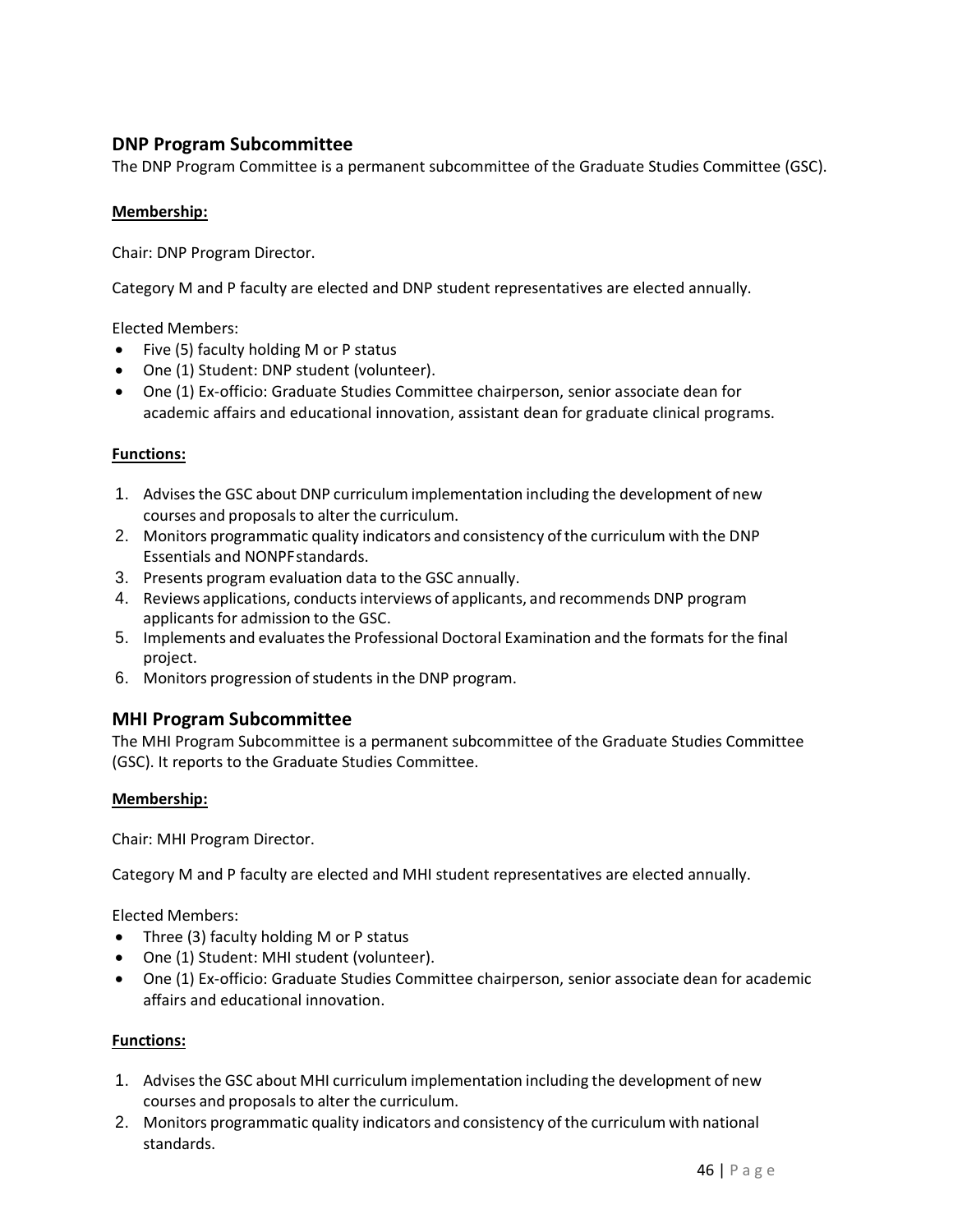- 3. Presents program evaluation data to the GSC annually.
- 4. Reviews applications, conductsinterviews of applicants, and recommends MHI program applicants for admission to the GSC.
- 5. Monitors progression of students in the MHI program.

#### <span id="page-46-0"></span>**RN to BSN Subcommittee**

The RN to BSN subcommittee is a subcommittee of the Undergraduate Studies Committee (UGS).

#### **Membership:**

Chair: RN to BSN Program Director or lead faculty. One (1) appointed member from Undergraduate Studies Committee.

Elected Members:

- Three (3) faculty: at least one of whom is M or P status
- Ex-officio: UGS Chair, Academic Advisors, assistant dean for baccalaureate programs

#### **Functions:**

- 1. Reviews and recommends candidates for admission to the RN to BSN program to the undergraduate studies committee.
- 2. Makes recommendations for revision of admissions criteria to the UGS.
- 3. Develops practices and procedures for reviewing applicants subject to faculty.
- 4. Advises the UGS about RN to BSN curriculum implementation including the development of new courses and proposals to revise the curriculum.
- 5. Monitors progression of students in the RN to BSN program.
- 6. Monitors RN to BSN program outcomes and report to UGS.

#### <span id="page-46-1"></span>**HWIH Subcommittee**

The HWIH subcommittee is a subcommittee of the Undergraduate Studies Committee (UGS).

#### **Membership:**

Chair: HWIH Program Director(s). One (1) Appointed member from Undergraduate Studies Committee.

Elected Members:

- Three (3) faculty: at least one of whom is P status
- Ex-officio: UGS Chair, academic advisors, assistant dean for baccalaureate programs

- 1. Reviews and selects candidates for admission to the HWIH program.
- 2. Makes recommendations for revision of admissions criteria to UGS.
- 3. Develops practices and procedures for reviewing applicants subject to faculty.
- 4. Advises UGS about HWIH curriculum implementation including the development of new courses and proposals to revise the curriculum.
- 5. Monitors progression of students in the HWIH program.
- 6. Monitors HWIH program outcomes and report to UGS.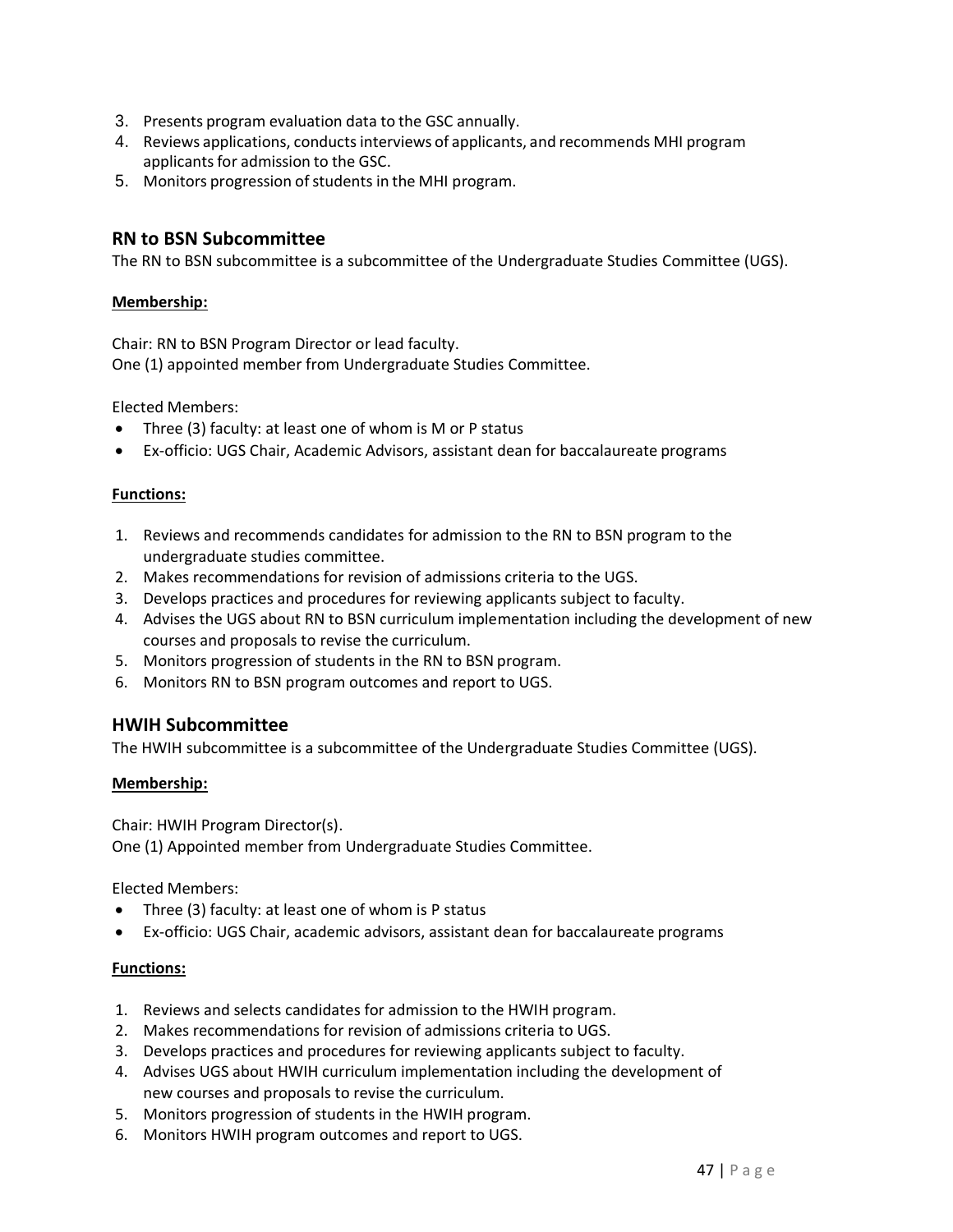## <span id="page-47-0"></span>**Diversity, Equity and Inclusion (DEI) Committee**

#### **Membership**:

Chair: Appointed by the Dean

Elected Members:

- Four (4) faculty and three (3) staff who express a desire to serve on the committee. Each faculty and staff member will serve a three-year term.
- Three (3) students: One Diversity, Equity and Inclusion Student Advocate, one graduate student, one undergraduate student. Each student member will serve a one-year term, eligible for renewal. New students are always encouraged to apply for membership.
- Two (2) Ex-officio: Chief Diversity Officer and Director of Equity and Inclusion

Meetings are open to all faculty, staff, and students, regardless of membership on the committee.

#### **Functions**:

The Diversity Committee works in collaboration with the Office of Diversity, Equity and Inclusion to:

- 1. Participate in the development of and dissemination of climate wellness results and recommended actions to executive leadership team, faculty, staff and students.
- 2. Organize, facilitate, and support diversity-oriented educational programs that enrich prospective and current student, faculty, and staff experiences.
- 3. Identify and host speakers and trainings on diversity for student orientations and faculty forums.
- 4. Advocate for the unique needs of our faculty, staff, and students to further promote equitable inclusion

#### <span id="page-47-1"></span>**Faculty Search Committees: Tenure-Track and Clinical**

The College of Nursing Faculty Search Committees for Tenure-Track and Clinical are Ad Hoc Committees formed for specific purposes with membership appointed based on the needs of the college, committees and at the discretion of the dean.

#### <span id="page-47-2"></span>**Staff Advisory Committee**

The College of Nursing Staff Advisory Committee (CONSAC) has a mission to serve as an advisory body to the dean of the College of Nursing by maintaining an active and participatory line of communication with staff; to provide a forum through which college staff can raise, discuss, and make recommendations; and to support the college's mission.

#### <span id="page-47-3"></span>**Statement of Purpose**

To provide input and make recommendations to administration on matters relating to College operations, budget, and staffing. Provide staff a means for proactive participation in college goal setting and decision-making. Encourage involvement, initiative, and leadership among staff members. Promote the core values, mission and goals of the college.

#### **Membership:**

Elected Members:

- One (1) Chair
- One (1) Vice Chair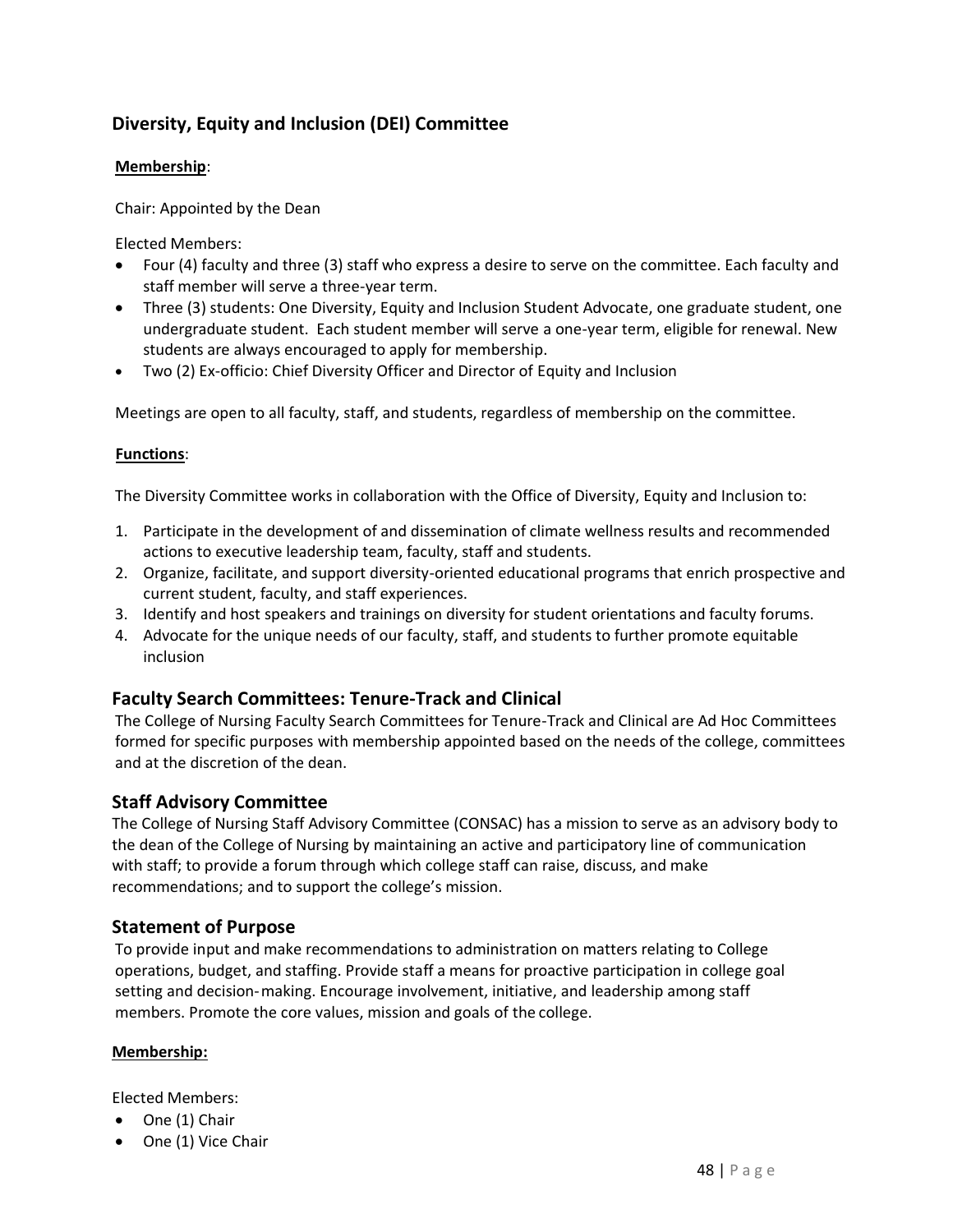- One (1) Secretary
- One (1) Elected Member-additional elected staff members
- Two (2) Ex-officio: vice dean and chief of strategic partnerships

## <span id="page-48-0"></span>**Dean's Staff Advisory Council**

**Article 1** – Name, Purpose, and Non-Discrimination Policy Dean's Student Advisory Council of the College of Nursing

The purpose is to advise the Dean of the College of Nursing on matters pertaining to students such as academics, communication, activities, student life, and college relations.

This organization and its members shall not discriminate against any individual(s) for reasons of age, color, disability, gender identity or expression, national origin, race, religion, sex, sexual orientation, or veteran status.

#### **Article 2** – Membership

Any student admitted and enrolled in the College of Nursing may be a member.

Students may join at any time of the year by notifying the Student Ombudsperson of their intention to join.

Members may attend any meeting of the organization.

Voting membership islimited to currently enrolled Ohio State College of Nursing students. One member from the Office of Student Affairs is ex-officio.

Faculty and staff are encouraged to join but as non-voting members.

#### **Article 3** – Organization Leadership

The Dean of the College of Nursing or designee will lead each meeting.

The Student Ombudsperson serves as Secretary to the organization and will announce meetings, solicit agenda items, distribute the agenda, take minutes, and distribute minutes of each meeting. The term of the Student Ombudsperson is oneyear.

#### **Article 4** – Meetings and frequency

Meetings occur 1-2 times persemester depending on needs of the organization and agenda. Meeting days and times vary in order to permit attendance by the wider membership. Members are not required to attend meetings.

#### **Article 5** – Rules

The official rules for the Dean's Student Advisory Council are *Roberts Rules of Order, Revised* The Student Ombudsperson is responsible for administering the rules.

#### <span id="page-48-1"></span>**College Investigations Committee**

The College Investigations Committee is composed of seven tenured faculty members appointed by the dean to two-year staggered terms. The vice dean serves as non-voting chair of the College Investigations Committee.

The College Investigations Committee follows the investigations process established in Faculty Rule [3335-5-04.](https://trustees.osu.edu/rules/university-rules/chapter-3335-5-faculty-governance-and-committees.html)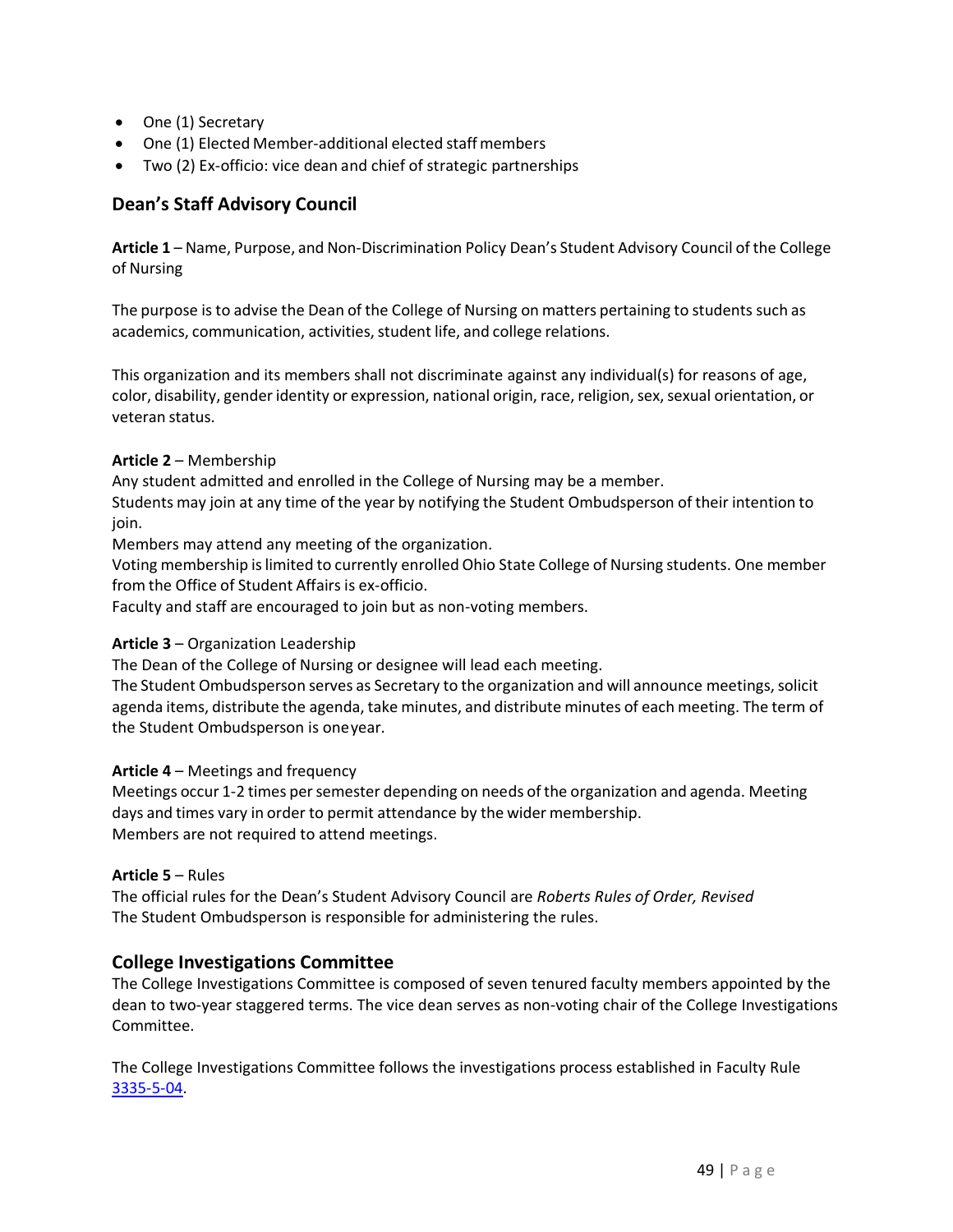## <span id="page-49-0"></span>**Salary Appeals Committee**

The College Salary Appeals Committee is an ad-hoc committee composed of the faculty members of the Executive leadership team, excluding the associate deans, plus two professors. The committee elects its own chair when the committee is convened to hear an appeal. See the OAA Policies and Procedures [Handbook,](https://oaa.osu.edu/policies-and-procedures-handbook) Volume 1, Chapter 3. **Error! Hyperlink reference not valid.**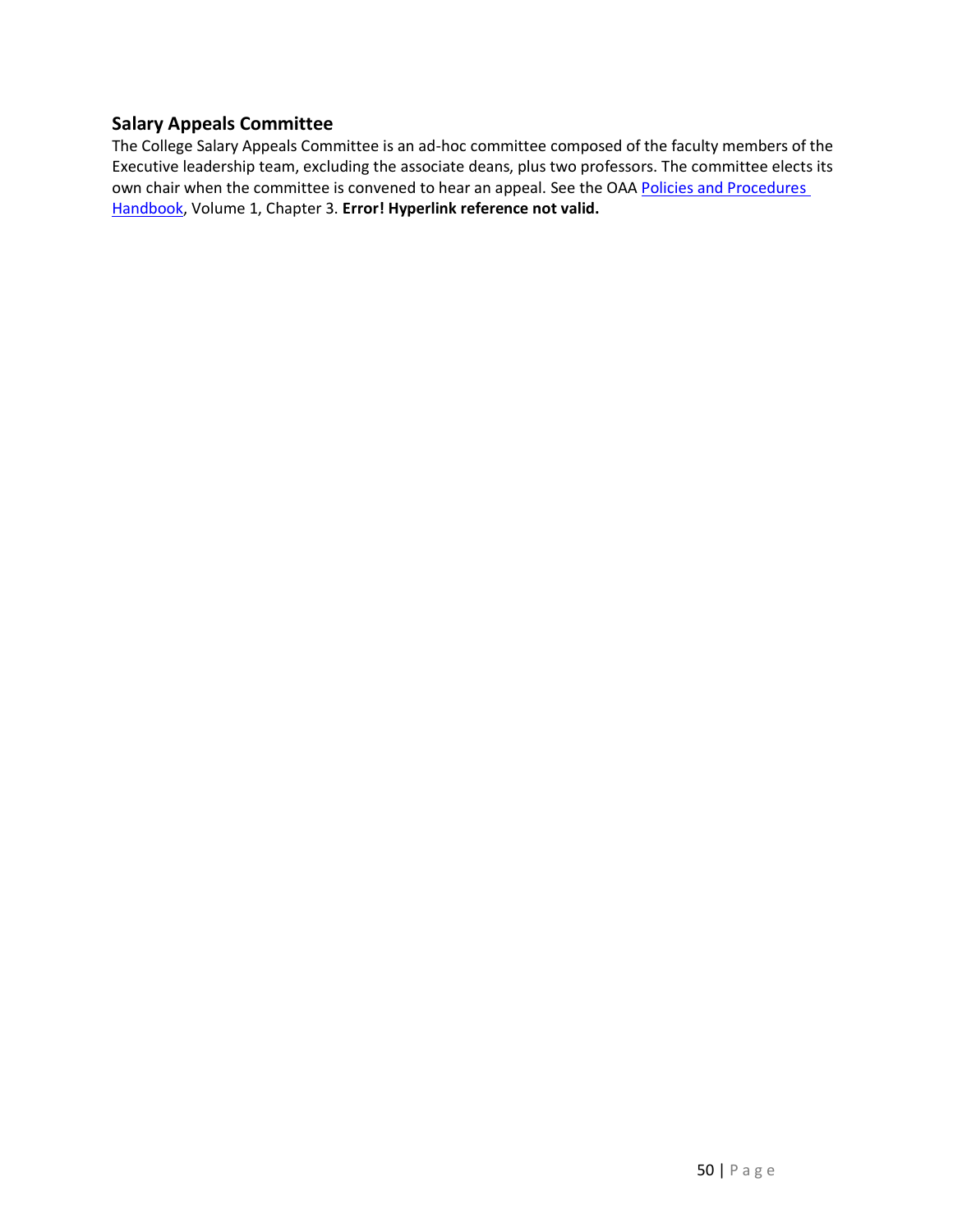## <span id="page-50-1"></span><span id="page-50-0"></span>**Attachment D College of Nursing Protocol for Establishing College Centers**

The following protocol amplifies the OSU **Guidelines for the Establishment and Review of Academic Centers** (Faculty Rule *[3335-3-36](https://trustees.osu.edu/bylaws-and-rules/3335-3) Centers and institutes.*)

- College centers will focus on research/scholarship, instruction, innovation, service, clinical or outreach missions. A center does not have to meet all missions but may focus on one or more as appropriate to the strategic goals of the college.
- The center will be led by a center director who is appointed by the dean, and will report of the dean, vice dean or senior associate dean in the college.
- The college has a template for the development of center proposals and subsequent review of established centers(attached).
- Copies of college templates also will be maintained in the Office of Academic Affairs.
- Proposals will be developed with adherence to the template and submitted to the dean(s) of the college(s).
- No review/action by the Council on Academic Affairs is required.
- The dean(s) will inform the Office of Academic Affairs of the establishment of such a center.
- The Office of Academic Affairs will inform the council, resulting in official institutional notification.
- The center director in collaboration with the dean will name an oversight committee, at least twothirds of whose members are faculty from the academic units involved in the center. The director will consult regularly with the oversight committee.
- All centers will be monitored through annual reports to the college dean(s).
- Significant change(s) to a center or the decision to abolish a center must have the approval of the college dean.
- The college dean will send notification of that decision to the Office of Academic Affairs and through it to the Council on Academic Affairs.

#### <span id="page-50-2"></span>**College of Nursing Center Development Proposal**

#### **Center Title and Center Director Name Vision Mission Core Values**

#### **Center Director Role and Suitability**

Suggest a director for the proposed center with a brief paragraph about suitability for the role; include detailed role description (see POA for current center job descriptions).

#### **Membership**

Who will be members, process for membership application or assignment.

#### **Administration**

Include a pattern of administration, and director, member and staff roles description, and oversight and evaluation processes.

#### **Center Review**

A final annual report is due to the dean and the senior associate dean for research and innovation by May 30<sup>th</sup> of each year. The annual report must include progress on each metric established for the evaluation of the center. An interim Center Progress Report on metrics is due to the dean and the direct supervisor of the center director by March 25<sup>th</sup> of each year. All reports must include goals for the subsequent year. Initial Budget/Funding Sources For year 1 and entire 5 years.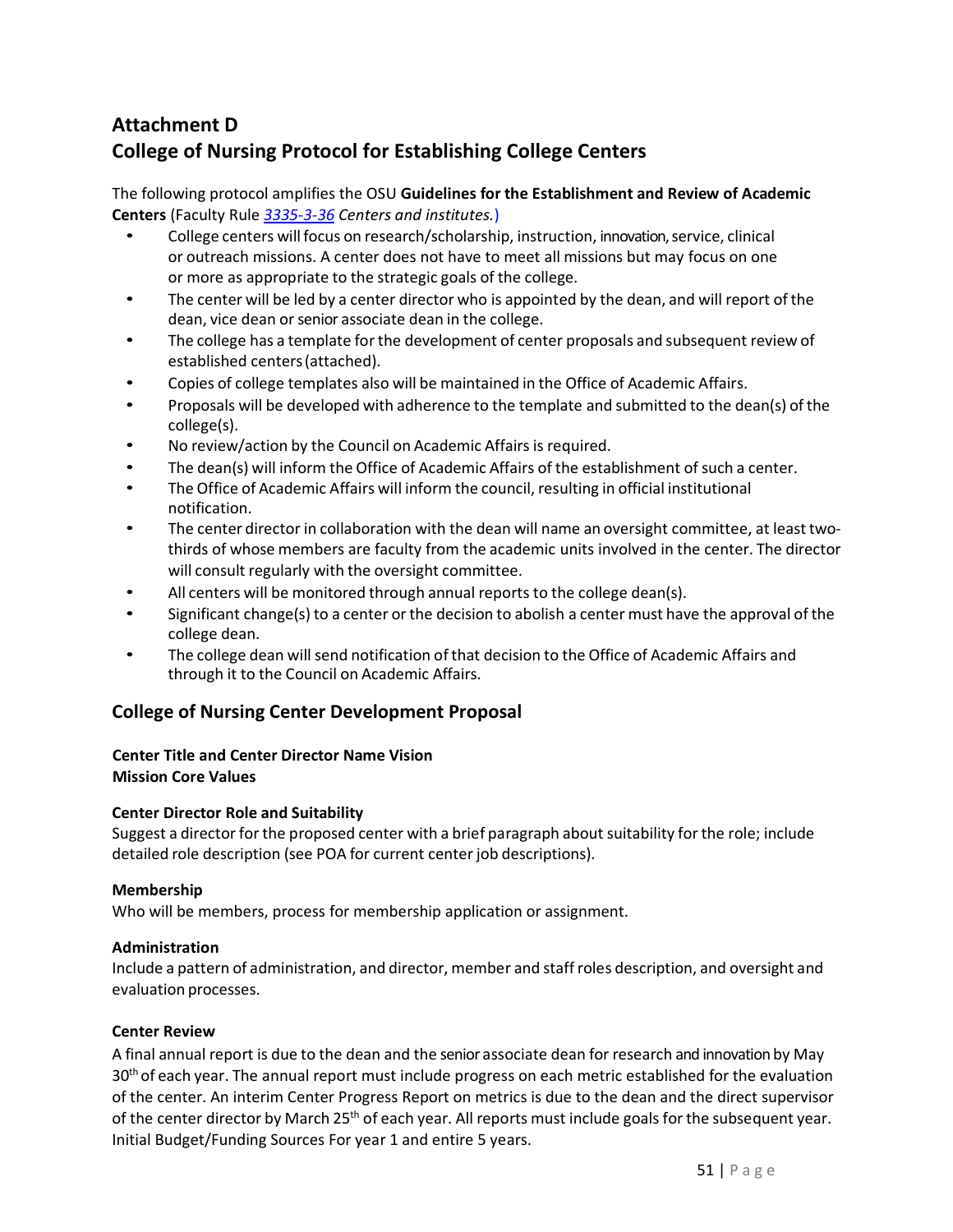#### **Center Goals**

Include 5-year goals and specific goals for Year 1 Evaluation. Include metrics for evaluation relevant to the center. Please develop measurable and specific metrics.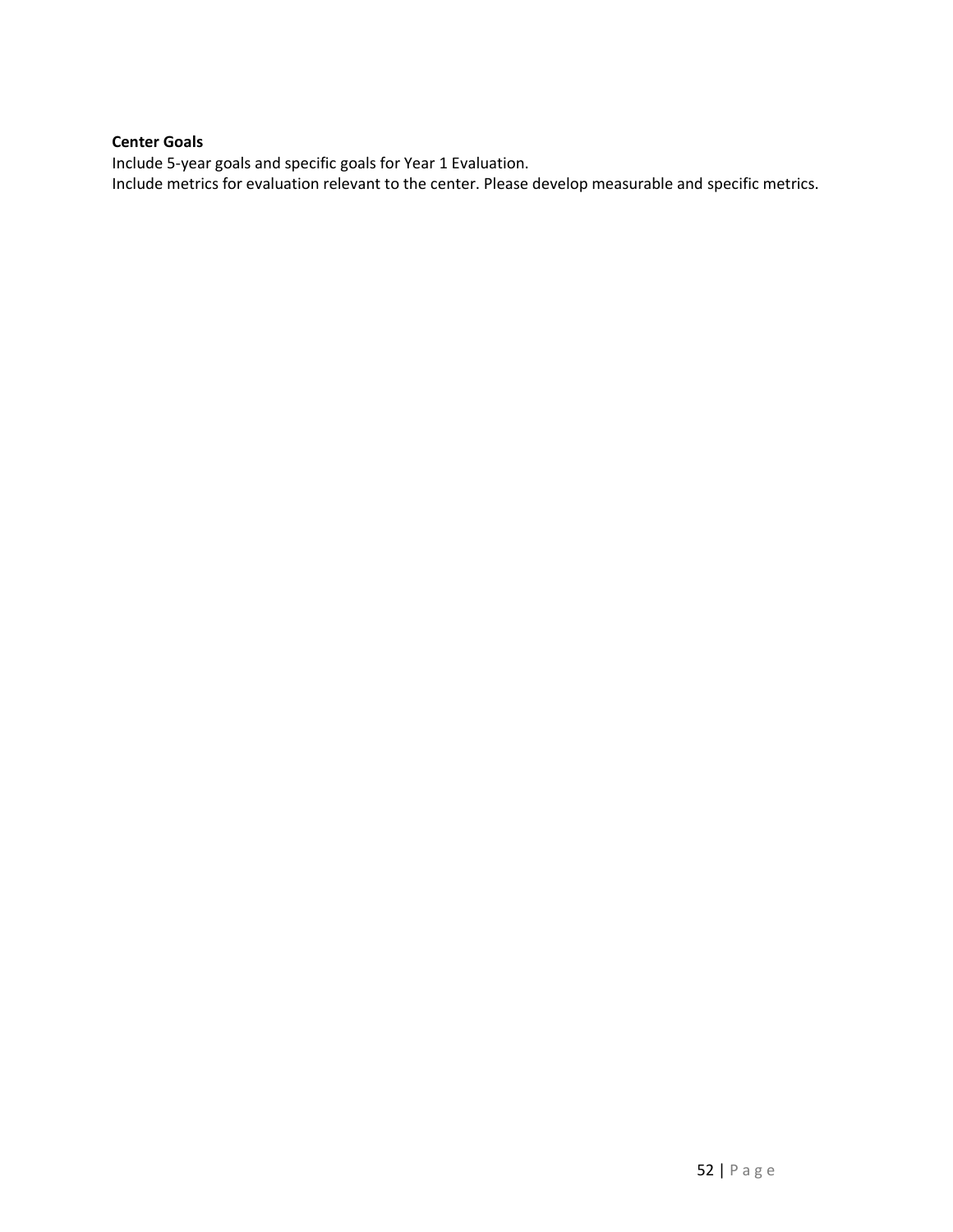## <span id="page-52-1"></span><span id="page-52-0"></span>**Attachment E Travel Guidelines and Procedures**

Policy: It is the policy of the College of Nursing to provide reimbursement to faculty for reasonable and necessary expenses incurred in connection with approved travel on behalf of the College of Nursing. Compliance with Spend Authorization procedures will assure the timely processing of all requests.

**Requests:** All faculty are expected to obtain CON Leadership approval before starting the Spend Authorization process. Once approval has been obtained, faculty should complete the CON Spend Authorization Form and submit it to their travel coordinator. The travel coordinator will then give their recommendation on the request and submit a Spend Authorization in Workday.

**Approval:** Priority for funding will be in the following order:

- 1. Confirmed oral presentations at national conferences for the first presenter.
- 2. Confirmed poster presentations at national conferences for the first presenter.
- 3. Required national meetings for faculty who hold key leadership positions in professional organizations when the organizations do not fund attendance.
- 4. Oral and poster presentations for regional conferences for the first presenter.

Every attempt will be made to fund as much as possible of the request for national presentations by first authors, but funding will depend upon availability of College funds and competing strategic plan priorities.

With outstanding rationale, consideration also will be given to funding or partially funding conferences for faculty to maintain essential credentials for teaching and/or clinical practice. However, faculty are highly encouraged to submit abstracts to present at these conferences.

When writing grants, faculty should include travel to conferences to help offset the College's travel budget. In addition, when travel for conferences is funded, it is expected that faculty will take marketing materials for the CON with them for distribution and participate in staffing a booth for the CON when arranged as well as submit a paper for publication within three months following the presentation. Future requests will consider if past presentations were converted to publication submissions as required.

It is very important that all faculty and staff review the attached University and College of Nursing polices related to travel and reimbursement.

#### **Pertinent University [Policies:](https://busfin.osu.edu/buy-schedule-travel/travel)**

• The University will not consider requests for travel reimbursement unless a Spend Authorization Form was processed by the College of Nursing and a Spend Authorization number was assigned to that specific travel **before** travel occurred.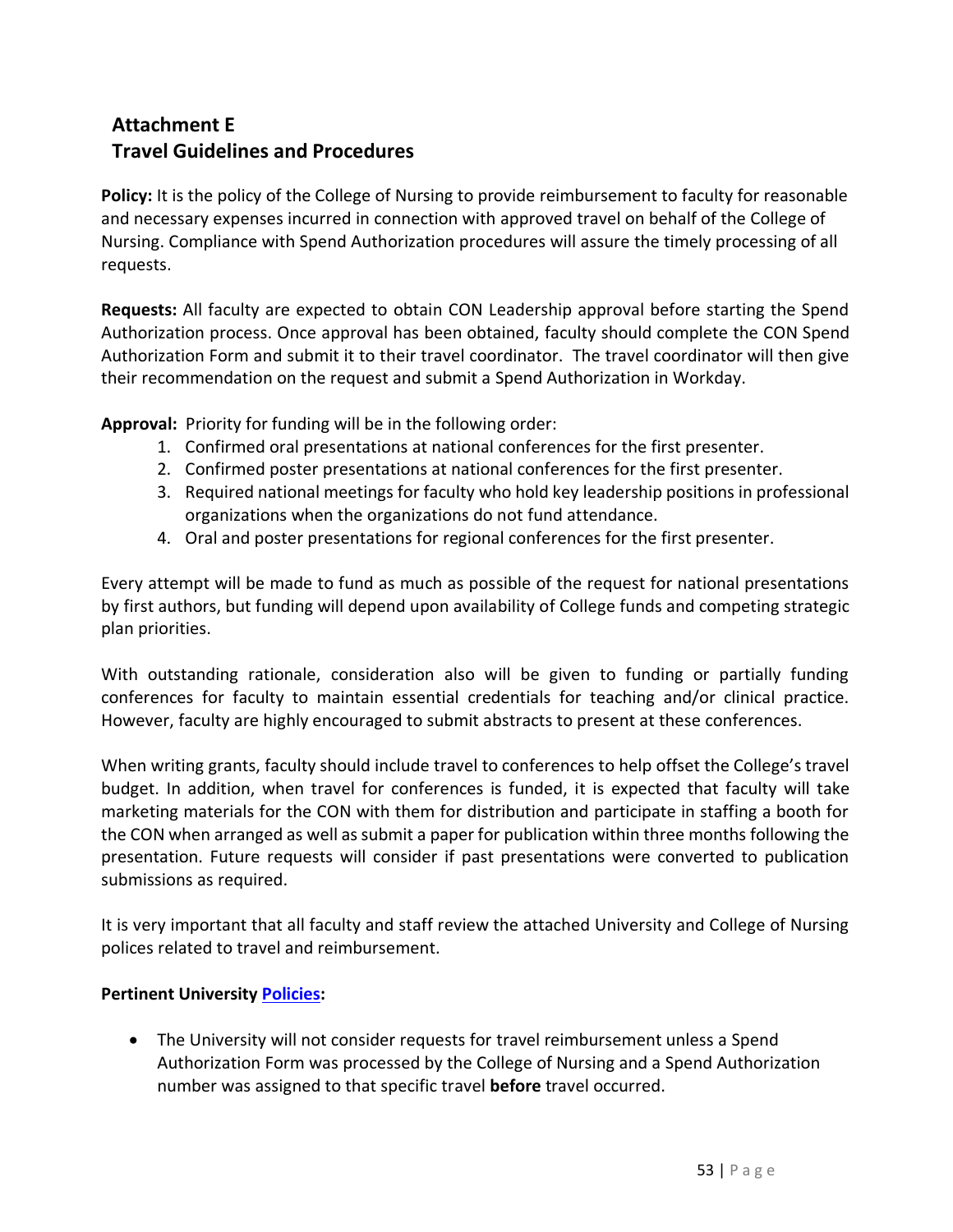- University travelers may accrue frequent flyer miles for University-related travel. In accordance with the State of Ohio Ethics Commission rulings, these accrued miles must be used for University-related business travel. If a traveler chooses to use frequent flyer miles in connection with University business, it is their responsibility to keep track of the accrual/usage for auditing purposes.
- OSU's preferred travel agent must be used for all air travel
- Meals included in a conference must be deducted from per diem.

All requests for reimbursement of travel related expenses must be submitted to the College of Nursing within 60 days following completion of travel.

#### **College of Nursing Specific Policies:**

- Upon return from traveling, please submit all original itemized receipts to your travel coordinator. Legible scans and photos of receipts are also acceptable.
- **Clinical Site Visits/Local Travel:**
	- o **Graduate and Undergraduate clinical mileage will be reimbursed**
	- o **Preceptor site visits will be reimbursed for mileage**
		- A blanket Spend Authorization should be submitted for **preapproval** once each fiscal year for Clinical Site Visits and *other recurring travel.* (*Spend Authorizations can be submitted once per semester if the course you instruct changes over the course of the year)*.
		- All Expense Reports must be submitted within 60 days of the travel date and include a completed Mileage Reimbursement Form. Failure to submit an Expense Report within 60 days will result in non-reimbursement.
		- Please submit mileage to the appropriate undergraduate or graduate program coordinator based on the level of course taught.

\*Blanket Spend Authorizations for recurring sponsored travel (ex. study recruitment) should be entered through the grant end date.

#### **REQUIRED DOCUMENTATION & PRE-TRAVEL PAYMENTS**

#### **Required Documentation:**

- **Employee Travel**  A completed CON Spend Authorization Form, proof of CON Leadership approval, and a conference/meeting detailed agenda are required documentation prior to any travel on behalf of the College of Nursing.
- **Pre-Travel Payments:** If requesting prepayments, the Spend Authorization Form must be submitted at least 21 days prior to departure date. *Those submitted within 21 days of the departure date must pay for these expenses out-of-pocket and be reimbursed upon*